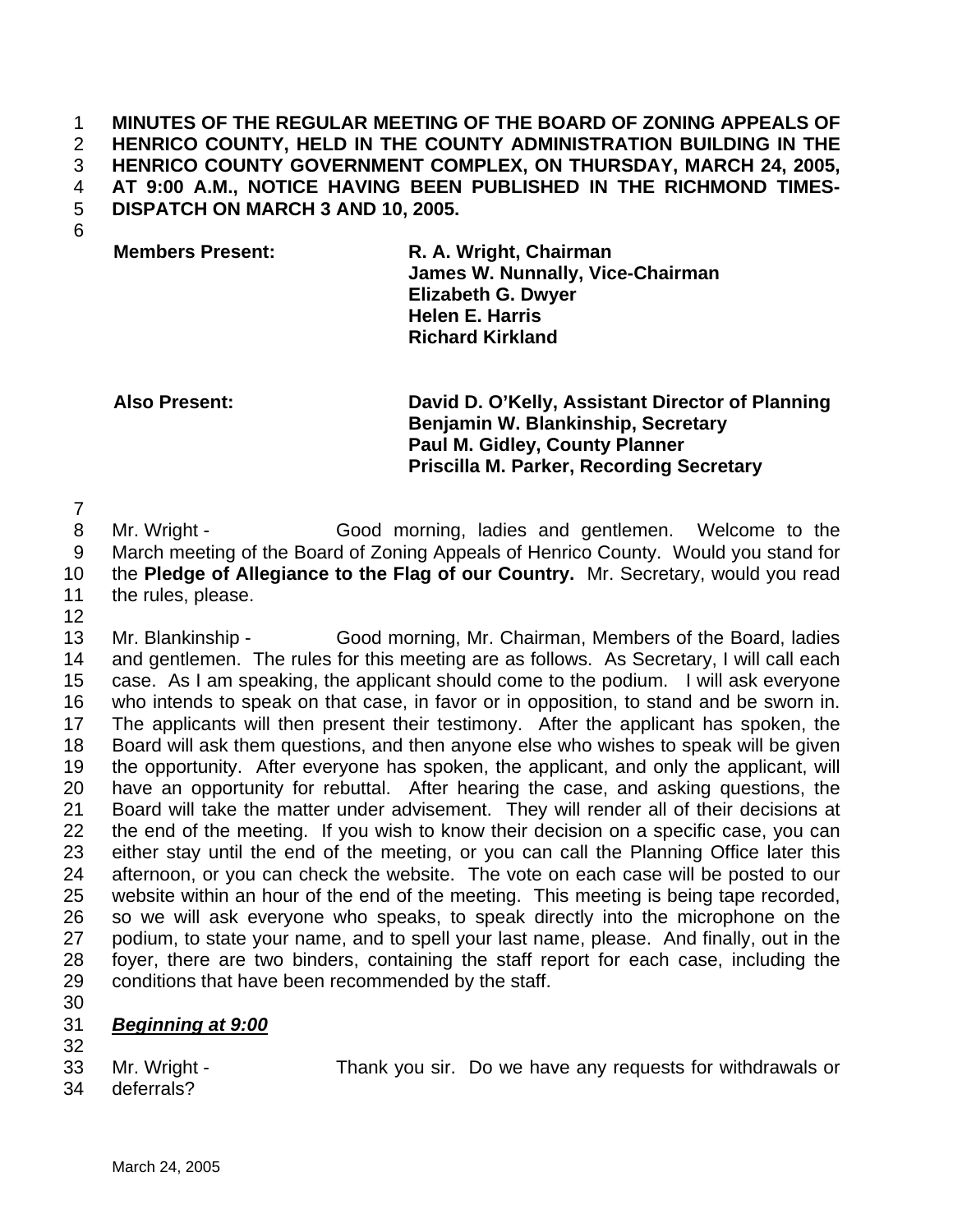| 35<br>36                                                             | Mr. Blankinship                                        | No.                                                                                                                                                                                                                                                                                                                                                                                                                                                                                                |
|----------------------------------------------------------------------|--------------------------------------------------------|----------------------------------------------------------------------------------------------------------------------------------------------------------------------------------------------------------------------------------------------------------------------------------------------------------------------------------------------------------------------------------------------------------------------------------------------------------------------------------------------------|
| 37<br>38<br>39<br>40<br>41<br>42<br>43<br>44<br>45<br>46<br>47<br>48 | Mr. Wright -                                           | Please call the first case.                                                                                                                                                                                                                                                                                                                                                                                                                                                                        |
|                                                                      | A-18-2005                                              | <b>SHARON M. DAJON</b> requests a variance from Section 24-95(k) to<br>convert the existing porch into a Florida room at 1900 Shenandoah<br>Avenue (Shenandoah Place) (Parcel 772-738-0920), zoned R-3,<br>One-family Residence District (Brookland). The minimum side yard<br>setback is not met. The applicant has 8 feet minimum side yard<br>setback, where the Code requires 25 feet minimum side yard<br>setback. The applicant requests a variance of 17 feet minimum<br>side yard setback. |
| 49<br>50<br>51                                                       | Mr. Wright -                                           | Does anyone else desire to speak with reference to this<br>case? Would you raise your right hand and be sworn please?                                                                                                                                                                                                                                                                                                                                                                              |
| 52<br>53<br>54                                                       | Mr. Blankinship -                                      | Do you swear that the testimony you are about to give is the<br>truth, the whole truth, and nothing but the truth, so help you God?                                                                                                                                                                                                                                                                                                                                                                |
| 55<br>56<br>57<br>58<br>59<br>60<br>61                               | Mr. House -<br>enclose it.                             | I do. David M. House. I represent Home Exterior Concepts,<br>and Ms. Dajon. This is an existing screened porch that is near a large shopping center,<br>and she's not able to enjoy the porch, due to the traffic and dirt and debris. We're<br>looking to enclose the porch. We're not asking to encroach on the side setback, which<br>is the issue, any further. The existing structure is already there. We're just looking to                                                                 |
| 62<br>63                                                             | Ms. Dwyer -                                            | You're not increasing the size of the porch?                                                                                                                                                                                                                                                                                                                                                                                                                                                       |
| 64<br>65<br>66<br>67                                                 | Mr. House -                                            | We're not increasing the size on the setback side that is the<br>problem. We are going to increase the size approximately four feet towards the front of<br>the house to bring the new roof line in line with the existing roof line.                                                                                                                                                                                                                                                              |
| 68<br>69                                                             | Ms. Dwyer -                                            | Are you going to raise the roof as well?                                                                                                                                                                                                                                                                                                                                                                                                                                                           |
| 70<br>71<br>72                                                       | Mr. House -<br>so it will appear as one new structure. | We are going to make the new roof match the existing roof                                                                                                                                                                                                                                                                                                                                                                                                                                          |
| 73<br>74                                                             | Mr. Wright -                                           | So it will not protrude further than the front of the house?                                                                                                                                                                                                                                                                                                                                                                                                                                       |
| 75<br>76<br>77                                                       | Mr. House -                                            | No Mr. Chairman, it's going to go in line with the part of the<br>structure that's in front of it, approximately four feet.                                                                                                                                                                                                                                                                                                                                                                        |
| 78<br>79<br>80                                                       | Mr. Wright -<br>the house?                             | What type of construction will it be? Are you going to match                                                                                                                                                                                                                                                                                                                                                                                                                                       |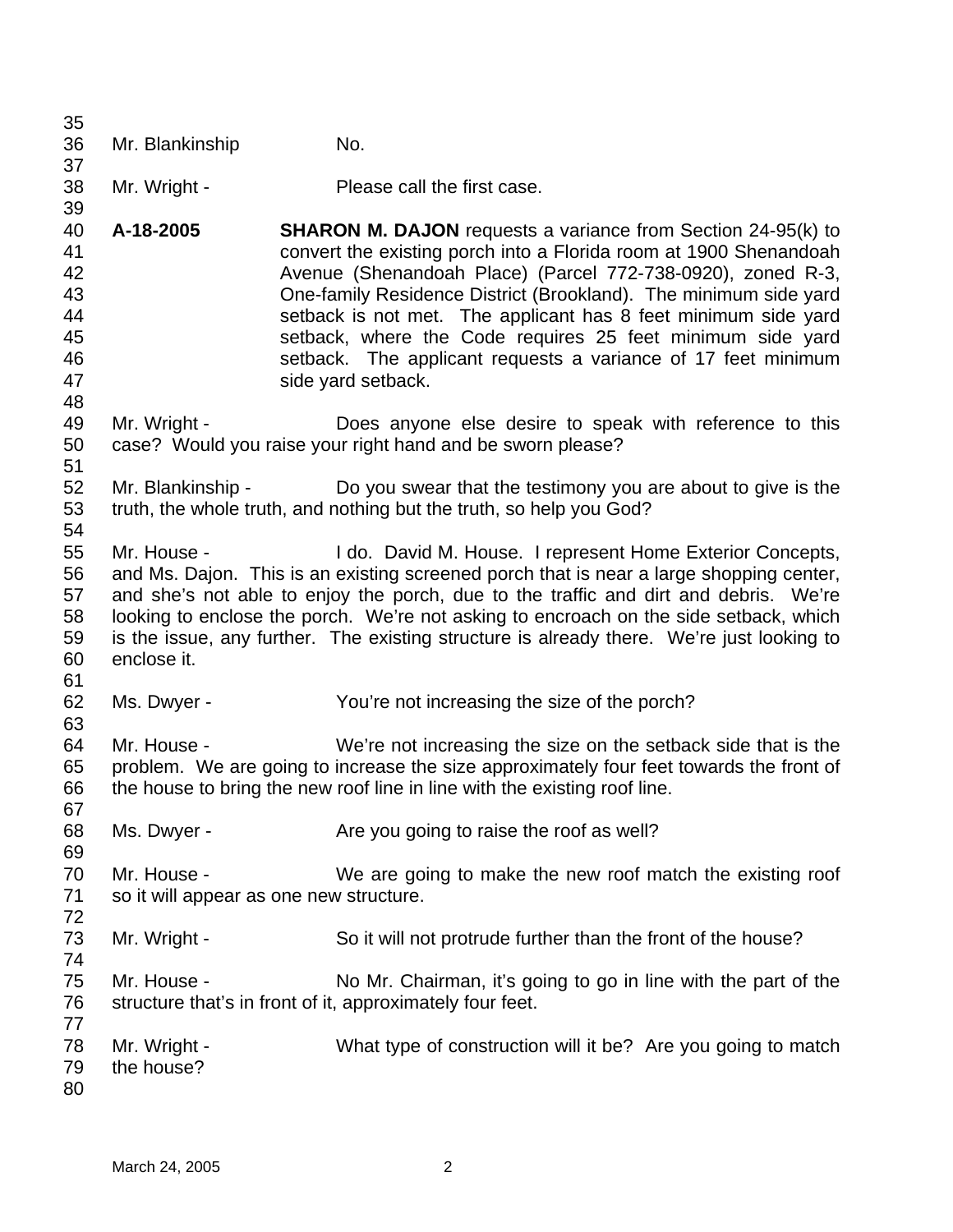84 85 86 87 88 89 90 91 92 93 94 95 96 97 98 99 100 101 102 103 104 105 106 107 108 109 110 111 112 113 114 115 116 117 118 119 120 121 122 123 124 completely matches the structure as it exists. Mr. Wright - Are you going to have wood siding? Mr. House - Yes, and she's going to have it painted to match the current color of the home. Mr. Wright - Any further questions of the Board? Is anyone here in opposition to this request? Hearing none, that concludes the case. After an advertised public hearing and on a motion by Mr. Kirkland, seconded by Mr. Nunnally, the Board **granted** application **A-18-2005** for a variance to convert the existing porch into a Florida room at 1900 Shenandoah Avenue (Shenandoah Place) (Parcel 772-738-0920). The Board granted the variance subject to the following conditions: 1. Only the improvements shown on the plan filed with the application may be constructed pursuant to this approval. No substantial changes or additions to the layout may be made without the approval of the Board of Zoning Appeals. Any additional improvements shall comply with the applicable regulations of the County Code. 2. The new construction shall match the existing dwelling as nearly as practical in materials and color. Affirmative: Dwyer, Harris, Kirkland, Nunnally, Wright 5 Negative: 0 Absent: 0 The Board granted this request, as it found from the evidence presented that, due to the unique circumstances of the subject property, strict application of the County Code would produce undue hardship not generally shared by other properties in the area, and authorizing this variance will neither cause a substantial detriment to adjacent property nor materially impair the purpose of the zoning regulations. **A-22-2005 FREDDY COBB** requests a variance from Section 24-95(d)(2) to build a one-family dwelling at 2725 Hungary Road (Parcel 770-758- 9784), zoned R-3, One-family Residence District (Fairfield). The lot width requirement is not met. The applicant has 78 feet lot width, where the Code requires 100 feet lot width. The applicant requests a variance of 22 feet lot width.

Mr. House - Yes. There are already brick piers, which match the brick foundation, and we're going to continue that as well. We're going to put an additional brick pier there and make it in line and to conform with the existing structure, so it

81 82 83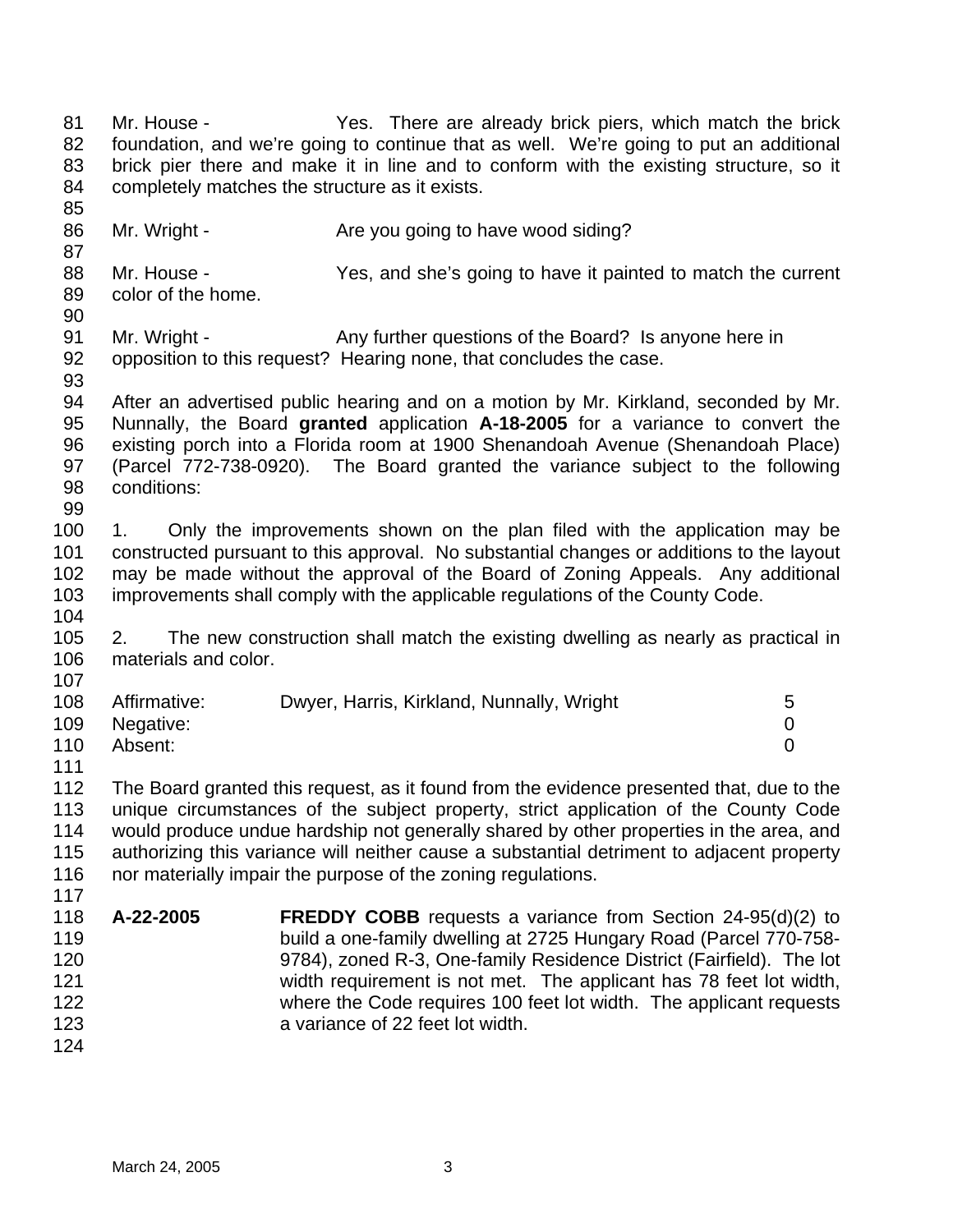125 126 127 128 129 130 131 132 133 134 135 136 137 138 139 140 141 142 143 144 145 146 147 148 149 150 151 152 153 154 155 156 157 158 159 160 161 162 163 164 165 166 167 168 169 170 Mr. Wright - Does anyone else desire to speak with reference to this case? Please stand and raise your right hands, so you can all be sworn in at the same time, please? Mr. Blankinship - Do you swear that the testimony you are about to give is the truth, the whole truth, and nothing but the truth, so help you God? Mr. Cobb - I do. Freddy Cobb. We're requesting a change in the variance to allow us to build a single-family house on this lot; it's not quite wide enough on the frontage. Mr. Wright - You'll have a private septic system, is that correct? Mr. Cobb - That's a great question. We've been working on that, and we're having some difficulties with that. You granted us a variance last year, and there are problems with it perking, because there is an abandoned well. That, and there's some wetlands, so right now what we're looking into is filling in that abandoned well, because that will allow us to put the septic within fifty feet. With it being abandoned and not filled in, we're supposed to stay 100 feet away. Anyhow, if we can't get that done, we're going to have to get the County to extend their sewer system. Mr. Wright - I understand you're about 300 feet away from the public sewage, is that correct? Mr. Cobb - We're trying to avoid that, but if we have to go that route, we have to. Ms. Harris - Will this house face Mayfair Avenue? Mr. Cobb - Don't know yet exactly where it will face; I was assuming that it would face Hungary. You can't go very far back on that lot because of the wetlands, so it's going to have to be close to Hungary Road. Ms. Harris - The house that's directly across the street from the lot, I was wondering if it's going to face that house. Mr. Cobb - The house across from Mayfair? I don't know. We really haven't gotten that far, because of the sewer issues. Mr. Nunnally - Is this the same request that you had in 2003? Mr. Cobb - Yes sir. Mr. Nunnally - And it was approved then? Mr. Cobb - Yes sir.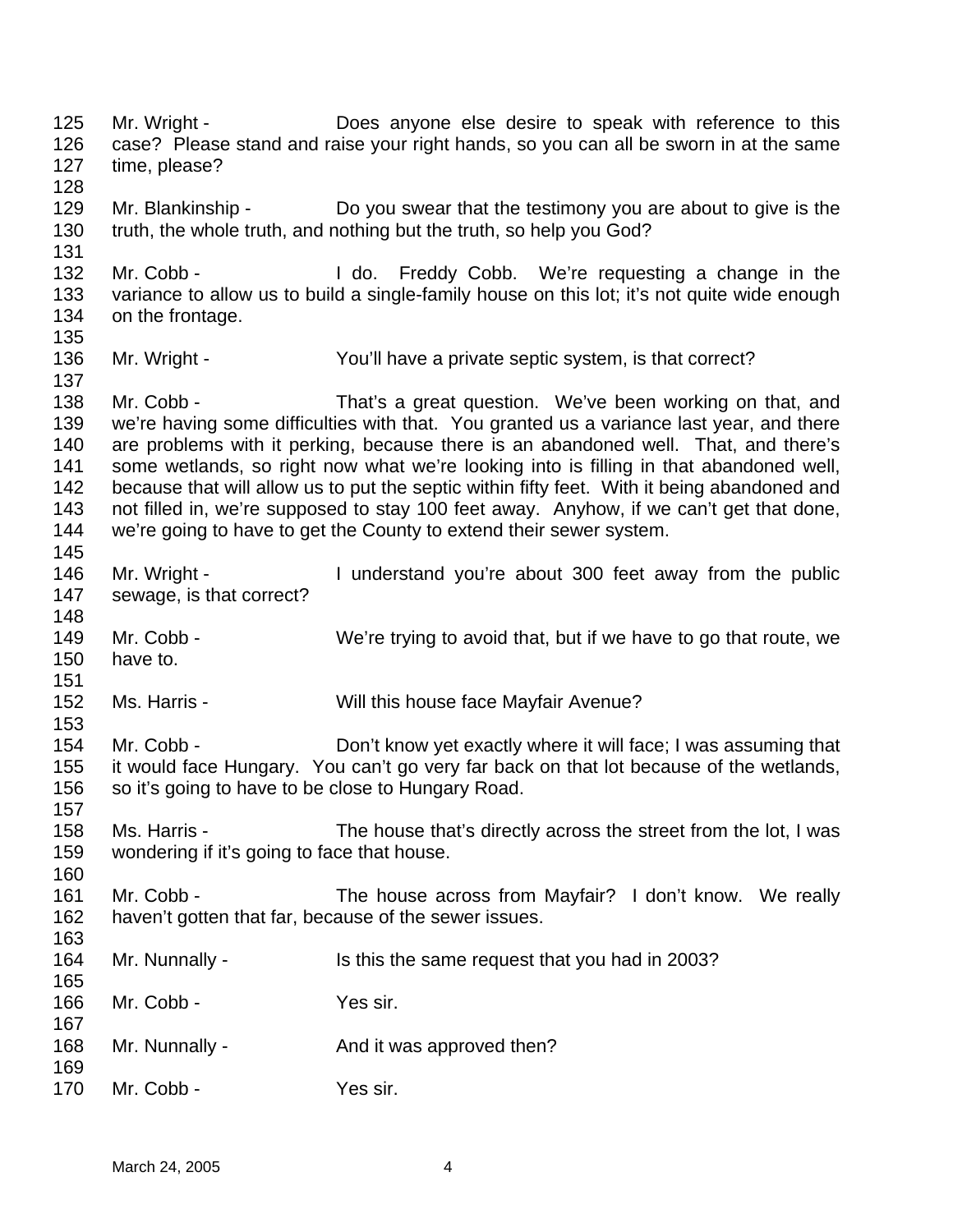| 171<br>172                             | Mr. Nunnally -                                                       | What happened?                                                                                                                                                                                                                                                                                                                                |
|----------------------------------------|----------------------------------------------------------------------|-----------------------------------------------------------------------------------------------------------------------------------------------------------------------------------------------------------------------------------------------------------------------------------------------------------------------------------------------|
| 173<br>174<br>175<br>176               | Mr. Cobb -<br>mistaken.                                              | We just have not gotten going because of the sewer issue,<br>and I think at the time, the variance lasted a year, Now they last two years, if I'm not                                                                                                                                                                                         |
| 177<br>178<br>179                      | Mr. Wright -                                                         | Mr. Secretary, I notice the property number faces on<br>Hungary Road; the address is Hungary Road, is that correct?                                                                                                                                                                                                                           |
| 180<br>181                             | Mr. Blankinship -                                                    | Yes sir, that's right.                                                                                                                                                                                                                                                                                                                        |
| 182<br>183                             | Ms. Harris -                                                         | That Mayfield Avenue is a private street, isn't it?                                                                                                                                                                                                                                                                                           |
| 184<br>185                             | Mr. Cobb -                                                           | I believe it is.                                                                                                                                                                                                                                                                                                                              |
| 186<br>187<br>188                      | Mr. Wright -<br>at the building line.                                | And the problem is they do not have the necessary footage                                                                                                                                                                                                                                                                                     |
| 189<br>190<br>191<br>192               | enough lot.                                                          | Mr. Blankinship - Yes, that's right. The requirement is greater because of the<br>need for the septic system. If they were on the sewer, I think they would have a wide                                                                                                                                                                       |
| 193<br>194<br>195                      | Mr. Cobb -<br>then, and we're 78, if you look under your evaluation. | I think we're two feet short then. I think it's got to be 80 feet                                                                                                                                                                                                                                                                             |
| 196<br>197<br>198                      | Mr. Wright -<br>even if they hooked up to the County sewer.          | That's what the record shows, that it would be two feet short,                                                                                                                                                                                                                                                                                |
| 199<br>200<br>201<br>202               | Ms. Dwyer -<br>up?                                                   | Would access be from Mayfair or from Hungary? Would you<br>build your own driveway from Hungary, or would you use Mayfair and split the property                                                                                                                                                                                              |
| 203<br>204<br>205<br>206<br>207<br>208 | Mr. Cobb -<br>location in front of their house.                      | Again, I don't know. The house right beside me on Hungary<br>right now uses Mayfair; they come across my lot, and I actually have given them the<br>rights to use that, not an easement, just the rights for the time being. I know they like to<br>come across my lot onto Mayfair, so that they don't have to pull out onto Hungary at that |
| 209<br>210<br>211                      | Mr. Kirkland -                                                       | Mr. Blankinship, is there a maintenance agreement for all<br>these homes on Mayfair, since there's so many of them?                                                                                                                                                                                                                           |
| 212<br>213<br>214                      | Mr. Blankinship -<br>really didn't go into all that.                 | I don't know that, since this property fronts on Hungary, we                                                                                                                                                                                                                                                                                  |
| 215<br>216                             | Mr. Wright -                                                         | Mayfair is not a public road?                                                                                                                                                                                                                                                                                                                 |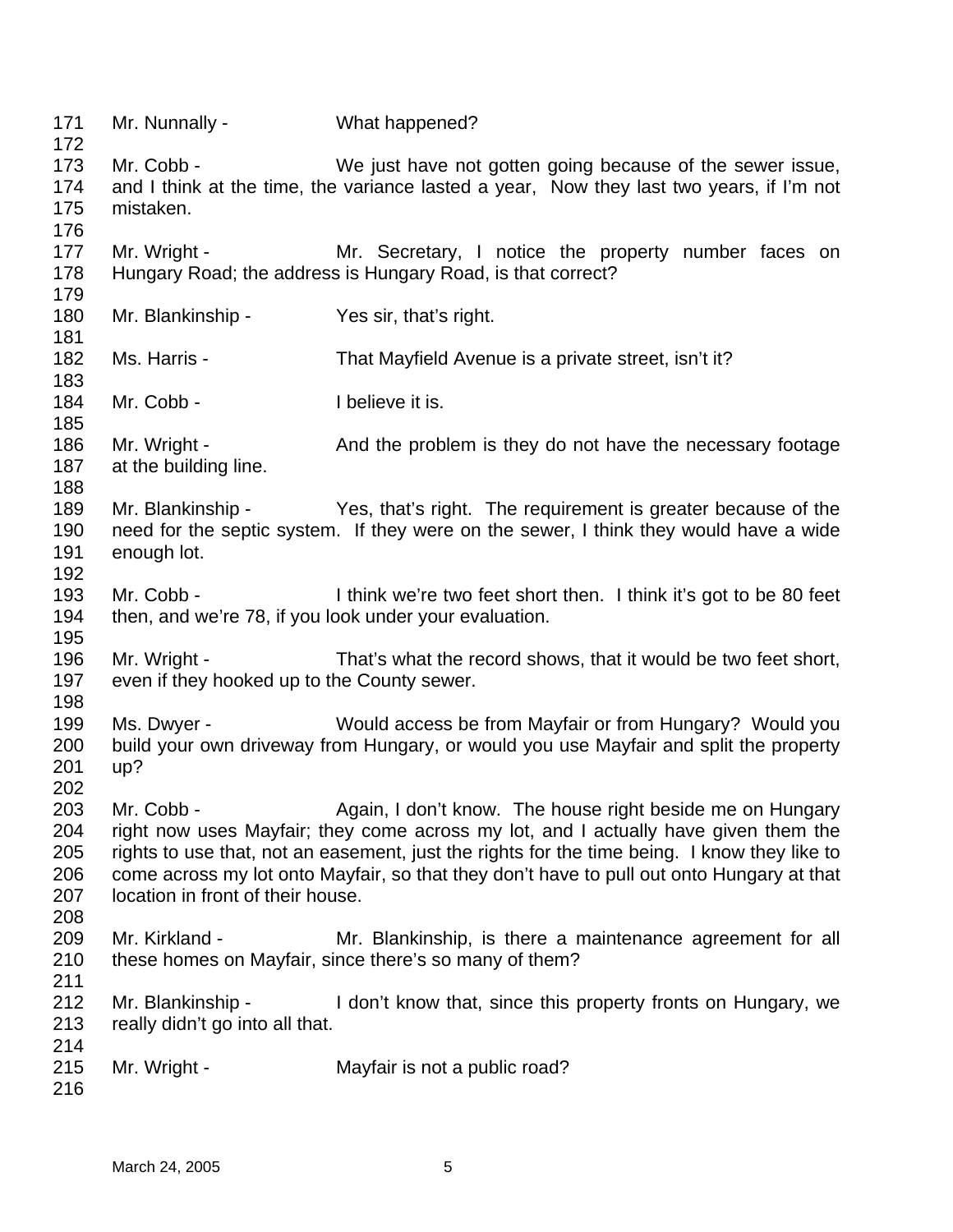217 218 219 220 221 222 223 224 225 226 227 228 229 230 231 232 233 234 235 236 237 238 239 240 241 242 243 244 245 246 247 248 249 250 251 252 253 254 255 256 257 258 259 260 261 262 Mr. Blankinship - No sir, it's not a public road. I'm sure of that. Ms. Dwyer - And there's no condition requiring a maintenance agreement or legal access to Mayfair. We're assuming that access will be to Hungary. Mr. Blankinship - Since they do front on Hungary. But of course the Board could impose such a condition if they choose, as well as a condition regarding the orientation of the house. Mr. Cobb - There are several houses back here behind this lot; those are the ones which seem to use this Mayfair Avenue mostly. Mr. Wright - Mr. Secretary, if this is approved, shouldn't there be some sort of condition concerning Mayfair if they elect to access it to Mayfair? Mr. Blankinship - Regarding contributing to the maintenance of it? Mr. Wright - Cur usual provision, responsibility of the homeowner to maintain the road, and all that business that we usually put in. Mr. Blankinship - There certainly could be. We were treating this as fronting on Hungary. Mr. Kirkland - So if we put a condition that it's fronting on Hungary, we wouldn't need that, is that what you're saying? Mr. Blankinship - Right, whichever the Board decides. Ms. Dwyer - When will you know where the house will be situated, oriented, and where the access will be. Mr. Cobb - Cur first step is to get that well filled in, to see if we can perk within fifty feet. That shouldn't take that long. Then we try that, and if that doesn't work, then we go to the County about extending the sewer lines, so I'd say sixty to ninety days, we should be to that point to determine site location. Mr. Wright - Any further questions of members of the Board? Is anyone here in opposition to this request? Sir, please come down to he podium. You'll have an opportunity to rebut. Mr. Layne - The Rodney Layne. I wanted to clear up one thing on Mayfair Avenue. That is considered, I believe, a public road, but the County, we've been working for the last 55 years to have that road maintained by the County, and so I believe it is a public road. They have indicated to us over the years that it has been a public road; it's just not maintained by the County.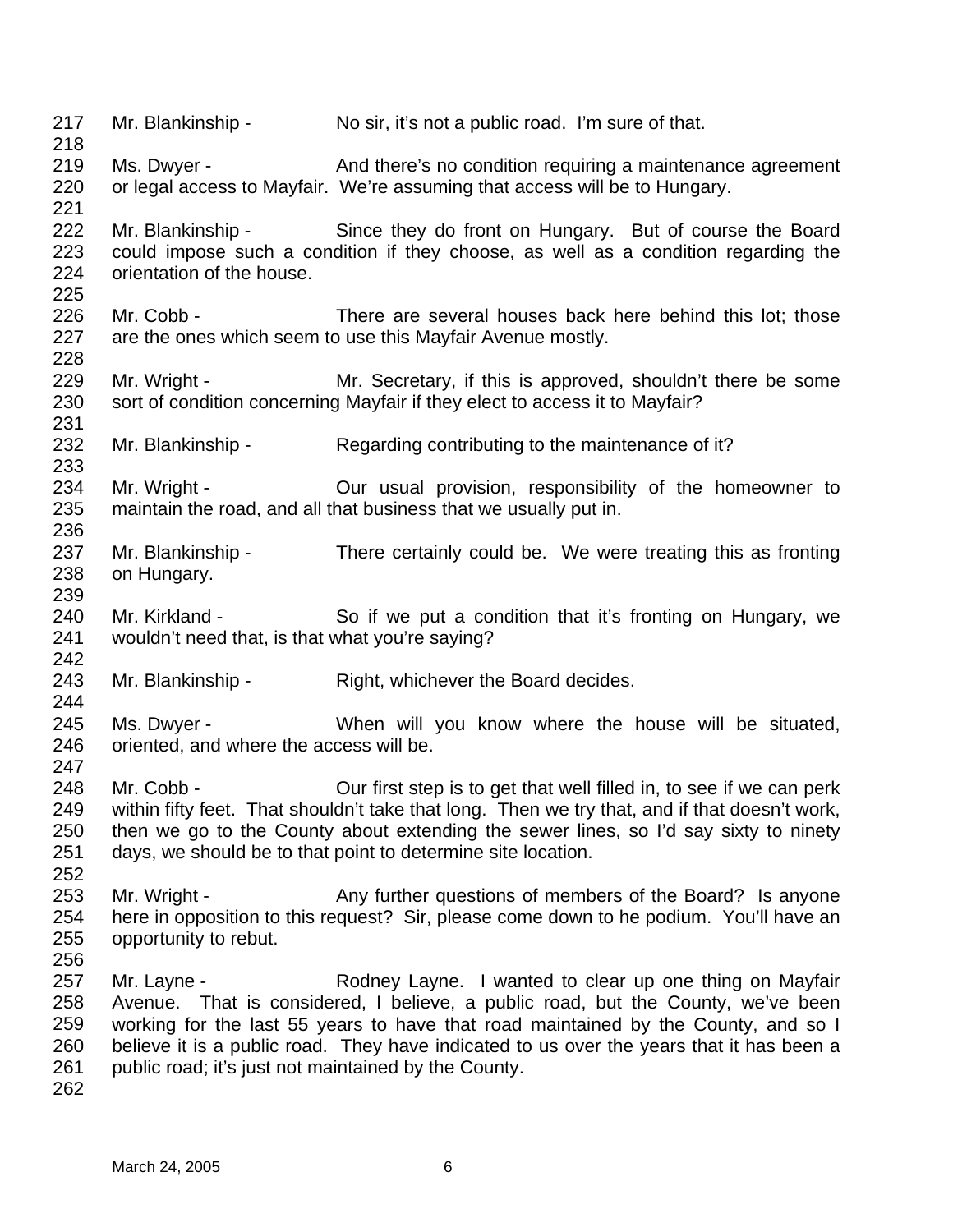263 264 265 266 267 268 269 270 271 272 273 274 275 276 277 278 279 280 281 282 283 284 285 286 287 288 289 290 291 292 293 294 295 296 297 298 299 300 301 302 303 304 305 306 307 308 Mr. Wright - It's your statement that the County is maintaining that road? Mr. Layne - They're not maintaining it, but they have indicated over the years that it was a public road, that they just weren't maintaining it. Their basis for not maintaining that road is the fact that the width of the road is just too small to be maintained. There are five properties back there. My objection to this is that is we allow any building on this property of this variance, that the County will never consider maintaining this road on a full time basis. Ms. Dwyer - How wide is the road now? Mr. Layne - I don't know the answer to that. I can tell you that it's a one car only road. Mr. Nunnally - **Did you say that there were five homes back in there?** Mr. Layne - Yes sir. Mr. Nunnally - Then you have no problem with this case if they access it from Hungary Road? Mr. Layne - I don't have any problem as long as the County will consider that if you build there, the County will at some point consider taking over the maintenance of that road. If you build there, and you never allow the width of the road to be widened to whatever the requirement is for the County to maintain it, we would object to that. Ms. Dwyer - So your concern is that some property might need to be taken from this lot in order to expand Mayfair to make it wide enough for the County to accept and maintain. So your thought is you don't want anything to be built here until that issue is resolved. Mr. Layne - Yes ma'am, that is correct. I think the homeowners on that street believe the values of their properties are greatly impacted by the fact that the County doesn't maintain the road and that it's mostly dirt and gravel, with a number of potholes. Mr. Wright - We could approve it, provided that they access the property from Hungary Road. Mr. Layne - As long as you're not impacting the issue that we would not be able to widen it for the County to take it over at some point. We've been talking about this for 55 years, and the County has been out there a number of times, and it's been for one reason or another, width, or that the home on the other side of Mayfair was too close.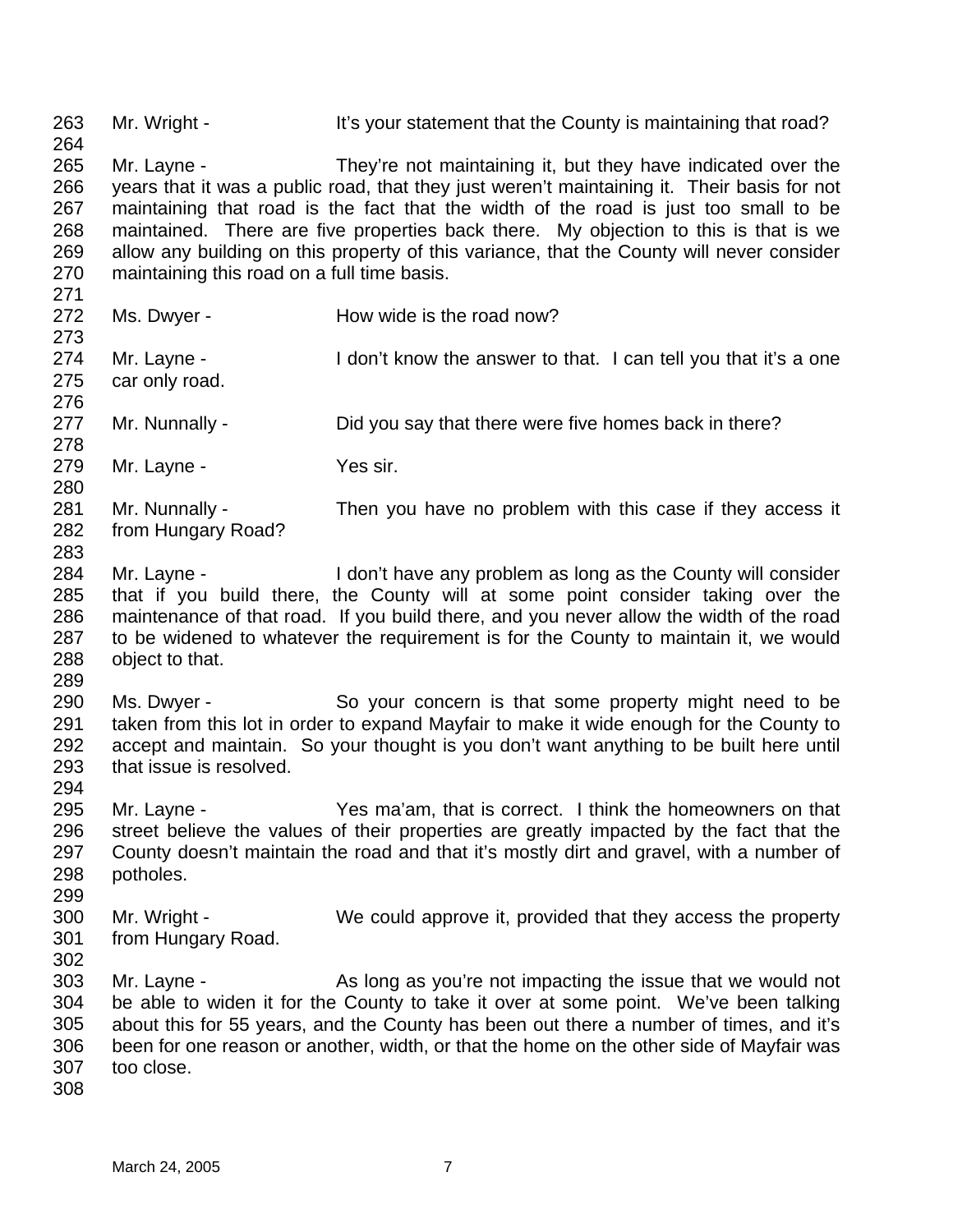| 309<br>310        | Mr. Wright -                                      | You've got problems there that don't pertain to this case.                                                                                                   |
|-------------------|---------------------------------------------------|--------------------------------------------------------------------------------------------------------------------------------------------------------------|
| 311<br>312        | Mr. Layne -                                       | Exactly.                                                                                                                                                     |
| 313<br>314        | Mr. Kirkland -<br>County investigating this road? | Mr. Blankinship, are you aware of any ongoing thing with the                                                                                                 |
| 315<br>316<br>317 | Mr. Blankinship - No sir, that's news to me.      |                                                                                                                                                              |
| 318<br>319<br>320 | Mr. Kirkland -                                    | It would have to be a fifty-foot right-of-way down through<br>there, wouldn't it. That would probably impact everything along there.                         |
| 321<br>322        | the County is not interested in maintaining it.   | Mr. Blankinship - And what I hear the gentleman saying, is that on that basis,                                                                               |
| 323<br>324<br>325 |                                                   | Mr. Layne - They haven't been out in at least five or ten years to look at<br>this. As I've said, we've been working with the County over a number of years. |
| 326<br>327<br>328 | Mr. Wright -                                      | Who maintains the road now?                                                                                                                                  |
| 329<br>330<br>331 | Mr. Layne -                                       | We have footed a large proportion, and some of the other                                                                                                     |
| 332<br>333        | Mr. Wright -                                      | Do you have an agreement?                                                                                                                                    |
| 334<br>335<br>336 | Mr. Layne -                                       | No sir. However, there are holes in this road sometimes that<br>are so large a car can fit inside of them, so we have no choice.                             |
| 337<br>338<br>339 | Mr. Kirkland -<br>Mayfair?                        | Mr. Layne, what house do you live in? Do you live on                                                                                                         |
| 340<br>341        | Mr. Layne -                                       | No, we're the homeowner; it's a rental property for us.                                                                                                      |
| 342<br>343        | Mr. Kirkland -                                    | Which one is that? The one down towards the end?                                                                                                             |
| 344<br>345        | Mr. Layne -                                       | 9119.                                                                                                                                                        |
| 346<br>347        | Mr. Wright -                                      | Right behind this property?                                                                                                                                  |
| 348<br>349        | Mr. Layne -                                       | Yes sir.                                                                                                                                                     |
| 350<br>351        | Ms. Harris -                                      | Who paved the road?                                                                                                                                          |
| 352<br>353        | Mr. Layne -                                       | It's not paved; it's gravel and dirt.                                                                                                                        |
| 354               | Ms. Harris -                                      | So you pay to have the gravel.                                                                                                                               |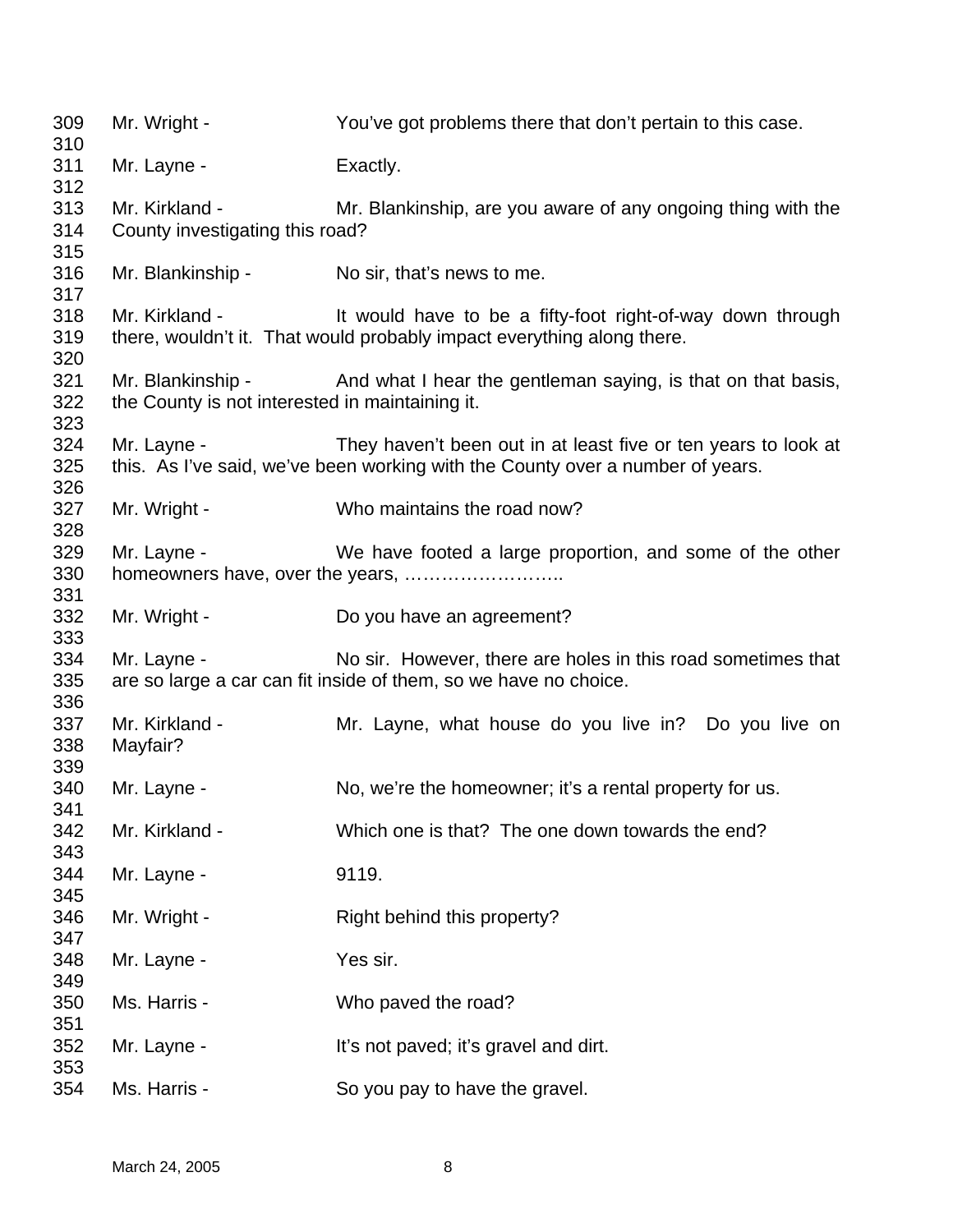355 356 357 358 359 360 361 362 363 364 365 366 367 368 369 370 371 372 373 374 375 376 377 378 379 380 381 382 383 384 385 386 387 388 389 390 391 392 393 394 395 396 397 398 399 400 Mr. Layne - Cover the years, we have paid for the gravel, and recently a new homeowner, I guess within the last ten years, has taken over a small section of the road and has put gravel in the road as well. When I said five properties, that's down at the cul-de-sac. There's at least one other property along the length of Mayfair, just so I'm perfectly clear. Ms. Dwyer - You're assuming that maybe this property would need to dedicate that property to extend the road, to widen the road. Mr. Layne - **At least a portion**, yes ma'am. Ms. Harris - What about the other side of the road, the properties that are already there? Do you expect the same thing of them? Mr. Layne - One home is too close, I think, to dedicate any. Ms. Harris - Inoticed. But I guess the newer home, built within the last ten years, you expect that of them? Mr. Layne - Yes, because they have enough property that they could do that. Mr. Wright - Any further questions of the Board? Is there any further opposition to this request? Mr. Cobb, you have an opportunity to rebut. Mr. Cobb - I really don't have a rebuttal. If you have any questions after that? Mr. Wright - My question would be, if this were approved, with a condition that you be required to access this property from Hungary Road, could you live with that? Mr. Cobb - I don't see any problem with that. As a matter of fact, from what the gentleman just said, it sounds preferable to me, so I wouldn't be part of the Mayfair debacle. Ms. Dwyer - What if we required you to dedicate a certain amount of property to Mayfair, so that it could be widened in the future? Mr. Cobb - I guess my only concern there is up here where we're bordering Hungary; that's pretty narrow. That's the reason we're here now; that's pretty narrow already. I don't know if we'd be able to get a house on there, if that's the part we have to build on because of the wetlands, if we give up some of that road. I don't understand any of this stuff about the County and the fifty years and all that stuff, but if Mayfair were widened, if I were able to give land to the County to widen it so that you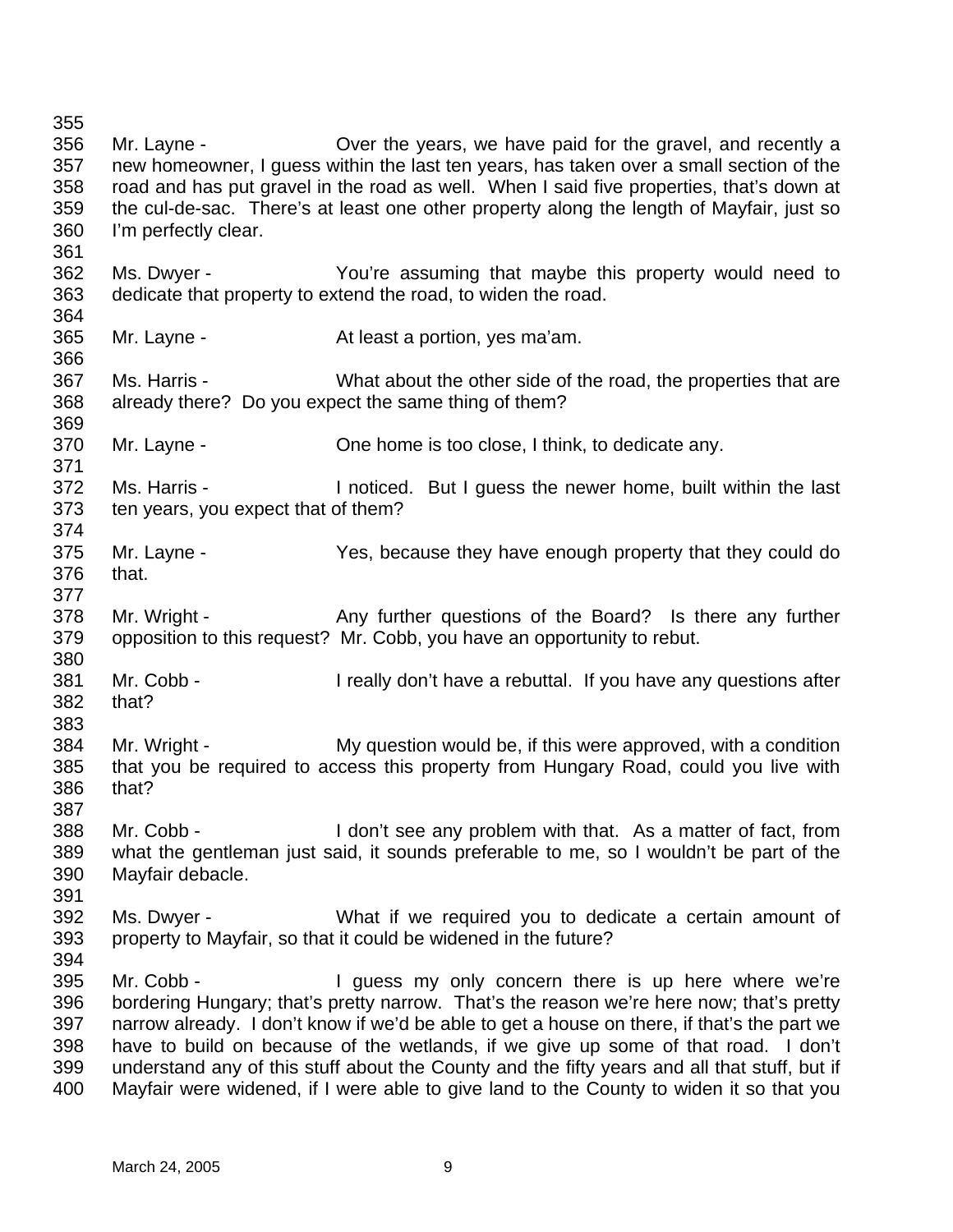401 402 403 404 405 406 407 408 409 410 411 412 413 414 415 416 417 418 419 420 421 422 423 424 425 426 427 428 429 430 431 432 433 434 435 436 437 438 439 440 441 442 443 444 445 446 could maintain it, would that then make my frontage on Mayfair? Obviously we'd have plenty of frontage, and this whole point would become moot, possibly. If it would help the people in the back, and we could give up some of this land and not prevent me from building, then I'm certainly open to that. I don't know how much land they'd need. Mr. Wright - It certainly wouldn't be fair to ask this owner to give up more than his proportionate share however. We couldn't require him to put the whole road on his property. Mr. Blankinship - I'm looking at the 1928 subdivision plat, and it shows Mayfair as having a 16-foot right-of-way, so we'd be talking about 34 feet of dedication, over a length of almost 500 feet. Mr. Kirkland - Seventeen on each side. Mr. Wright - I don't think we could ask him to dedicate more than half of that. Mr. Kirkland - Mr. Cobb, do you think that you'll have so much wetland that you would almost have to move this house out towards Hungary Road in this little narrow 78 feet, where the drawing we have shows the house way back on the property. Do you think it's going to be that far up? We have a drawing in our packet that shows a little orange block. I assume that was for us so we'd think that's where the house would be going? On the plat, it shows it up further. Mr. Cobb - If you look at that plat, and you see that foundation back there, I don't know what in the world that is, but the only thing it could be a foundation for would be a pool. It is very, very wet back there; it is a swamp. Mr. Blankinship - So you don't intend to build back there? Mr. Kirkland - We have on the second sheet of our packet a little orange box – so that almost needs to be up there almost where it says 2725. Mr. Cobb - I'm not sure I have a copy of what you're looking at. Ms. Dwyer - I don't have an orange box. Mr. Kirkland - Right here on your second sheet, Ms. Dwyer. I didn't know if that was a foundation for something. Mr. Cobb - I think you'd have to build right where the point of your arrow is. I don't think you can go back too much further. We're also dancing around that well. Ms. Harris - The width of that lot is 83 feet? On 2725 Hungary?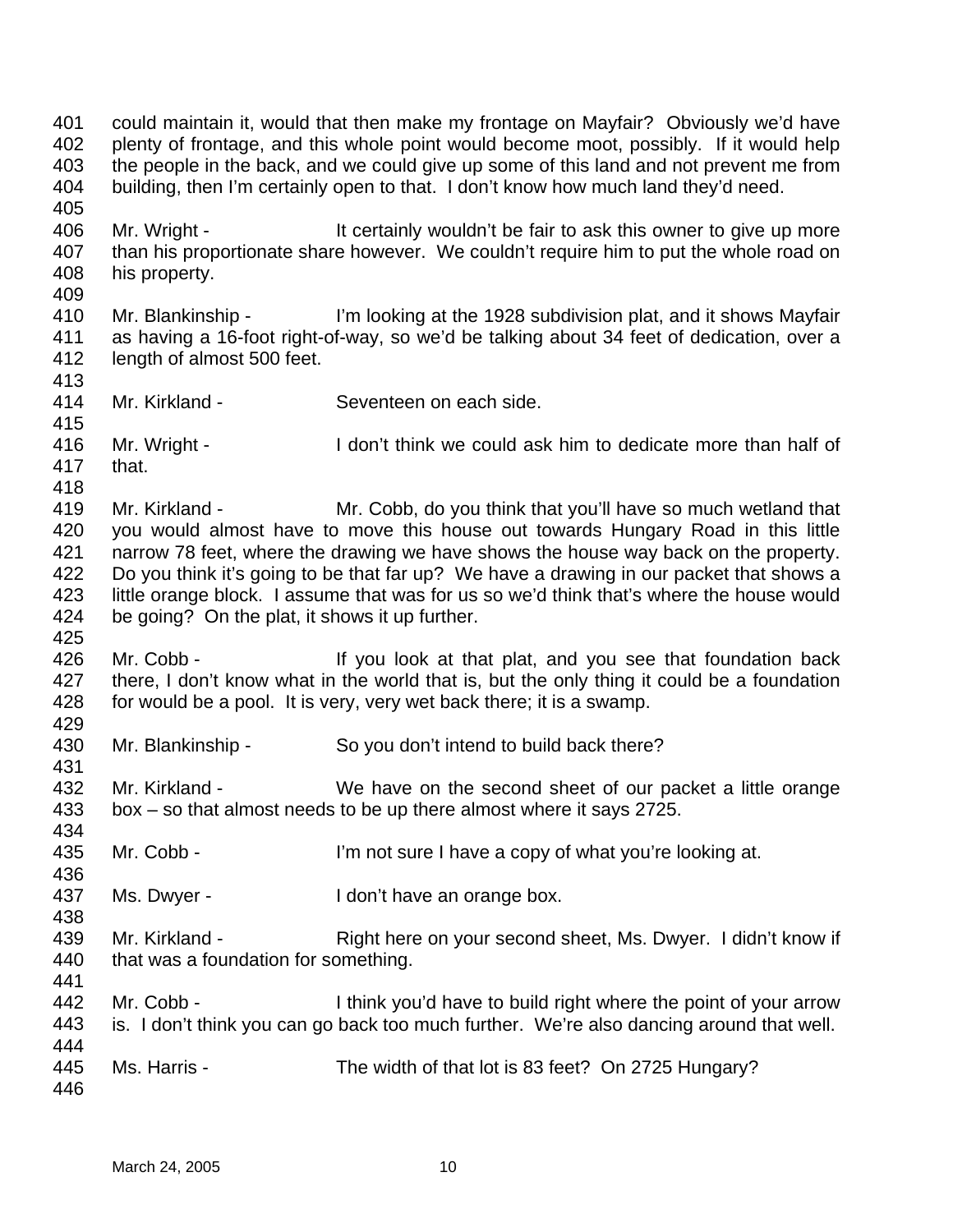| 447<br>448                             | Mr. Cobb -                                | Seventy-eight. I think, isn't it?                                                                                                                                                                                                                                                                                                                            |                          |
|----------------------------------------|-------------------------------------------|--------------------------------------------------------------------------------------------------------------------------------------------------------------------------------------------------------------------------------------------------------------------------------------------------------------------------------------------------------------|--------------------------|
| 449<br>450                             | Mr. Blankinship -                         | Seventy-eight.                                                                                                                                                                                                                                                                                                                                               |                          |
| 451<br>452                             | Ms. Dwyer -                               | Seventy-eight at the narrow part.                                                                                                                                                                                                                                                                                                                            |                          |
| 453<br>454<br>455                      | Mr. Blankinship -<br>perpendicularly.     | It's 83 measured parallel to the street; 78 measured                                                                                                                                                                                                                                                                                                         |                          |
| 456<br>457<br>458<br>459               | Mr. Cobb -<br>the land or something.      | The Gentleman said there is no formal agreement with the<br>homeowners on Mayfair, is that right? If there were, I could talk to them about selling                                                                                                                                                                                                          |                          |
| 460<br>461<br>462                      | Mr. Wright -<br>concludes the case.       | Any further questions of the Board? Hearing none, that                                                                                                                                                                                                                                                                                                       |                          |
| 463<br>464<br>465<br>466<br>467        |                                           | Upon a motion by Ms. Harris, seconded by Mr. Kirkland, the Board deferred application<br>A-22-2005 for a variance to build a one-family dwelling at 2725 Hungary Road (Parcel<br>770-758-9784). The case was deferred from the March 24, 2005, until the April 28,<br>2005, meeting, to allow time for further research for placement of the dwelling.       |                          |
| 468<br>469<br>470<br>471               | Affirmative:<br>Negative:<br>Absent:      | Dwyer, Harris, Kirkland, Nunnally, Wright                                                                                                                                                                                                                                                                                                                    | 5<br>0<br>$\overline{0}$ |
| 472<br>473<br>474<br>475<br>476        | <b>UP-4-2005</b>                          | WEST END ASSEMBLY OF GOD requests a temporary<br>conditional use permit pursuant to Section $24-116(c)(1)$ to install a<br>temporary storage trailer at 401 North Parham Road (Parcel 753-<br>736-0655), zoned R-1, One-family Residence District (Tuckahoe).                                                                                                |                          |
| 477<br>478<br>479                      | Mr. Wright -<br>case? We'll pass it over. | Does anyone else desire to speak with reference to this                                                                                                                                                                                                                                                                                                      |                          |
| 480<br>481                             |                                           | (Case called again at end of 9:00 o'clock docket; no response.)                                                                                                                                                                                                                                                                                              |                          |
| 482<br>483                             |                                           | (Case called again at end of 10:00 o'clock docket; no response.)                                                                                                                                                                                                                                                                                             |                          |
| 484<br>485                             |                                           | (Included in all case decisions, in order:)                                                                                                                                                                                                                                                                                                                  |                          |
| 486<br>487<br>488<br>489<br>490<br>491 | the April 28, 2005, meeting.              | Upon a motion by Ms. Dwyer, seconded by Mr. Kirkland the Board deferred application<br>UP-4-2005 for a temporary conditional use permit to to install a temporary storage trailer<br>at 401 North Parham Road (Parcel 753-736-0655). The case was deferred because<br>there was no one at the meeting to present the request, from the March 24, 2005, until |                          |
| 492                                    | Affirmative:                              | Dwyer, Harris, Kirkland, Nunnally, Wright                                                                                                                                                                                                                                                                                                                    | 5                        |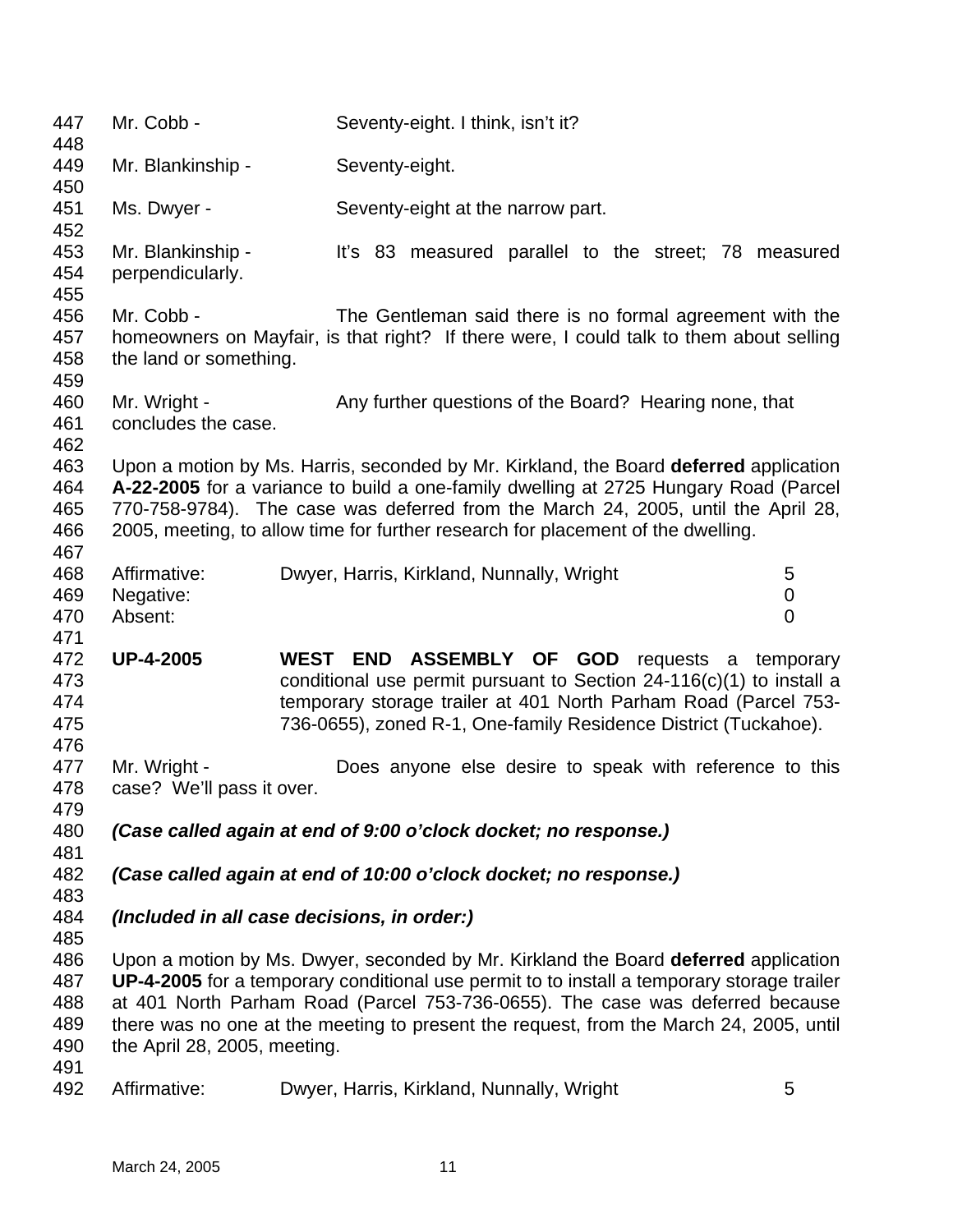| 493        | Negative:                                             |                                                                                                                                                                                      | 0                |
|------------|-------------------------------------------------------|--------------------------------------------------------------------------------------------------------------------------------------------------------------------------------------|------------------|
| 494        | Absent:                                               |                                                                                                                                                                                      | $\overline{0}$   |
| 495        |                                                       |                                                                                                                                                                                      |                  |
| 496        |                                                       | (After all cases had been decided, two people entered the audience and                                                                                                               |                  |
| 497        |                                                       | requested that UP-4-2005 be given another chance to be heard. After discussion,                                                                                                      |                  |
| 498        | Ms. Dwyer moved that the case be heard.)              |                                                                                                                                                                                      |                  |
| 499        |                                                       |                                                                                                                                                                                      |                  |
| 500        | Mr. Wright -                                          | There has been a motion that we consider this case. Do I                                                                                                                             |                  |
| 501        | hear a second to that, that we overrule our deferral? |                                                                                                                                                                                      |                  |
| 502        |                                                       |                                                                                                                                                                                      |                  |
| 503<br>504 |                                                       | On a motion by Ms. Dwyer, seconded by Mr. Kirkland, the Board <b>agreed</b> to overrule the<br>deferral and hear the application UP-4-2005 for a temporary conditional use permit to |                  |
| 505        |                                                       | install a temporary storage trailer at 401 North Parham Road (Parcel 753-736-0655).                                                                                                  |                  |
| 506        |                                                       |                                                                                                                                                                                      |                  |
| 507        | Affirmative:                                          | Dwyer, Harris, Kirkland, Nunnally, Wright                                                                                                                                            | 5                |
| 508        | Negative:                                             |                                                                                                                                                                                      | $\boldsymbol{0}$ |
| 509        | Absent:                                               |                                                                                                                                                                                      | $\overline{0}$   |
| 510        |                                                       |                                                                                                                                                                                      |                  |
| 511        | Mr. Wright -                                          | Does anyone else desire to speak with reference to this                                                                                                                              |                  |
| 512        |                                                       | case? Would you raise your right hand and be sworn please?                                                                                                                           |                  |
| 513        |                                                       |                                                                                                                                                                                      |                  |
| 514        |                                                       | Mr. Blankinship - Do you swear that the testimony you are about to give is the                                                                                                       |                  |
| 515        |                                                       | truth, the whole truth, and nothing but the truth, so help you God?                                                                                                                  |                  |
| 516        |                                                       |                                                                                                                                                                                      |                  |
| 517        | Ms. Harrison -                                        | I do. My name is Joan Harrison. We would like to place two                                                                                                                           |                  |
| 518        |                                                       | temporary storage trailers behind the church to store all of the items that we have                                                                                                  |                  |
| 519        |                                                       | donated for the yard sale. They are placed against a fence, where they are not visible                                                                                               |                  |
| 520        |                                                       | from the street, from the houses, from anywhere close by. We keep all of the items that                                                                                              |                  |
| 521        |                                                       | are donated stored inside so that the area around is clean and looks nice.                                                                                                           |                  |
| 522        |                                                       |                                                                                                                                                                                      |                  |
| 523        | Ms. Dwyer -                                           | The trailers do not rise above the fence in the back? How                                                                                                                            |                  |
| 524        | many trailers will you have?                          |                                                                                                                                                                                      |                  |
| 525        |                                                       |                                                                                                                                                                                      |                  |
| 526        | Ms. Harrison -                                        | There will be two.                                                                                                                                                                   |                  |
| 527        |                                                       |                                                                                                                                                                                      |                  |
| 528        | Ms. Dwyer -                                           | They'll be parked where this tent is, approximately.                                                                                                                                 |                  |
| 529        |                                                       |                                                                                                                                                                                      |                  |
| 530        | Ms. Harrison -                                        | No, they're parked up against the fence in the parking lot                                                                                                                           |                  |
| 531        | right across from that.                               |                                                                                                                                                                                      |                  |
| 532        |                                                       |                                                                                                                                                                                      |                  |
| 533        | Mr. Wright -                                          | What is this tent in this picture?                                                                                                                                                   |                  |
| 534        |                                                       |                                                                                                                                                                                      |                  |
| 535        | Ms. Harrison -                                        | The tent is used occasionally to put items from a Christmas                                                                                                                          |                  |
| 536<br>537 |                                                       | production that some of the larger set pieces are put in, and occasionally we have golf                                                                                              |                  |
| 538        |                                                       | carts that we ferry people back and forth. This is David Mercer; he is our Executive<br>Pastor, and he can tell you more about this if you'd like to talk with him.                  |                  |
|            |                                                       |                                                                                                                                                                                      |                  |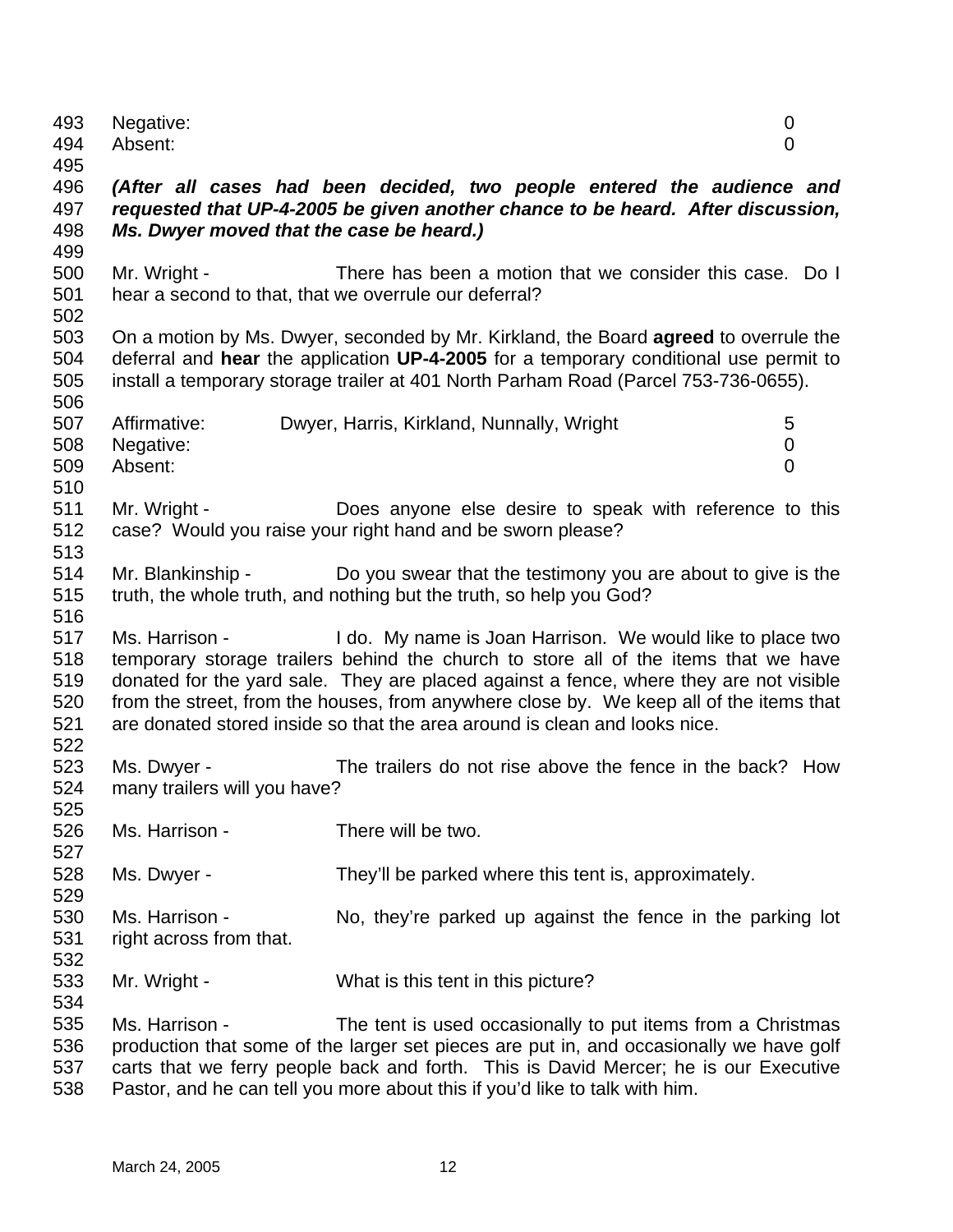| 539        |                                                        |                                                                                        |
|------------|--------------------------------------------------------|----------------------------------------------------------------------------------------|
| 540        | Mr. Wright -                                           | But that's not proper, is it, Mr. Blankinship, to have that tent?                      |
| 541        |                                                        |                                                                                        |
| 542        | Mr. Blankinship -                                      | I don't know whether a building permit was ever issued for it,                         |
| 543<br>544 | or whether it's shown on their plans.                  |                                                                                        |
| 545<br>546 | Mr. Wright -                                           | I don't recall a case where we've approved the tent.                                   |
| 547        | Mr. Blankinship -                                      | It wouldn't necessarily come before this Board, but whether it                         |
| 548        |                                                        | has received the appropriate approvals, I don't know.                                  |
| 549        |                                                        |                                                                                        |
| 550        | Mr. Wright -                                           | Who would it come before?                                                              |
| 551        |                                                        |                                                                                        |
| 552        | Mr. Blankinship -                                      | Certainly, I presume it would need a building permit; it looks                         |
| 553<br>554 |                                                        | large enough, because it has side walls. We'll certainly pursue that.                  |
| 555        | Mr. Wright -                                           | Is it there now? This is the first time I've seen it.                                  |
| 556        |                                                        |                                                                                        |
| 557        | Ms. Harrison -                                         | Yes sir, it's there now.                                                               |
| 558        |                                                        |                                                                                        |
| 559        | Mr. Blankinship -                                      | Do you know how long it's been there?                                                  |
| 560        |                                                        |                                                                                        |
| 561        | Ms. Harrison -                                         | I don't know how long it's been there.                                                 |
| 562        |                                                        |                                                                                        |
| 563        | Mr. Mercer -                                           | It goes up and down.                                                                   |
| 564        |                                                        |                                                                                        |
| 565        | Ms. Dwyer -                                            | It looks like it's being used for storage now. You have the                            |
| 566        | golf carts in there, and some furniture it looks like. |                                                                                        |
| 567        |                                                        |                                                                                        |
| 568<br>569 | Ms. Harrison -                                         | People have already started bringing yard sale stuff.                                  |
| 570        | Mr. Blankinship -                                      | I do not remember seeing it before, but if it goes up and                              |
| 571        |                                                        | down, it may be that it just wasn't up on a day when we were there.                    |
| 572        |                                                        |                                                                                        |
| 573        | Ms. Dwyer -                                            | You might want to follow up with the Planning Department;                              |
| 574        |                                                        | they'll probably follow up with you about the rules about having structures like that. |
| 575        |                                                        |                                                                                        |
| 576        | Mr. Kirkland -                                         | The Building Inspections Office will probably contact you                              |
| 577        | also.                                                  |                                                                                        |
| 578        |                                                        |                                                                                        |
| 579        | Ms. Harris -                                           | Do you have any more trailers on your lot?                                             |
| 580        |                                                        |                                                                                        |
| 581        | Ms. Harrison -                                         | No ma'am.                                                                              |
| 582        |                                                        |                                                                                        |
| 583        | Ms. Dwyer -                                            | It won't restrict the flow of traffic.                                                 |
| 584        |                                                        |                                                                                        |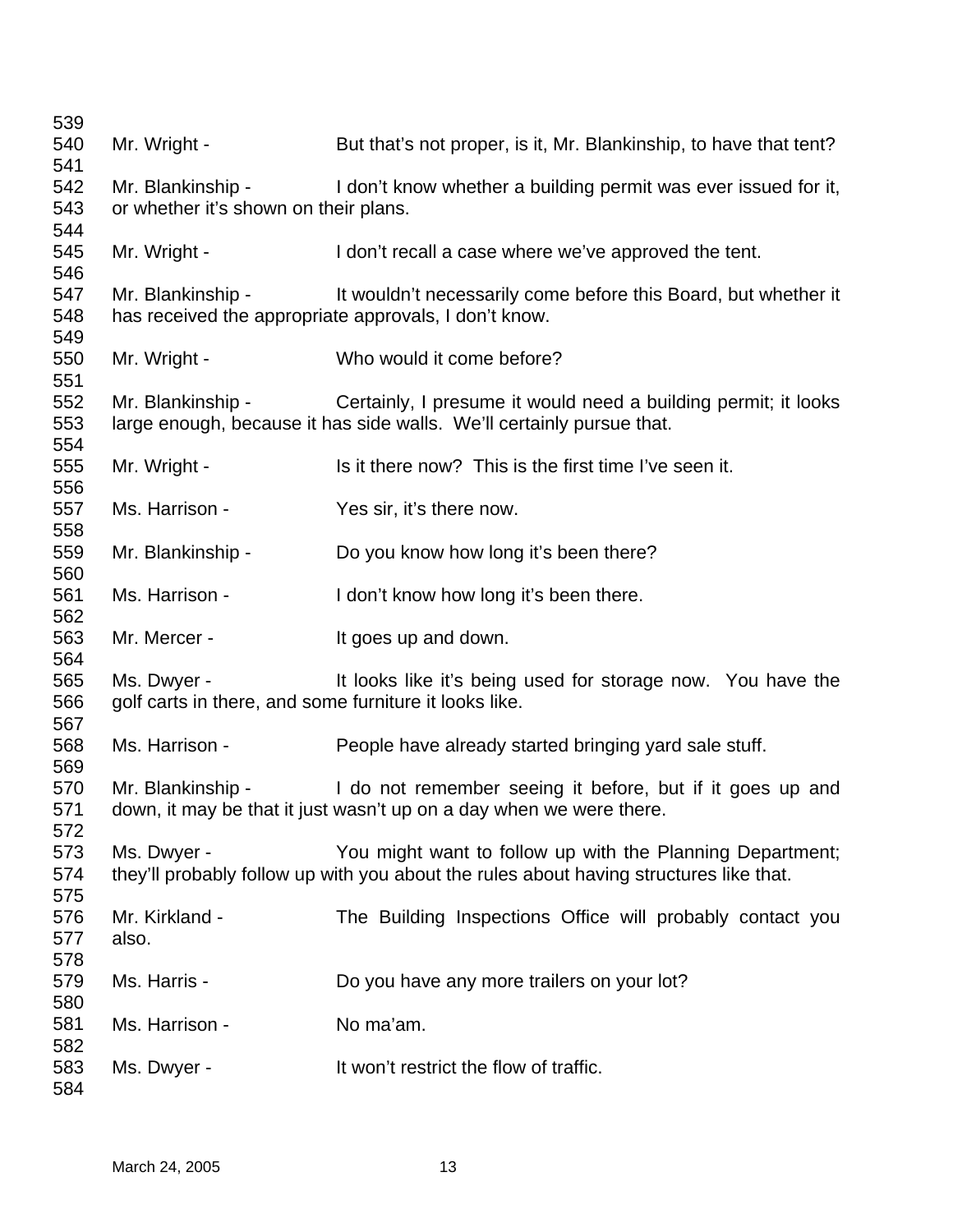585 586 587 588 589 590 591 592 593 594 595 596 597 598 599 600 601 602 603 604 605 606 607 608 609 610 611 612 613 614 615 616 617 618 619 620 621 622 623 624 625 626 627 628 629 630 Ms. Harrison - No ma'am, we put them in parking places, and we put them end to end, so they're back of the parking places, and traffic can go by. Ms. Dwyer - They just take up parking places. Mr. Nunnally - Do you put the tent up yourself, somebody in the church put them up, or do you order them from someone and they put them up. Mr. Mercer - We own the tent, and we put it up. Mr. Nunnally - Will it be any problem taking the tent down while you're having the trailers out there? Mr. Mercer - No. Ms. Dwyer - You don't think the tent should be up while the trailers are there? Mr. Nunnally - We've never seen it before. Why would we need it? Mr. Wright - Think what we decided was that Mr. Blankinship would pursue it to see if it meets some approval that we don't know about. Mr. Kirkland - If it is illegal, I'm sure the church will remove it. After an advertised public hearing and on a motion by Ms. Dwyer, seconded by Mr. Nunnally, the Board **granted** application **UP-4-2005** for a temporary conditional use permit to install a temporary storage trailer at 401 North Parham Road (Parcel 753-736- 0655). The Board granted the use permit subject to the following conditions: 1. This approval is only for locating two storage trailers on the property from March 30, 2005 through May 11, 2005. The trailers shall be removed prior to May 17, 2005. 2. All material shall be kept in the trailers. There shall be no storage of any merchandise outside the trailers. Affirmative: Dwyer, Harris, Kirkland, Nunnally, Wright 5 Negative: 0 Absent: 0 The Board granted the request because it found the proposed use will be in substantial accordance with the general purpose and objectives of Chapter 24 of the County Code. **A-23-2005 OLIVIER HECHT** requests a variance from Section 24-95(q)(5) to build a garage at 12537 Gayton Bluffs Lane (Gayton Station) (Parcel 729-763-9516), zoned R-3C, One-family Residence District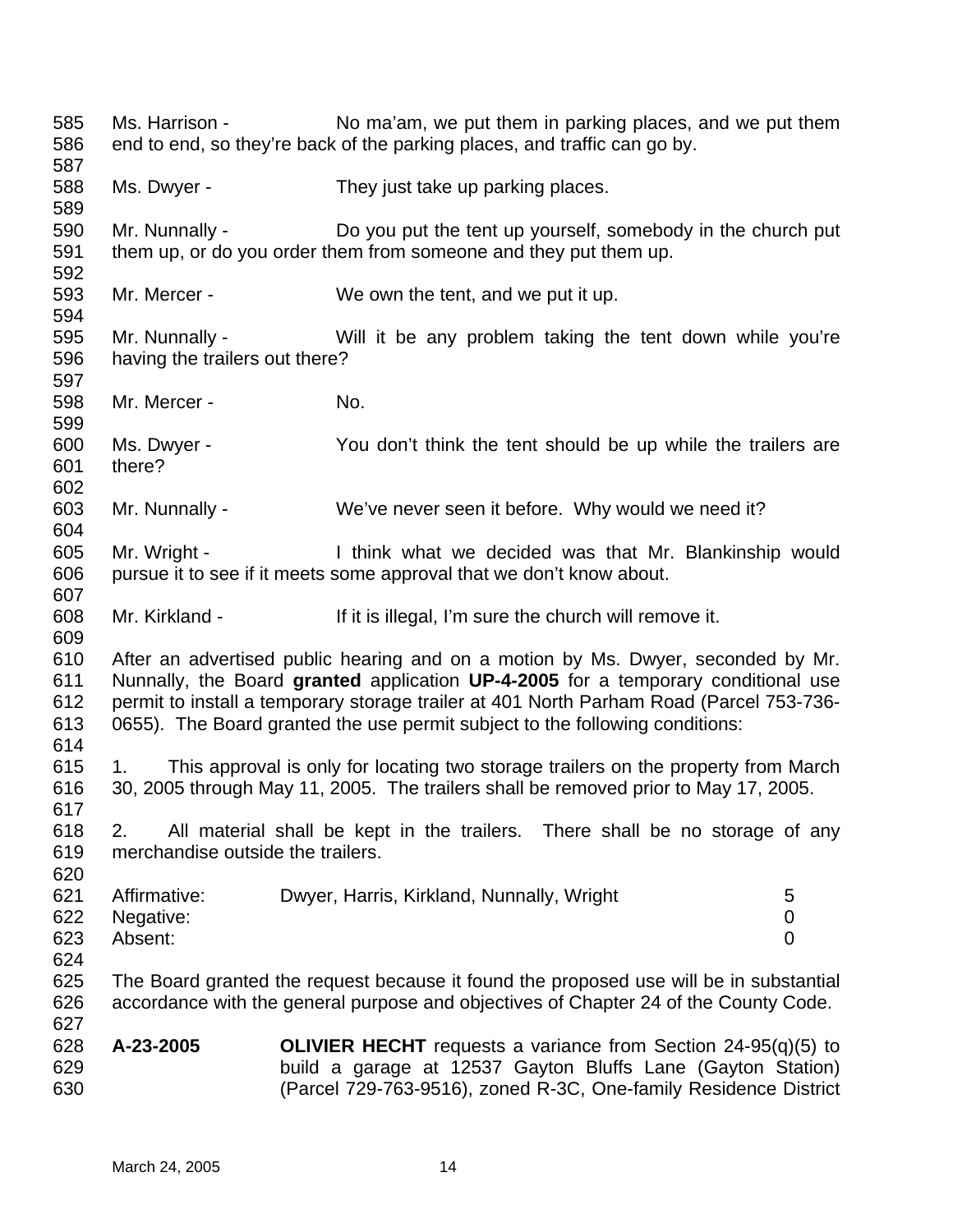631 632 633 634 635 636 637 638 639 640 641 642 643 644 645 646 647 648 649 650 651 652 653 654 655 656 657 658 659 660 661 662 663 664 665 666 667 668 669 670 671 672 673 674 675 676 (Conditional) (Three Chopt). The rear yard setback is not met. The applicant has 29 feet rear yard setback, where the Code requires 35 feet rear yard setback. The applicant requests a variance of 6 feet rear yard setback. Mr. Wright - **Does anyone else desire to speak with reference to this** case? Would you raise your right hand and be sworn please? Mr. Blankinship - Do you swear that the testimony you are about to give is the truth, the whole truth, and nothing but the truth, so help you God? Mr. Hecht - I do. Olivier Hecht. We are seeking a six-foot variance on our 35-foot rear yard setback, for the purpose of building a two-car, side-entry garage, with living space above it. In the meantime, since I've submitted the packet, I have obtained approval from our architectural committee, from our homeowners association. I have copies of that if you'd like. I have talked to all of my neighbors. As you can see, the property behind us is a Resource Protection Area, won't be developed, so we have very few impacts in terms of other properties that are being lived on. Mr. Wright - What's located behind your property? Mr. Hecht - The one block to the northeast is a common area that the developer had to preserve, a one-acre block, and the rest is a Resource Protection Area. Ms. Dwyer - **Does your homeowners association maintain that property,** the Resource Protection Area? Mr. Hecht - It's just a nice little wetland that we really enjoy, and that's part of the reason why we want to stay on the property so much, even though we need more space. It's a nice marsh with deer and wildlife. Would you like copies of the approval from the architectural committee? Mr. Wright - Yes, I think we should have that. Ms. Dwyer - This would be visible from your neighbor's property? Mr. Hecht - I have some renderings that will show exactly what it would look like when it's built. The first page is the current look. Ms. Dwyer - **Where does it indicate that this architectural request was** approved? Mr. Hecht - It's the bottom of the first page. If you look at the bottom right picture in this, it's a computer generated drawing, but that's pretty much exactly what it would look like from the cul-de-sac, although this sort of assumes a flat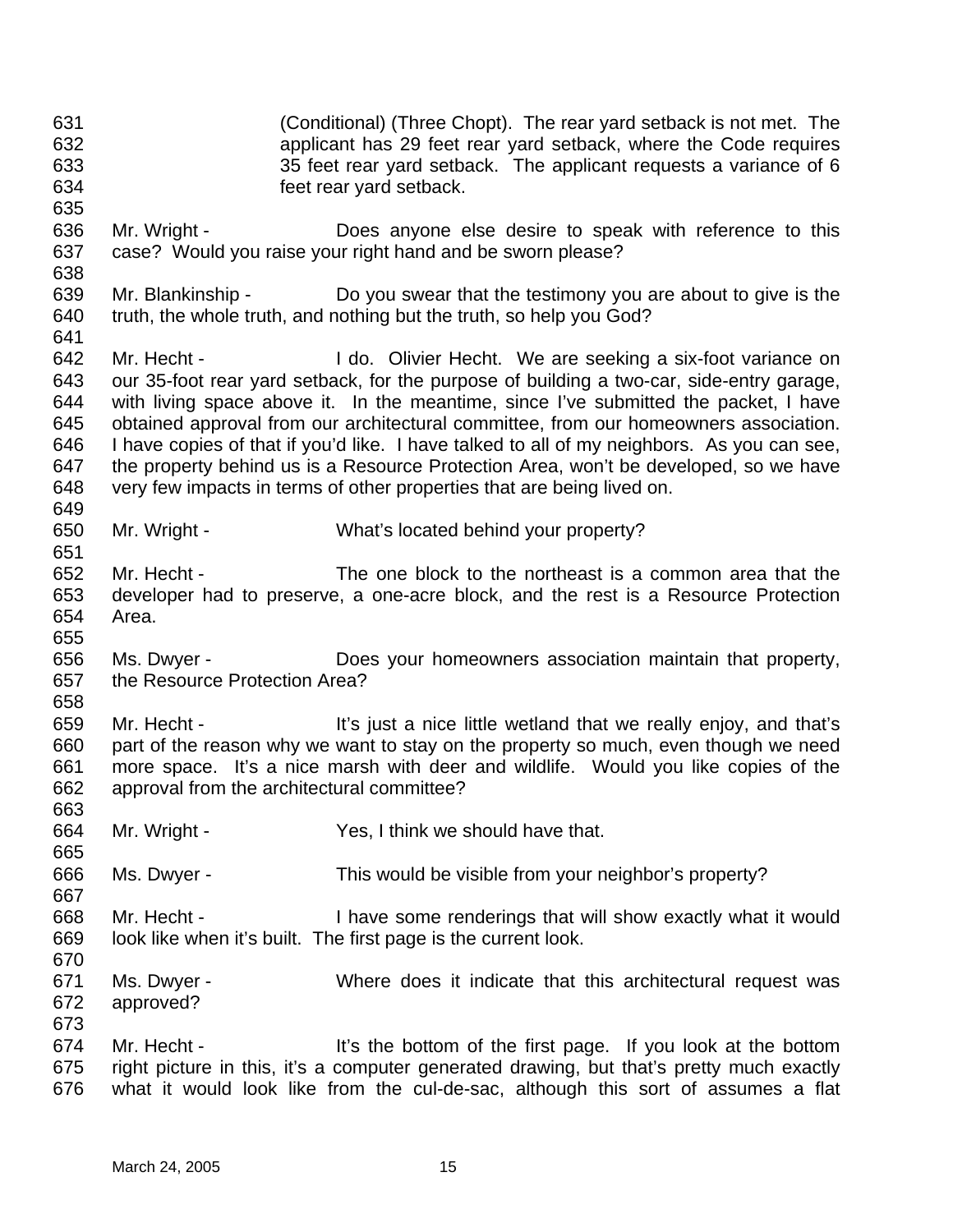677 678 679 680 681 682 683 684 685 686 687 688 689 690 691 692 693 694 695 696 697 698 699 700 701 702 703 704 705 706 707 708 709 710 711 712 713 714 715 716 717 718 719 720 721 722 perspective. The garage, because of the slope of the yard, it actually would be somewhat less visible than that. Mr. Wright - It appears that basically it's the right corner of the garage facing the house that causes the problem. Mr. Hecht - Yes, it's really the angle. If my driveway were on the other side, I'd have all the room in the world. I tried to make the garage deep; you can see the bump-outs are there, to try to really stay in line with that property line. We did lay it out with a transit, so we know that a six-foot variance is exactly what we need. It's been painted out on the ground by my contractor, and I did find my property line, so it's exactly six feet. Mr. Wright - In other words, if you cut that corner off, the garage could go in there just the way it is. Mr. Hecht - Yes, I was stuck either way. I could trade depth for width, but I can't just because of the way that line is. Mr. Wright - From appearance viewpoint, it wouldn't make that much difference to a neighbor. Mr. Hecht - The It would be imperceptible from anyone's viewpoint. Mr. Nunnally - I see you have the support from neighbors on each side. Mr. Hecht - I've been talking to them about this for months, and they're very supportive, and they like the idea of having a garage off the street. I think most people do, to move it to the back of the house. I've spoken to literally everybody that you sent the notices to. Mr. Wright - Any further questions of the Board? Is anyone here in opposition to this request? Hearing none, that concludes the case. After an advertised public hearing and on a motion by Mr. Nunnally, seconded by Ms. Dwyer, the Board **granted** application **A-23-2005** for a variance to build a garage at 12537 Gayton Bluffs Lane (Gayton Station) (Parcel 729-763-9516). The Board granted the variance subject to the following conditions: 1 This variance applies only to the rear yard setback requirement. All other applicable regulations of the County Code shall remain in force. 2. The new construction shall match the existing dwelling as nearly as practical in materials and color. Affirmative: Dwyer, Harris, Kirkland, Nunnally, Wright 5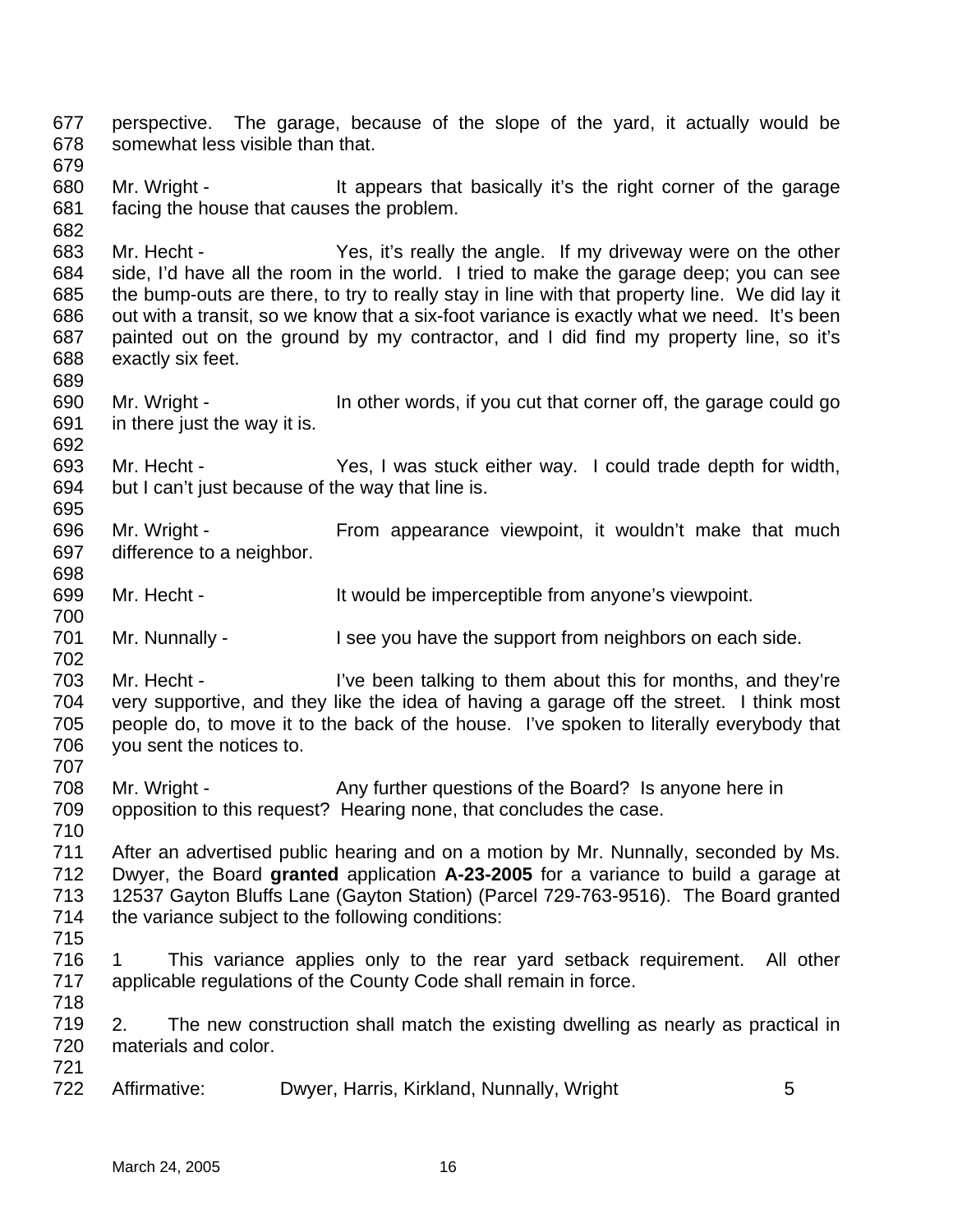| 724<br>725                                           | Absent:                | 0                                                                                                                                                                                                                                                                                                                                                                                                                                      |
|------------------------------------------------------|------------------------|----------------------------------------------------------------------------------------------------------------------------------------------------------------------------------------------------------------------------------------------------------------------------------------------------------------------------------------------------------------------------------------------------------------------------------------|
| 726<br>727<br>728<br>729<br>730<br>731               |                        | The Board granted this request, as it found from the evidence presented that, due to the<br>unique circumstances of the subject property, strict application of the County Code<br>would produce undue hardship not generally shared by other properties in the area, and<br>authorizing this variance will neither cause a substantial detriment to adjacent property<br>nor materially impair the purpose of the zoning regulations. |
| 732<br>733<br>734<br>735<br>736<br>737<br>738<br>739 | A-24-2005              | <b>SCOTT OWENS</b> requests a variance from Section 24-94 to build<br>an addition at 5710 Shady Grove Road (Parcel 744-777-5111),<br>zoned A-1, Agricultural District (Three Chopt). The minimum side<br>yard setback is not met. The applicant has 16 feet minimum side<br>yard setback, where the Code requires 20 feet minimum side yard<br>setback. The applicant requests a variance of 4 feet minimum side<br>yard setback.      |
| 740<br>741<br>742                                    | Mr. Wright -           | Does anyone else desire to speak with reference to this<br>case? Would you raise your right hand and be sworn please?                                                                                                                                                                                                                                                                                                                  |
| 743<br>744<br>745                                    | Mr. Blankinship -      | Do you swear that the testimony you are about to give is the<br>truth, the whole truth, and nothing but the truth, so help you God?                                                                                                                                                                                                                                                                                                    |
| 746<br>747<br>748<br>749                             | Mr. Owens -            | I do. My name is Scott Owens. My wife and I would like to<br>put a 28-by-48 addition, going over four feet beyond the 20-foot requirement next to the<br>fence. Her parents are aged, and we're looking for room to move them in with us.                                                                                                                                                                                              |
| 750<br>751                                           | Mr. Wright -           | What's the purpose for the addition?                                                                                                                                                                                                                                                                                                                                                                                                   |
| 752<br>753<br>754                                    | Mr. Owens -            | It's going to be an extra bedroom and living room.<br><b>The</b><br>purpose is for her parents to move in with us. Her father is 83 years old.                                                                                                                                                                                                                                                                                         |
| 755<br>756<br>757                                    | Mr. Wright -<br>house? | Is the construction going to be compatible with the rest of the                                                                                                                                                                                                                                                                                                                                                                        |
|                                                      |                        |                                                                                                                                                                                                                                                                                                                                                                                                                                        |

Negative: 0

758 759 760 761 Mr. Owens - We plan to change everything on the outside, haven't quite decided what to put on it yet, either the Hardi board, or maybe even brick. We're renovating the older portion and planning to do the whole house.

- 762 763 764 Mr. Wright - Your house faces Shady Grove Road, is that correct? What is on the side of the property adjacent to you where the addition would be constructed?
- 765 Mr. Owens - The Adjacent to it?
- 766 767 768 Mr. Wright - **I** see that Shady Willow Drive comes in down beside your house, is that correct?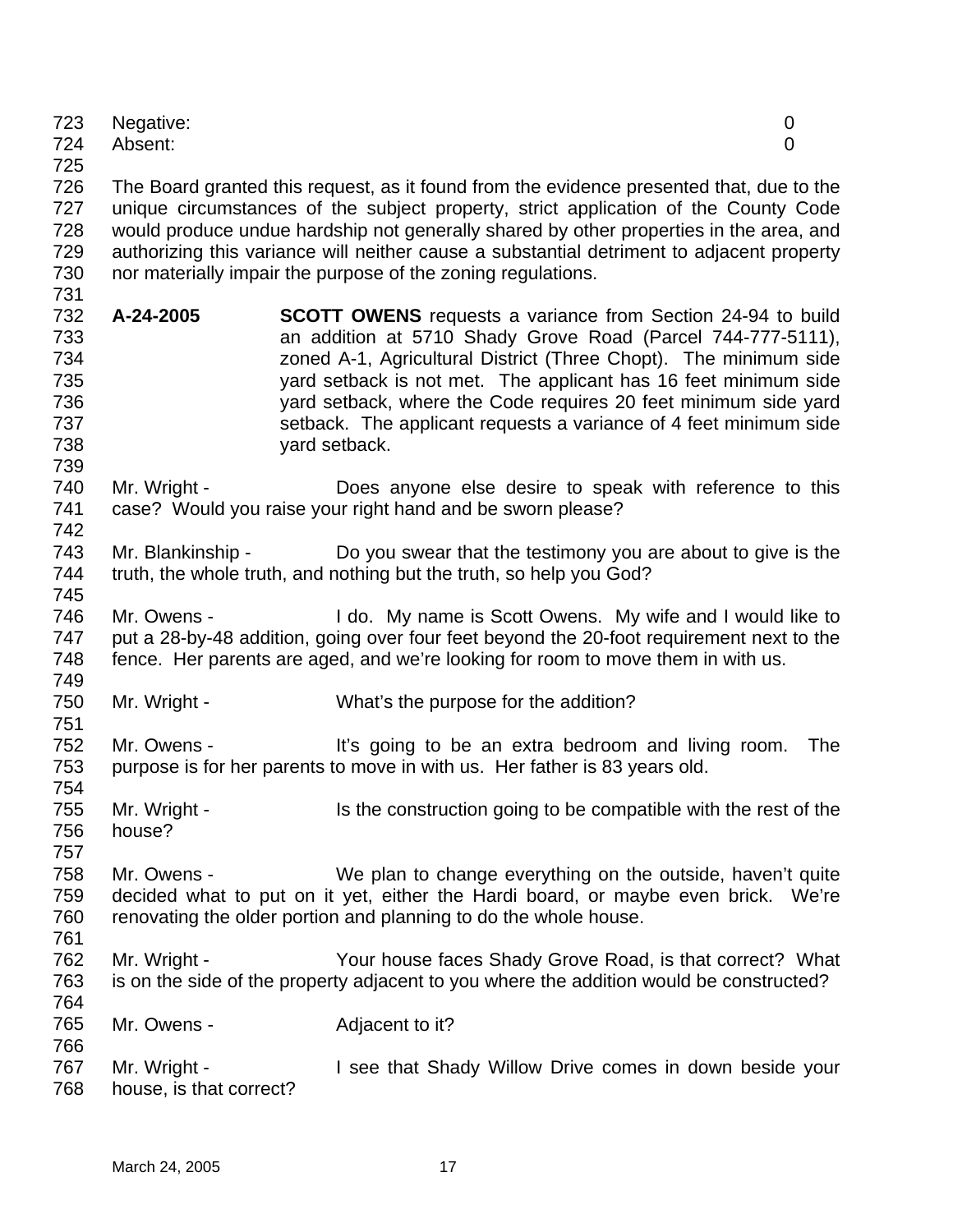| 769        |                                                       |                                                                                                                                                |
|------------|-------------------------------------------------------|------------------------------------------------------------------------------------------------------------------------------------------------|
| 770        | Mr. Owens -                                           | Shady Hills Way?                                                                                                                               |
| 771        |                                                       |                                                                                                                                                |
| 772        | Mr. Wright -                                          | Shady Willow Drive.                                                                                                                            |
| 773<br>774 | Mr. Owens -                                           |                                                                                                                                                |
| 775        |                                                       | My father-in-law owns all the land on the left, right off of<br>Shady Grove Road, if you look at the concrete driveway going up there. He owns |
| 776        | everything that surrounds me.                         |                                                                                                                                                |
| 777        |                                                       |                                                                                                                                                |
| 778        | Mr. Blankinship -                                     | I think that should be Shady Hills Way; I'm sorry, we've got                                                                                   |
| 779        | the map labeled wrong.                                |                                                                                                                                                |
| 780        |                                                       |                                                                                                                                                |
| 781        | Mr. Wright -                                          | Shady Hills Way. I see. We've got a map that calls it Shady                                                                                    |
| 782        | Willow Drive.                                         |                                                                                                                                                |
| 783        |                                                       |                                                                                                                                                |
| 784        | Mr. Owens -                                           | That's a fifty-foot barrier. It goes into a subdivision there.                                                                                 |
| 785        |                                                       |                                                                                                                                                |
| 786        | Mr. Wright -                                          | There seems to be an area between Shady Hills Way and                                                                                          |
| 787        | your property, which is unoccupied; it's vacant land. |                                                                                                                                                |
| 788        |                                                       |                                                                                                                                                |
| 789        | Mr. Owens -                                           | That's a fifty-foot buffer.                                                                                                                    |
| 790        |                                                       |                                                                                                                                                |
| 791        | Ms. Dwyer -                                           | Just one thought on the suggested conditions. I notice that                                                                                    |
| 792        |                                                       | staff has been stating that new construction shall match the existing dwelling as near as                                                      |
| 793        |                                                       | practical, and lately you've been adding in materials and colors, so there's no confusion                                                      |
| 794        | about architecture. Let's add that.                   |                                                                                                                                                |
| 795        |                                                       |                                                                                                                                                |
| 796        |                                                       | Mr. Blankinship - The's actually going to change the existing structure, so                                                                    |
| 797        |                                                       | maybe we'll re-word that for this one, to say that when the project is completed, the                                                          |
| 798<br>799 | whole dwelling will be consistent.                    |                                                                                                                                                |
| 800        | Mr. Owens -                                           | I don't think you would want the new portion looking like the                                                                                  |
| 801        | existing. It would bring down the neighborhood.       |                                                                                                                                                |
| 802        |                                                       |                                                                                                                                                |
| 803        | Mr. Wright -                                          | Any further questions of the Board? Is anyone here in                                                                                          |
| 804        |                                                       | opposition to this request? Hearing none, that concludes the case.                                                                             |
| 805        |                                                       |                                                                                                                                                |
| 806        |                                                       | After an advertised public hearing and on a motion by Mr. Nunnally, seconded by Ms.                                                            |
| 807        |                                                       | Harris, the Board granted application A-24-2005 for a variance to build an addition at                                                         |
| 808        |                                                       | 5710 Shady Grove Road (Parcel 744-777-5111). The Board granted the variance                                                                    |
| 809        | subject to the following conditions:                  |                                                                                                                                                |
| 810        |                                                       |                                                                                                                                                |
| 811        | 1.                                                    | [Amended] When construction is complete, the addition shall match the existing                                                                 |
| 812        |                                                       | dwelling as nearly as practical in materials and color.                                                                                        |
| 813        |                                                       |                                                                                                                                                |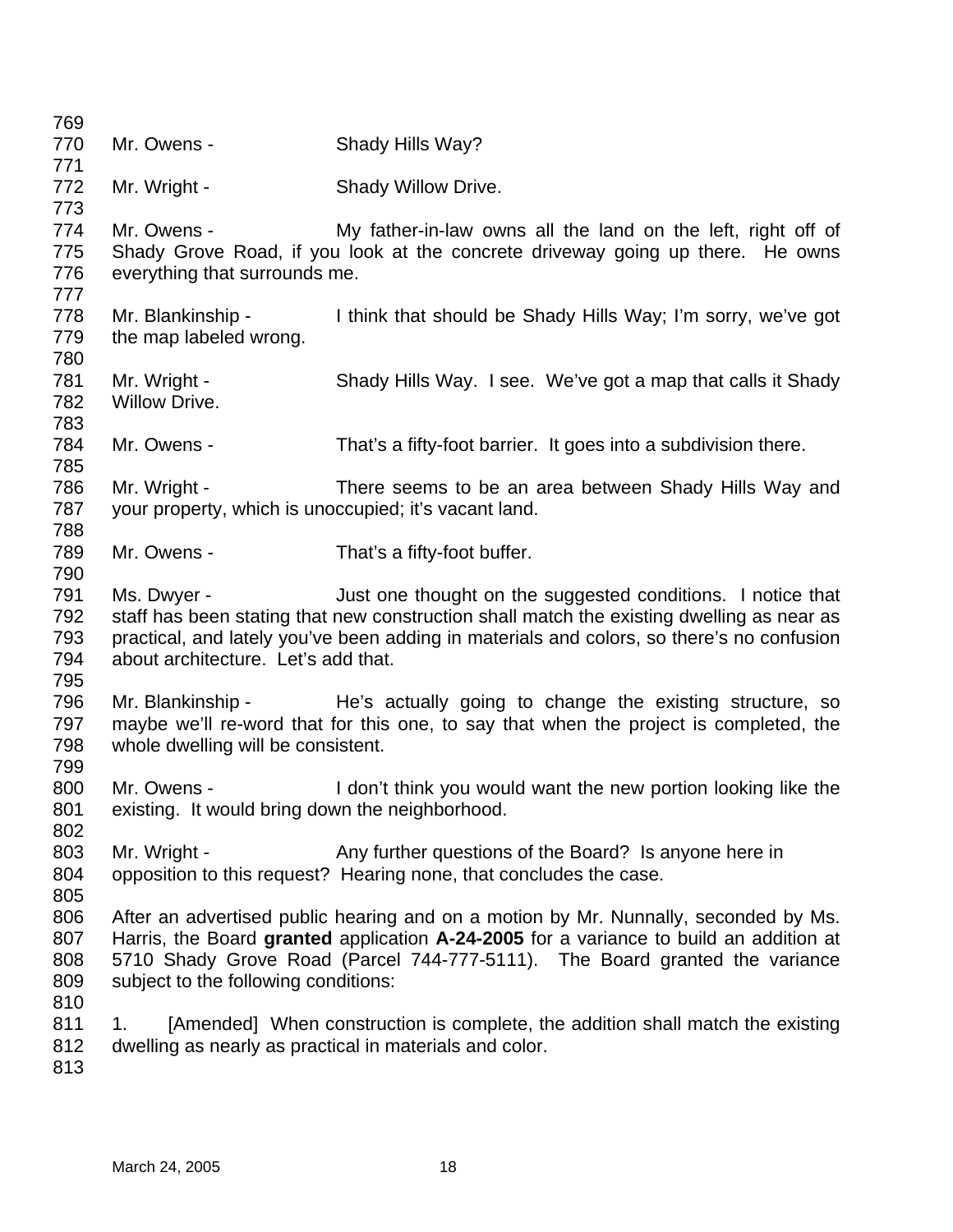814 815 816 2. The property shall be developed in substantial conformance with the plan filed with the application. No substantial changes or additions to the layout may be made without the approval of the Board of Zoning Appeals.

817

819

829

841

844

847

818 3. A connection shall be made to public sewer.

| 820 | Affirmative:  | Dwyer, Harris, Kirkland, Nunnally, Wright |  |
|-----|---------------|-------------------------------------------|--|
|     | 821 Negative: |                                           |  |
| 822 | Absent:       |                                           |  |
| 823 |               |                                           |  |

824 825 826 827 828 The Board granted this request, as it found from the evidence presented that, due to the unique circumstances of the subject property, strict application of the County Code would produce undue hardship not generally shared by other properties in the area, and authorizing this variance will neither cause a substantial detriment to adjacent property nor materially impair the purpose of the zoning regulations.

- 830 831 832 833 834 835 836 837 838 839 840 **A-25-2005 HAMID AND LINDA AL-ABDULLA** request a variance from Sections 24-95(c)(4) and 24-95(c)(1) to enclose an existing porch at 2108 Clarke Street (Bryan Park Village) (Parcel 781-745-4947), zoned R-4, One-family Residence District (Fairfield). The front yard setback, minimum side yard setback, and total side yard setback are not met. The applicants have 32 feet front yard setback, 4 feet minimum side yard setback and 9 feet total side yard setback, where the Code requires 35 feet front yard setback, 7 feet minimum side yard setback and 15 feet total side yard setback. The applicant requests a variance of 3 feet front yard setback, 3 feet minimum side yard setback and 6 feet total side yard setback.
- 842 843 Mr. Wright - Does anyone else desire to speak with reference to this case? Would you raise your right hand and be sworn please?
- 845 846 Mr. Blankinship - Do you swear that the testimony you are about to give is the truth, the whole truth, and nothing but the truth, so help you God?
- 848 849 850 851 852 853 854 855 856 857 Mr. Farmer - I do. Franklin Scott Farmer. What we would like to do with this, it had an existing porch that was built onto the house in 1944. All we would like to do is enclose the porch, add two windows, one facing Clarke Street, and one facing the back yard. We are going to put vinyl siding over the entire house, and our problem is, we've only got four feet, two inches, on the side where the porch is, between the property line and the house, and we've only got five feet, six inches between our neighbors on the other side. Also, the front variance is off too. We've only got 32 feet, and we need 35 feet. This is the way the lot was, fifty feet by 135, and we just need to get the variance so we can do this and improve the house.
- 858 859 Ms. Dwyer - You're not adding anything to the footprint of the house?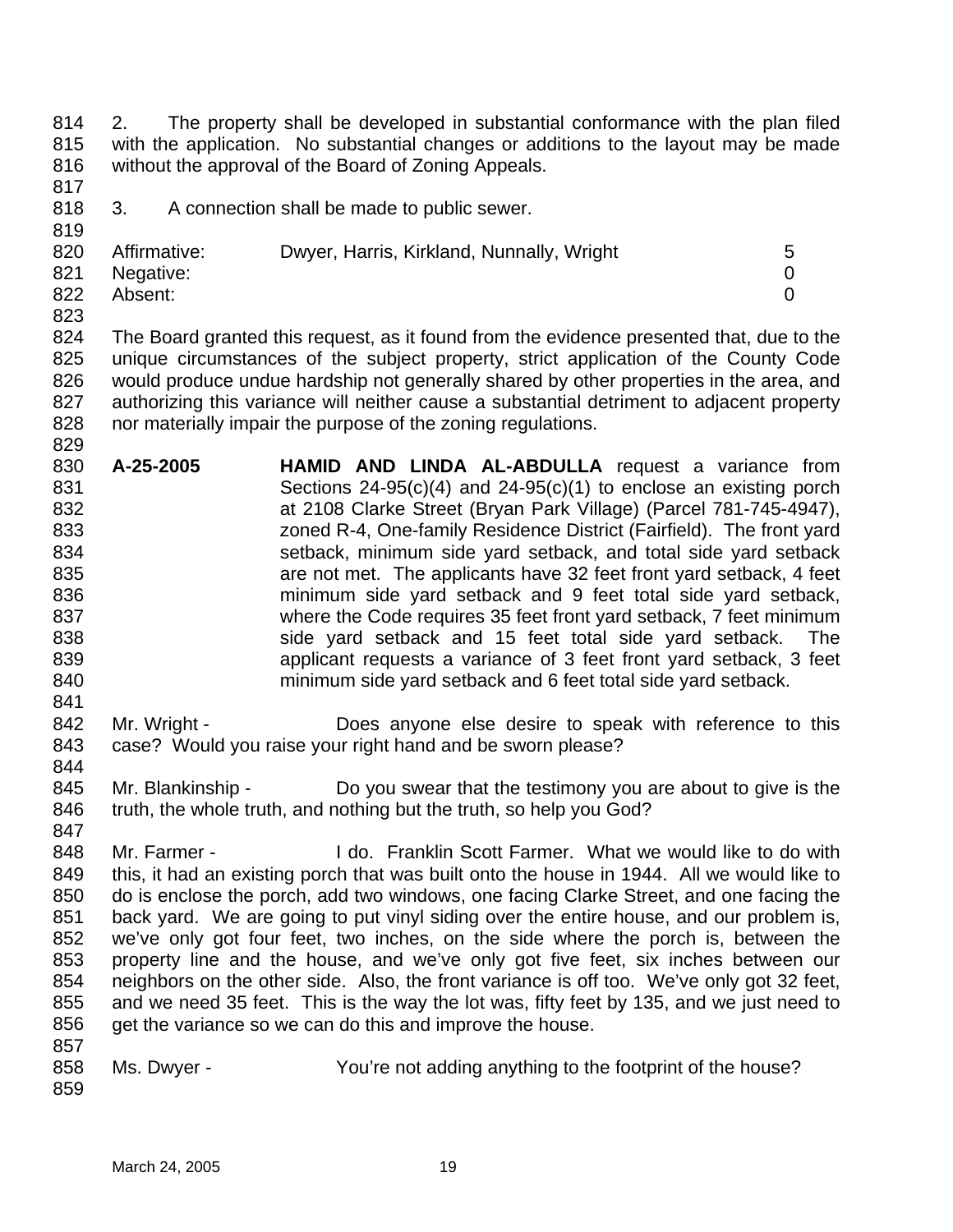Mr. Farmer - No, we're not changing anything other than wanting to enclose that room, and it's going to be the same size. We're going to actually improve the house with the vinyl siding, new windows. Mr. Nunnally - The Multi looks like to me that it's already been enclosed. Mr. Farmer - Yes sir, the outside we just put the plywood around the outside. We've got material in there. We're renovating the inside of the house also. Mr. Nunnally - You're using it for a storage room while you're renovating? Mr. Farmer - Yes sir. Mr. Kirkland - Does this porch have a brick foundation? I see you've got plywood skirting all the way around the bottom. Mr. Farmer - The It had two brick piers, but the piers were falling down. They were just one brick thickness deep, sitting dead on the ground. There was no concrete, no anything under it. Mr. Kirkland - So you have put new piers back? Mr. Farmer - What we've done right now is just put two-by-six foundation all the way around, with an 18-inch footing, just to re-support the porch. Mr. Kirkland - Is that right down on the ground? Mr. Farmer - It's sitting on the footing. The footing's just a little bit above the ground. That's just for right now, until we can get this variance and get everything approved. Mr. Kirkland - What are you going to put back, after the variance is approved? Mr. Farmer - We're most likely going back with the brick piers. Mr. Kirkland - That's what I'm trying to get to. Cinder block or brick piers. Mr. Farmer - The Yes, we're going to go back with the brick piers to make it match the rest of the brick going around the house. Ms. Harris - Mr. Farmer, have you heard from the neighbors at 2104? Mr. Farmer - No ma'am, I have not.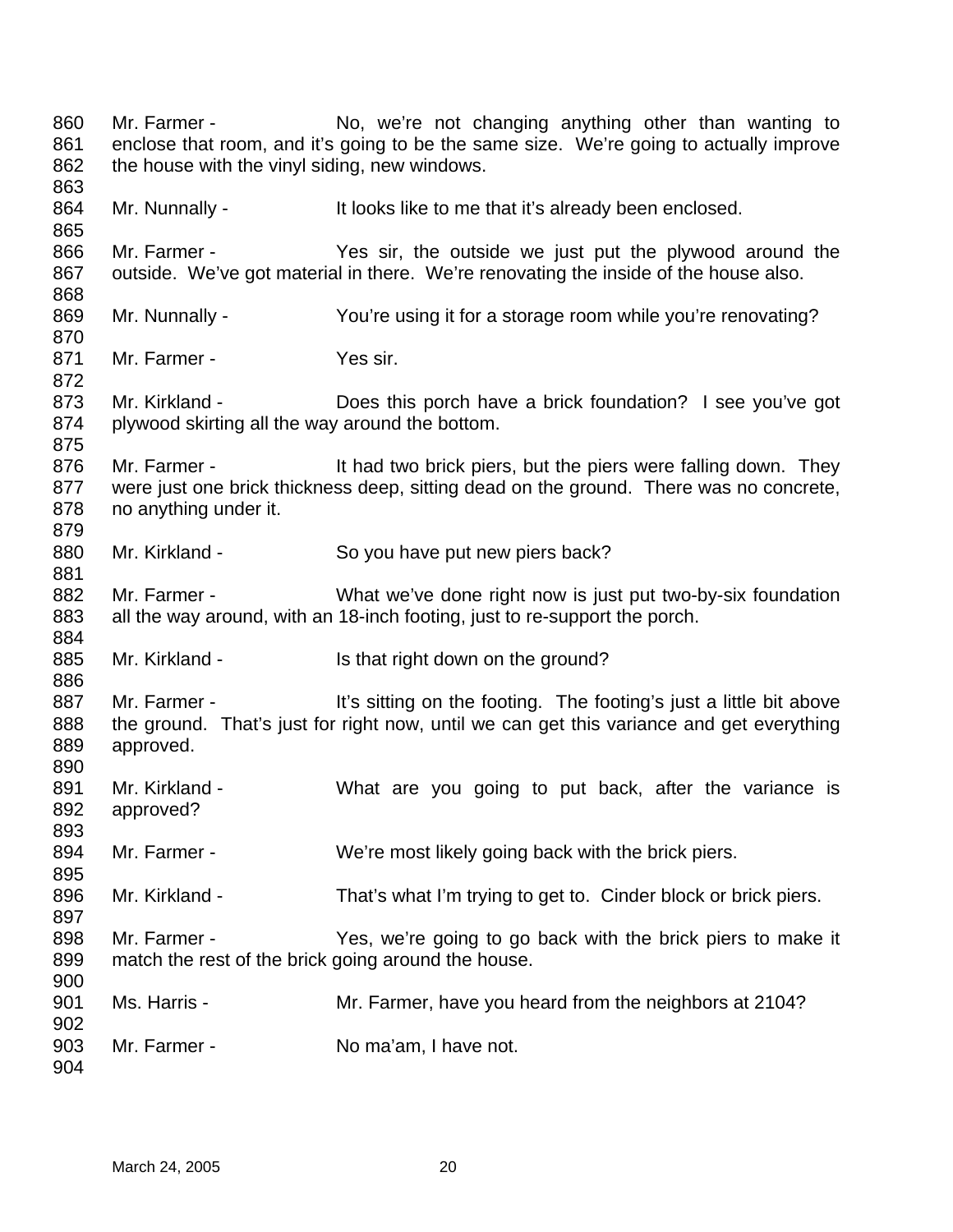905 906 Mr. Wright - Any further questions of the Board? Is anyone here in opposition to this request? Hearing none, that concludes the case.

907

908 909 910 911 After an advertised public hearing and on a motion by Ms. Harris, seconded by Mr. Kirkland, the Board **granted** application **A-25-2005** for a variance to to enclose an existing porch at 2108 Clarke Street (Bryan Park Village) (Parcel 781-745-4947). The Board granted the variance subject to the following conditions:

912

913 914 915 1. This variance applies only to the front yard, minimum side yard and total side yard setback requirements for the existing dwelling. All other applicable regulations of the County Code shall remain in force.

916

917 918 919 920 921 2. Only the improvements shown on the plan filed with the application may be constructed pursuant to this approval. Any additional improvements shall comply with the applicable regulations of the County Code. Any substantial changes or additions may require a new variance.

922 923 924 3. The covered front porch shall either be screened for use as a screened porch or enclosed with siding similar to that on the main house, excluding windows and doors.

| 925 | Affirmative: | Dwyer, Harris, Kirkland, Nunnally, Wright |  |
|-----|--------------|-------------------------------------------|--|
| 926 | Negative:    |                                           |  |
| 927 | Absent:      |                                           |  |

928

929 930 931 932 933 934 The Board granted this request, as it found from the evidence presented that, due to the unique circumstances of the subject property, strict application of the County Code would produce undue hardship not generally shared by other properties in the area, and authorizing this variance will neither cause a substantial detriment to adjacent property nor materially impair the purpose of the zoning regulations.

- 935 936 937 938 **UP-5-2005 RICHMOND STRIKERS SOCCER CLUB** requests a conditional use permit pursuant to Section 24-52(a) to amend the conditions for the recreation facility at 4801 Pouncey Tract Road (Parcel 740-768- 1098), zoned A-1, Agricultural District (Three Chopt).
- 940 941 942 Mr. Wright - Does anyone else desire to speak with reference to this case? Would you raise your right hand and be sworn please?
- 943 944 Mr. Blankinship - Do you swear that the testimony you are about to give is the truth, the whole truth, and nothing but the truth, so help you God?
- 945

939

946 947 948 949 950 Mr. Renehan - The I do. My name is James J. Renehan. Richmond Strikers, a non-profit organization, has been around for 27 years. We purchased this property back in the early '80's. During that time, we have a conditional use permit that allows us to put lights on the front four fields. We've gone ahead with a project on one of these fields and are in the process of installing the lights now, but as we look through the CUP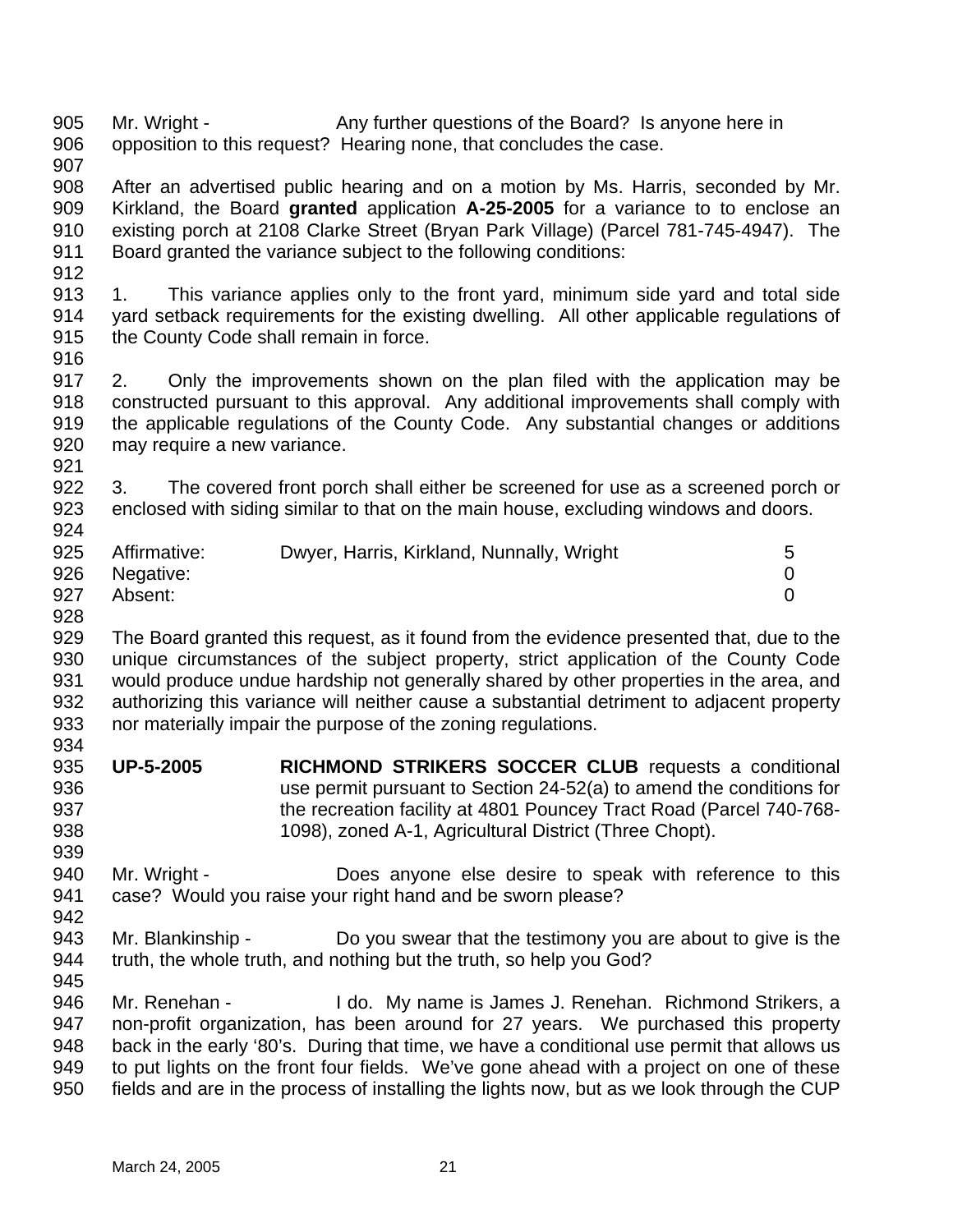951 952 953 954 955 956 957 958 959 960 961 962 963 964 965 966 967 968 969 970 971 972 973 974 975 976 977 978 979 980 981 982 983 984 985 986 987 988 989 990 991 992 993 994 995 996 from back then, it only allowed us to use the lights until 9:00 pm, and we're just asking to extend that to 11:00 pm so that we can have a little more use out of the lights. Ms. Dwyer - Could you identify the fields that we're looking at? Mr. Renehan - The upper left, close to the church, next to that, and the one to the right of that, those four closest to Pouncey Tract Road. Mr. Wright - So the fields to the rear of the property off Pouncey Tract would not be lighted? Mr. Renehan - Correct. Ms. Dwyer - There was one comment in the staff report that said additional landscaping along the property line of Shady Grove United Methodist Church would mitigate the impact of lighted fields on that property, and I didn't know if you had had any contact with the church, because sometimes neighbors, especially institutional neighbors, like light for security purposes. I didn't know if they had commented to you about their thoughts on the extra lighting. Mr. Renehan- **Jim Thurman** is here from the church, and we work pretty closely with them, and we're right now exploring some ways to share some parking. We both have issues with that, so we work very well together. I don't want to speak for Mr. Thurman, they're fully in favor of all this, and looking for ways to share parking lots and lights, so I don't think there's any opposition. Ms. Dwyer - The University point is, we may not need landscaping to mitigate the lighting if the church might want the lights spilling over into the rear of their property. I don't think that's in the condition anywhere though. Mr. Blankinship - The condition just requires them to submit a plan for review. Ms. Dwyer - **What about the landscaping along Pouncey Tract?** Mr. Renehan - There right now is a berm, and we keep it up; it's grass mostly. There's a sign out there that you can see from the photo. It's parking lot, yes. Ms. Dwyer - The staff mentioned something about a previous landscaping plan that the Strikers had submitted had additional landscaping. Mr. Blankinship - The 1990 plan showed some extensive parking changes and landscaping that went along with those changes, and the changes were never made to the parking, not all of the them. The most intensive ones were not done, so the landscaping was not installed. If they were going to make those extensive changes we'd like to see that plan.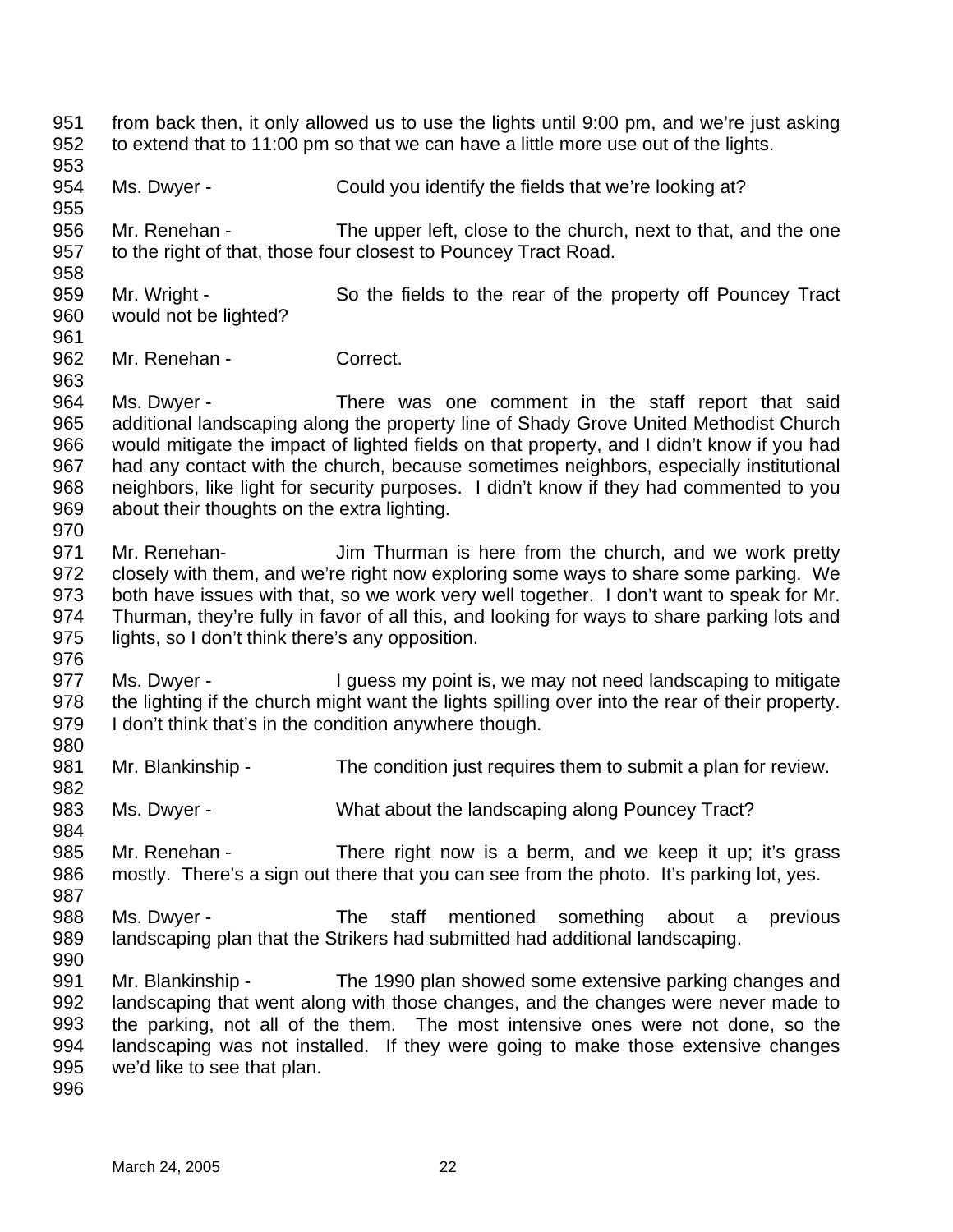997 998 Mr. Wright - Any further questions of the Board? Is anyone here in opposition to this request? She was not sworn in.

- 999 1000 1001 Mr. Blankinship - Do you swear that the testimony you are about to give is the truth, the whole truth, and nothing but the truth, so help you God?
- 1003 1004 1005 Ms. Lantzy - Yes I do. My name is Patricia Lantzy. My address is 10801 Harvest Glen Lane, Glen Allen. My parcel backs up to the woods that separate Harvest Glen in Twin Hickory from Striker Field.
- 1006 1007

1002

- Mr. Wright You live on Harvest Glen Drive?
- 1008 1009 1010 1011 1012 1013 1014 1015 1016 1017 1018 1019 1020 1021 1022 1023 1024 1025 1026 1027 1028 1029 1030 1031 1032 Ms. Lantzy - The Cul-de-sac that backs up to the Harvest Glen Lane. The cul-de-sac that backs up to the back field. My property is right here. I apologize first for my tardy arrival. I have a guest with me today that I didn't anticipate having, and I'm hopeful that he'll be calm and quiet and let us get through this quickly. I went to the County last week and received assistance from Mr. Lehmann and others on staff, to try to determine what lighting is being proposed, and what lighting is allowed. What I understand, and I also spoke with the Executive Director of the Strikers, and I polled my neighborhood; I'm the neighborhood representative for Harvest Glen. There are a number of homes along this street that will be affected by lighting that spills over. There is also, I understand, a proposed development that's being considered under a separate matter, for which there is a sewer easement that runs right at the end of this cul-de-sac, and for which we understand trees will be coming down, about a sixteen-foot buffer of trees that presently are there, may be lost. That will affect obviously, the lighting that will be coming through, as well as the sound that will be coming through. Those of us who live on the cul-de-sac, as well as the neighborhood in general, are happy to have Striker and their organization there. We consider them a good neighbor; we try to be good neighbors as well. We look out for their property; we appreciate that they are courteous and considerate of our property rights as well. If what is being proposed is merely to light that first field, the field closest to Pouncey Tract, then I think hardly anyone in the neighborhood would have an objection to that. I tried to determine whether the 1990 use permit, which appears to allow lighting of six fields, I tried to verify which six fields that may be, and I couldn't verify that. I don't see anything in Striker's use proposal that gives any assurances that once this – I've been told that it's just the one field that they want lighted, but I don't see anything that limits it to that.
- 1033
- 1034 1035 Mr. Blankinship - It's the four that are closest to Pouncey Tract. The one you were indicating, the one immediately east, and then the two others.
- 1036

1037 1038 1039 1040 1041 1042 Ms. Lantzy - Again, if it's those four closest ones, and if it's till 9:00 pm, I don't think anyone in the neighborhood is going to say "boo" about it because we can't say "boo" about it, because they've already got permission to do that. If it's a matter of allowing those to be on to 11:00, rather than 9:00, I don't think that would be a problem, so long as assurances were given that these other seven fields are not also going to be lighted.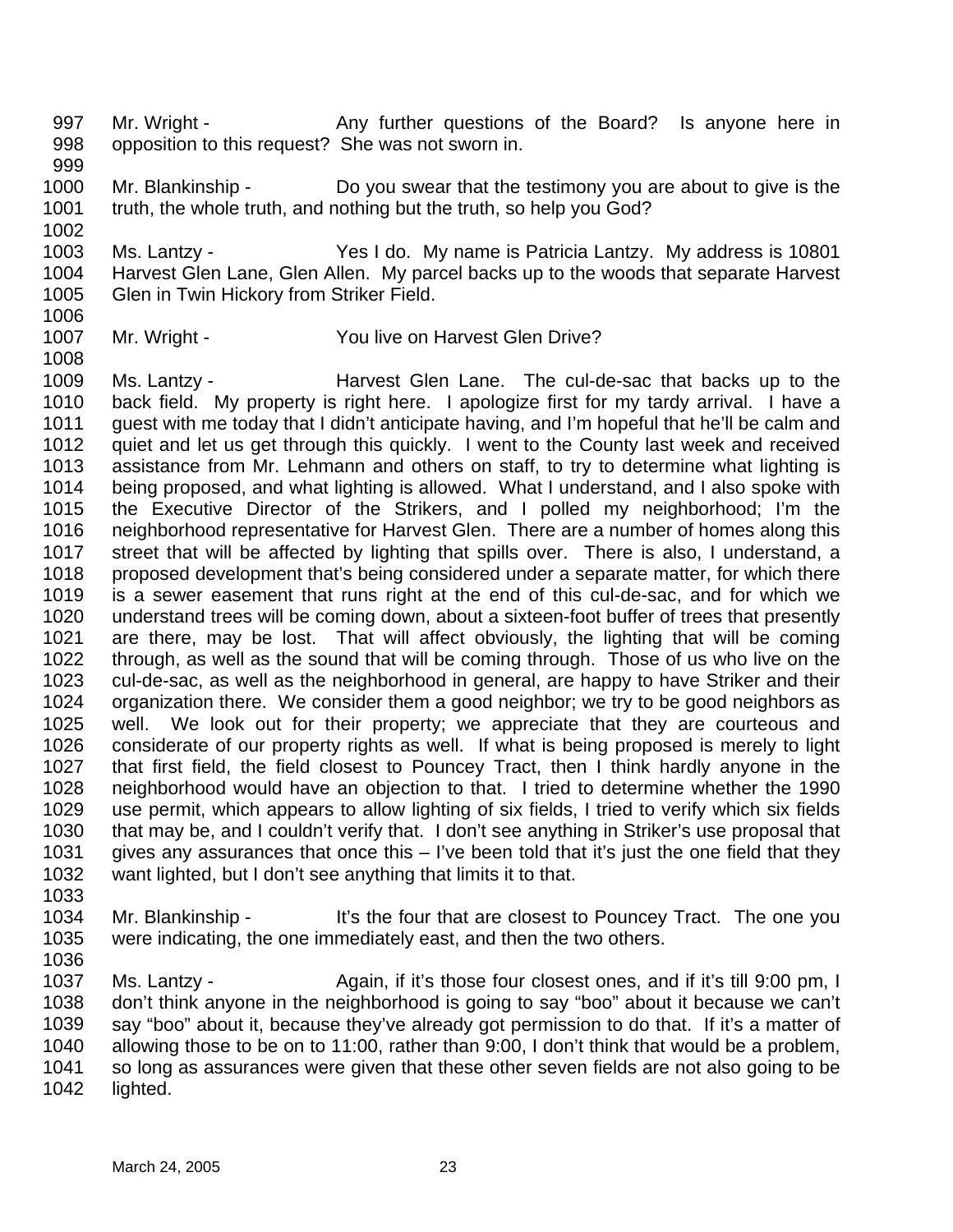1044 1045 1046 1047 1048 1049 1050 1051 1052 1053 1054 1055 1056 1057 1058 1059 1060 1061 1062 1063 1064 1065 1066 1067 1068 1069 1070 1071 1072 1073 1074 1075 1076 1077 1078 1079 1080 1081 1082 1083 1084 1085 1086 1087 Mr. Wright - We have a condition that if this is approved, that will limit the lights to those four fields. They would not be able to extend lighting to any other field unless they come back to this Board, and you would receive notice. Ms. Lantzy - I think with that condition, the community, and I would not object. I cannot speak for my neighbors, except to say that my sense is that they would not object. If there could also be, if the sewer easement does end up going through, if the screening could be replaced, and if the conditional use permit could reflect that screening will be replaced if taken down, in future, that would be very much appreciated. Mr. Blankinship - That's not really on the table this morning. They're rezoning the property north of this, and I think that would be the more appropriate venue to address that. Ms. Lantzy - It's not on the table this morning, I understand that. On the  $14<sup>th</sup>$ , I understand that hearing is going to be held. Mr. Wright - Is there any further opposition, or anyone else who would like to speak? Hearing none, that concludes the case. You have a brief time to rebut. Mr. Renehan - Really just want to echo that those are the only four fields, and we want to be good neighbors as well. After an advertised public hearing and on a motion by Mr. Nunnally, seconded by Mr. Kirkland, the Board **granted** application **UP-5-2005** for a conditional use permit to amend the conditions for the recreation facility at 4801 Pouncey Tract Road (Parcel 740-768-1098). The Board granted the use permit subject to the following conditions: 1. Only the improvements shown on the plan filed with the application may be constructed pursuant to this approval. Any substantial changes or additions may require a new conditional use permit. 2. The parking lot, driveways, and loading areas shall be subject to the requirements of Section 24-98 of Chapter 24 of the County Code. 3. Lighting may be installed only on the four fields shown on the Phase II Implementation Plan by Clough Harbour Sports, dated September 9, 2004. All exterior lighting shall be shielded to direct light onto the field and away from adjacent property and streets. 4. Standard traffic control signs shall be maintained on all parking areas and driveways, including a stop sign at the entrance onto Shady Grove Road.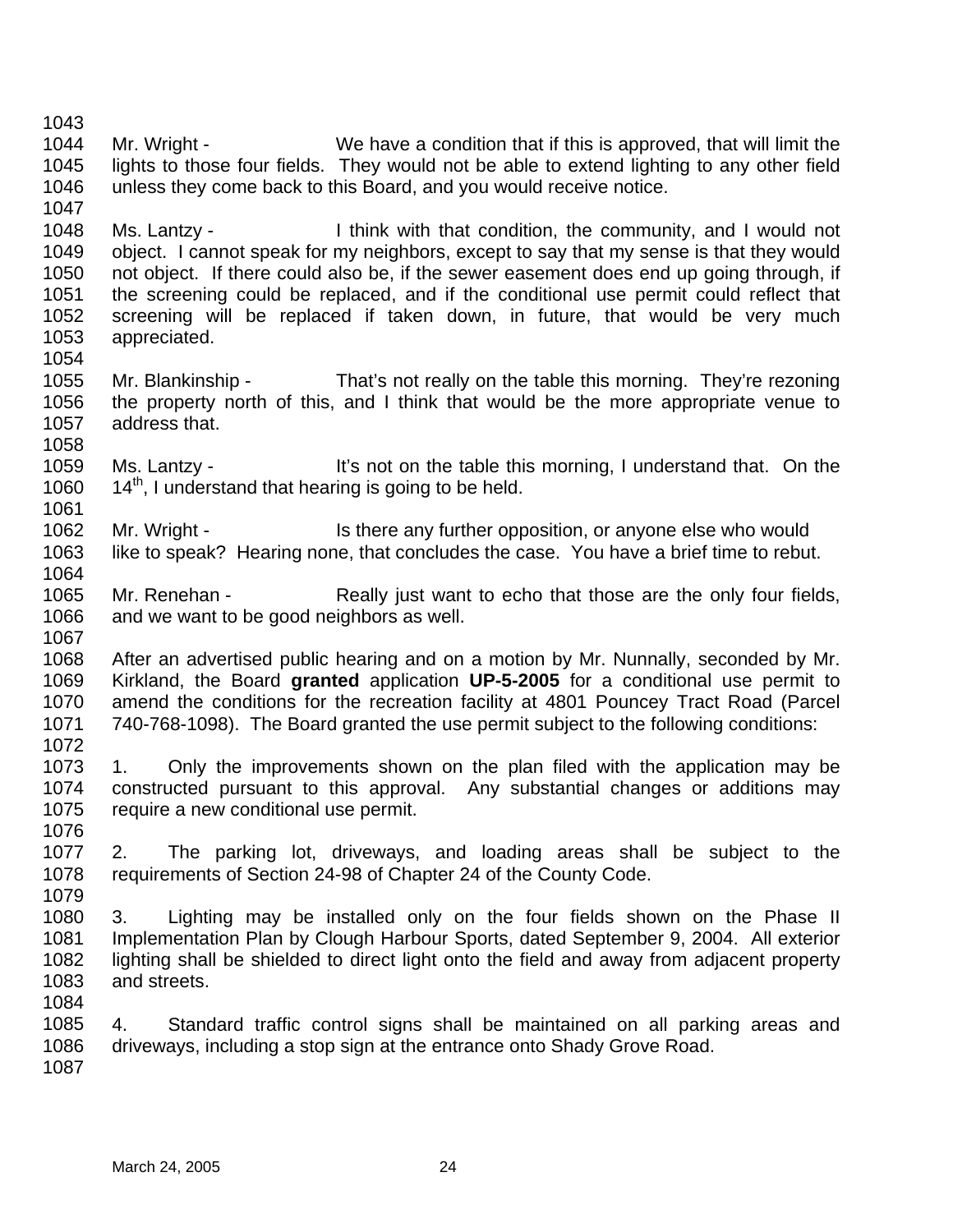1088 1089 1090 1091 1092 1093 1094 1095 1096 1097 1098 1099 1100 1101 1102 1103 1104 1105 1106 1107 1108 1109 1110 1111 1112 1113 1114 1115 1116 1117 1118 1119 1120 1121 1122 1123 1124 1125 1126 1127 1128 1129 1130 1131 1132 1133 5. A detailed landscaping and lighting plan shall be submitted to the Planning Department with the building permit for review and approval. All landscaping shall be maintained in a healthy condition at all times. Dead plant materials shall be removed within a reasonable time and replaced during the normal planting season. 6. Hours of operation shall be limited as follows: Monday through Friday: Lighted Fields: 8:00 AM to 11:00 PM. Other Fields: 8:00 AM to 8:00 PM. Saturday: Lighted Fields: 8:00 AM to 11:00 PM. Other Fields: 8:00 AM to 10:00 PM. Sunday: All Fields: 1:00 PM to 8:00 PM. Tournaments may be scheduled for Sunday morning with the concurrence of Shady Grove United Methodist Church. 7. Public address and sound amplification equipment may be used during special events only, and shall not be audible beyond the limits of the property. 8. The applicant shall submit erosion control plans to the Department of Public Works for review and approval, and shall remain in compliance with the approved plans. 9. A six-foot privacy fence shall be maintained along the eastern side of the access road to Shady Grove Road. Affirmative: Dwyer, Harris, Kirkland, Nunnally, Wright 5 Negative: 0 Absent: 0 The Board granted the request because it found the proposed use will be in substantial accordance with the general purpose and objectives of Chapter 24 of the County Code. **A-26-2005 GRACE COMMUNITY BAPTIST CHURCH** requests a variance from Section 24-94 to allow an addition to remain at 2400 Pump Road (Parcel 740-753-6225), zoned A-1, Agricultural District (Tuckahoe). The rear yard setback is not met. The applicant has 49 feet rear yard setback, where the Code requires 50 feet rear yard setback. The applicant requests a variance of 1 foot rear yard setback. Mr. Wright - **Does anyone else desire to speak with reference to this** case? Would you raise your right hand and be sworn please?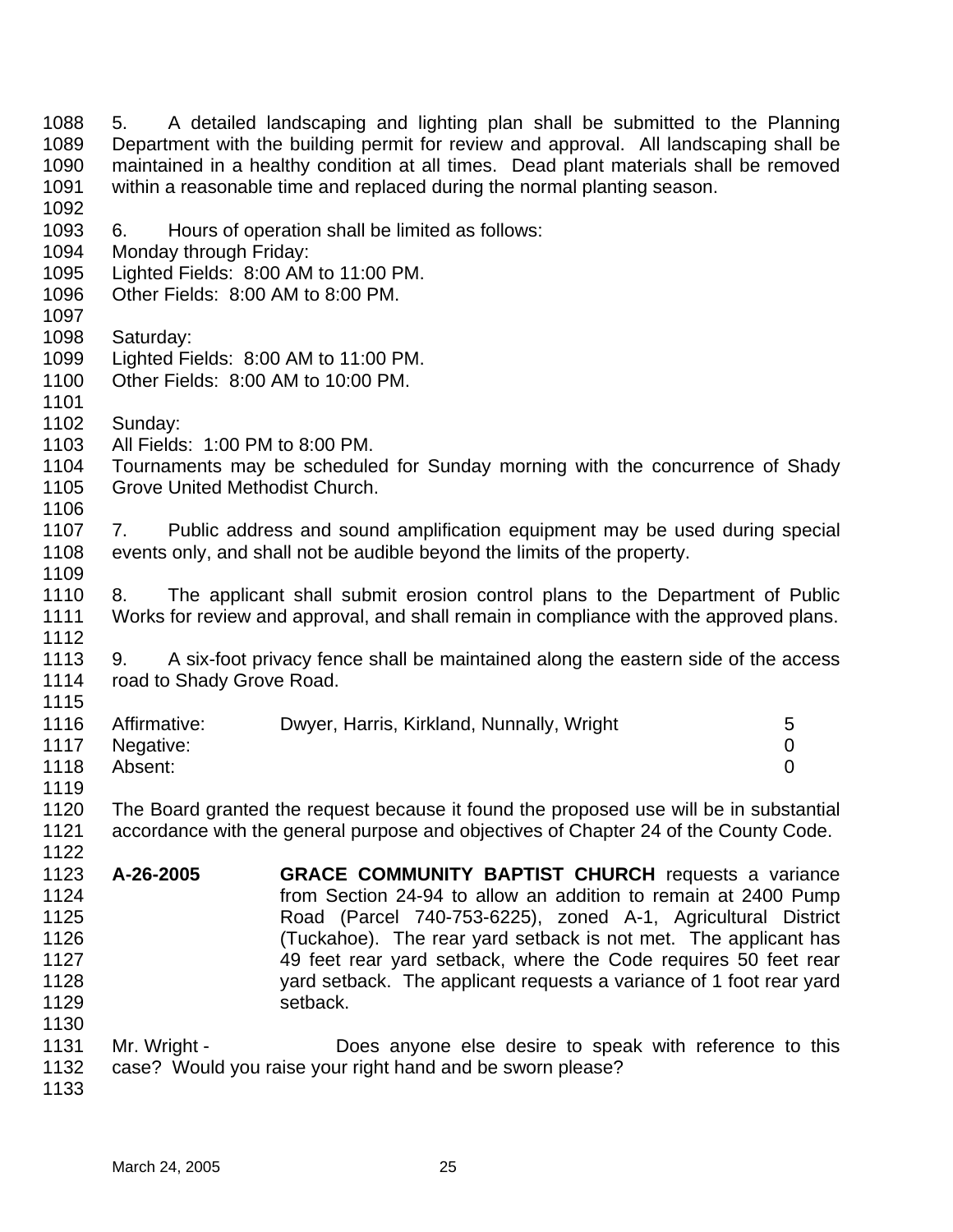1134 1135 Mr. Blankinship - Do you swear that the testimony you are about to give is the truth, the whole truth, and nothing but the truth, so help you God?

1136

1150

1152

1154

1158

1163

1137 1138 1139 1140 1141 1142 1143 1144 1145 1146 1147 1148 1149 Mr. Williams - The Letton My name is Wayne Williams. I'm the General Contractor for the church, and we've built this building; it's under construction now, but not quite complete. We had a survey done a couple of months ago for our mortgage company, and that survey indicated that we had encroached into the setback seven inches on one corner of the building. As you're standing facing the building, the left rear corner is not parallel to the property line and the setback line. There's a section of the building that is seven inches by approximately two feet, a pie-shaped corner, that encroaches into the setback. I'm the person who laid the building out, and when I was looking at the drawings for the site layout, it indicated a fifty-foot dimension there, but it also indicated other dimensions on the drawing that were not necessarily exact dimensions, and I did not realize at the time that I did it, that it was a required setback, so I laid the building out according to the existing parking lot, keeping the sidewalk width at five feet, and of course I know now that was a mistake.

1151 Mr. Wright - Comes down to .6 of a foot. The survey says 49.4.

1153 Mr. Williams - Yes, it's .6 of a foot; it's seven and a quarter inches.

1155 1156 1157 Ms. Dwyer - Let me just ask about this incline in the back – it's fairly steep. What kind of stabilization efforts will be made, or screening is the church planning?

1159 1160 1161 Mr. Williams - There is a landscape plan that is being developed now, that I am not part of. That is under review for the landscaping around the property.

1162 Ms. Dwyer - The I thought that you would know.

1164 1165 1166 1167 1168 Mr. Williams - I know that the slope as you see on the picture is a steep slope. Since that picture was taken, it has been regraded slightly. It's not quite as steep as it was in the picture, but it will be planted to keep it from eroding. As far as landscaping barriers, I'm not sure of what's going to be done with that. That's outside of my contract.

1170 1171 Mr. Wright - Any further questions of the Board? Is anyone here in opposition to this request? Hearing none, that concludes the case.

1172

1169

1173 1174 1175 1176 After an advertised public hearing and on a motion by Ms. Harris, seconded by Ms. Dwyer, the Board **granted** application **A-26-2005** for a variance to allow an addition to remain at 2400 Pump Road (Parcel 740-753-6225). The Board granted the variance subject to the following conditions:

1177

1178 1179 1. Only the existing building shown on the plan filed with the application may be constructed pursuant to this approval. Any additional improvements shall comply with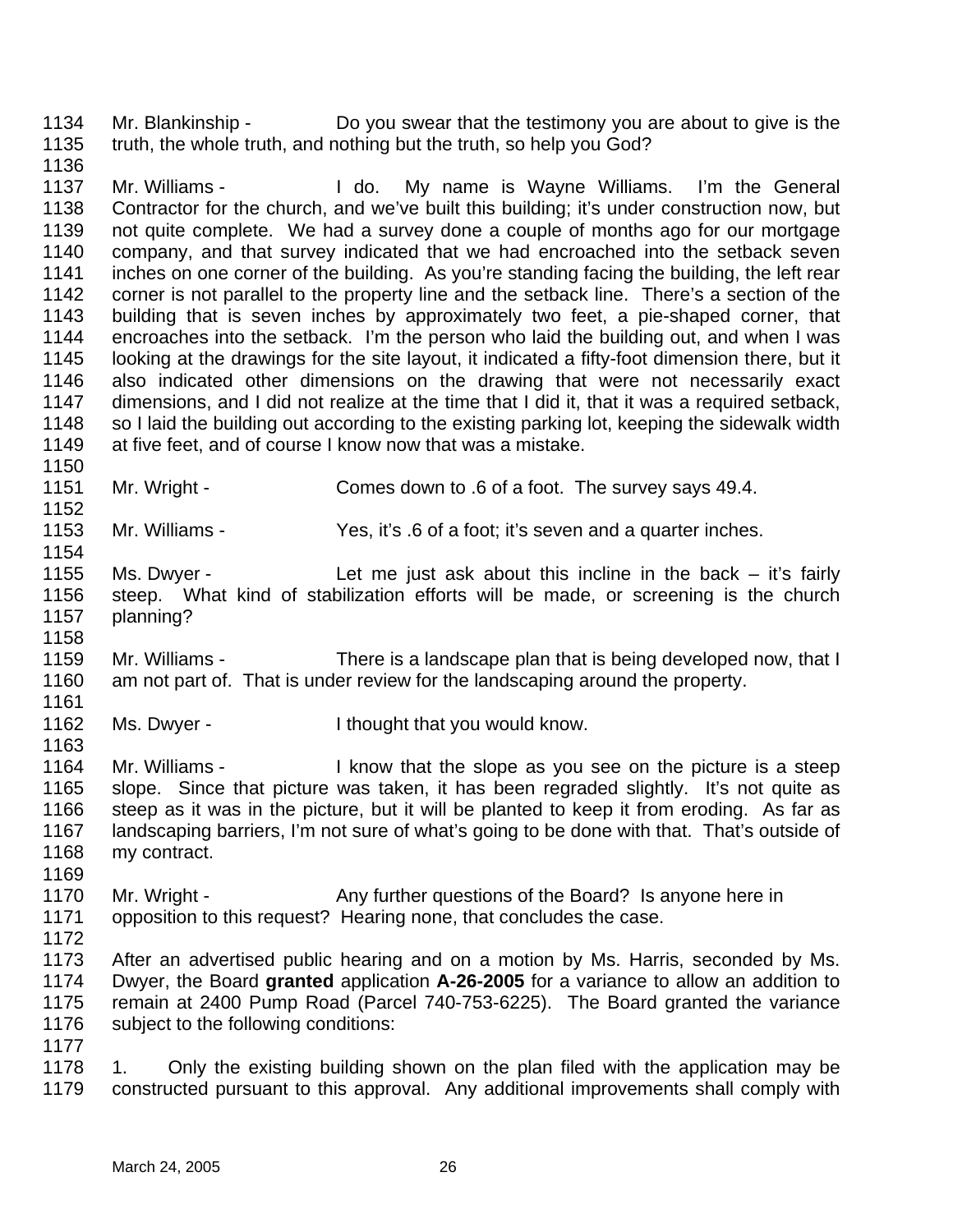1180 1181 1182 the applicable regulations of the County Code. Any substantial changes or additions may require a new variance.

- 1183 1184 1185 Affirmative: Dwyer, Harris, Kirkland, Nunnally, Wright 5 Negative: 0 Absent: 0
- 1186

1200

1203

1187 1188 1189 1190 1191 1192 The Board granted this request, as it found from the evidence presented that, due to the unique circumstances of the subject property, strict application of the County Code would produce undue hardship not generally shared by other properties in the area, and authorizing this variance will neither cause a substantial detriment to adjacent property nor materially impair the purpose of the zoning regulations.

- 1193 1194 1195 1196 1197 1198 1199 **A-27-2005 KASEY SANDVIG** requests a variance from Section 24-9 to build a one-family dwelling at 12209 Kain Road (Parcel 737-766-1889 (part)), zoned A-1, Agricultural District (Three Chopt). The public street frontage requirement is not met. The applicant has 0 feet public street frontage, where the Code requires 50 feet public street frontage. The applicant requests a variance of 50 feet public street frontage.
- 1201 1202 Mr. Wright - **Does anyone else desire to speak with reference to this** case? Please stand and be sworn at the same time.
- 1204 1205 1206 Mr. Blankinship - Do you swear that the testimony you are about to give is the truth, the whole truth, and nothing but the truth, so help you God?
- 1207 1208 1209 Ms. Sandvig - Yes, I do. Kasey Sandvig. I would just like to build a house on the property that I own, but I have 0 road frontage, and I need fifty feet.
- 1210 1211 Mr. Wright - **How would you access this property?**
- 1212 1213 1214 Ms. Sandvig - My sister has given me the easement of right-of-way on her driveway.
- 1215 1216 1217 Ms. Dwyer - **Mr. Blankinship, maybe you can help me.** I had trouble matching the aerial photograph with what had been presented as the plat that shows the location of the house.
- 1218

- 1219 1220 1221 Mr. Blankinship - Yes, we did too. If you'll turn to the last page of the package, there is a survey there. You sent this to us? Is that the actual property line as it's been recorded, or is this a proposed …………………..
- 1223 1224 1225 Ms. Sandvig - **Example 20** matter only that's going to be the new. We're doing a deed of corrections, because we're having problems with the well and everything, so we're just going to keep the line running along the driveway.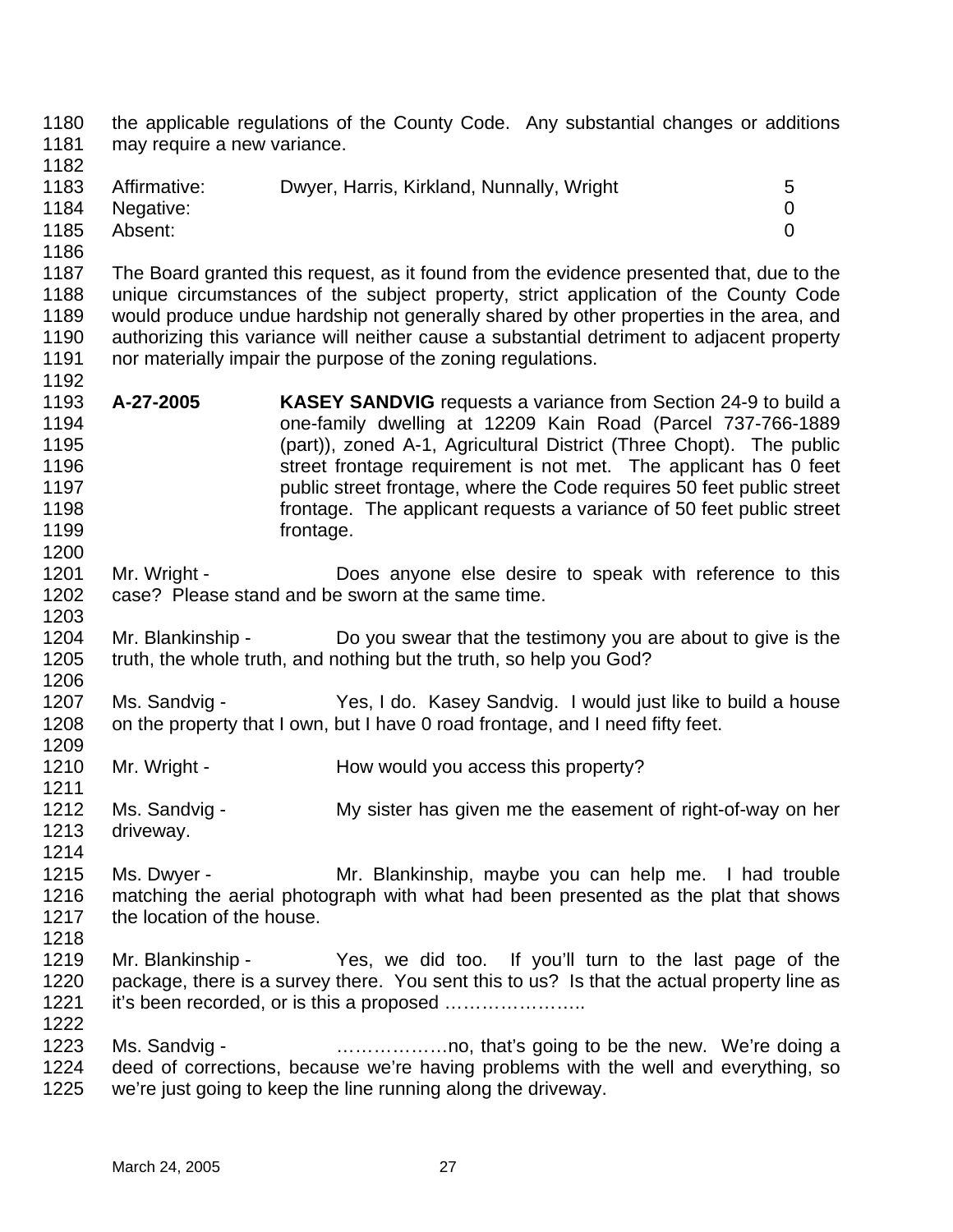1226 1227 1228 1229 1230 1231 1232 1233 1234 1235 1236 1237 1238 1239 1240 1241 1242 1243 1244 1245 1246 1247 1248 1249 1250 1251 1252 1253 1254 1255 1256 1257 1258 1259 1260 1261 1262 1263 1264 1265 1266 1267 1268 1269 1270 1271 Mr. Blankinship - Ckay, so this is not what's recorded now, but this is going to be recorded? Ms. Sandvig - Right, exactly, because right now what you have is two acres, written on there, ……………. Mr. Blankinship - ……….and this is 1.38 ……………….. Ms. Sandvig - Right, so I'm just going to give my brother ...................... Mr. Blankinship - ………..so essentially now, from this point here, rather than cutting the corner off, it comes down to that other point. Ms. Sandvig - Going along the driveway, it cuts down. Mr. Blankinship - So that's going to be adjusted and re-recorded. Ms. Dwyer - So the aerial photograph does not show the existing house. Mr. Blankinship - Right. It shows one house, but not both. Ms. Harris - We need to see the sister's house. Mr. Wright - Could you put it on the screen and point that out to us. The picture on the aerial photograph of the property line is not the same as what is shown on the survey. Mr. Blankinship - That's right, because it's going to be re-divided. Kain Road is at the top here, and you can barely read the driveway; it comes along here and passes the applicant's parents' house, and then her sister's house is here. The driveway will continue past across here, and this is her brother's house; it's not shown on the photograph. It's a brand new house. This is the recorded property line here, but because the driveway cuts across that way, they're going to record the new survey that's in the package that essentially shows that corner off ……………… Mr. Wright - **Example 20** .............so that will make the difference. And you will end up with 1.38 acres, is that correct, in the final survey of the property. Mr. Blankinship - Most importantly, we're not creating any new lots Mr. Wright - Any further questions of the Board? Is anyone here in opposition to this request? Hearing none, that concludes the case. After an advertised public hearing and on a motion by Mr. Nunnally, seconded by Ms. Dwyer, the Board **granted** application **A-27-2005** for a variance to build a one-family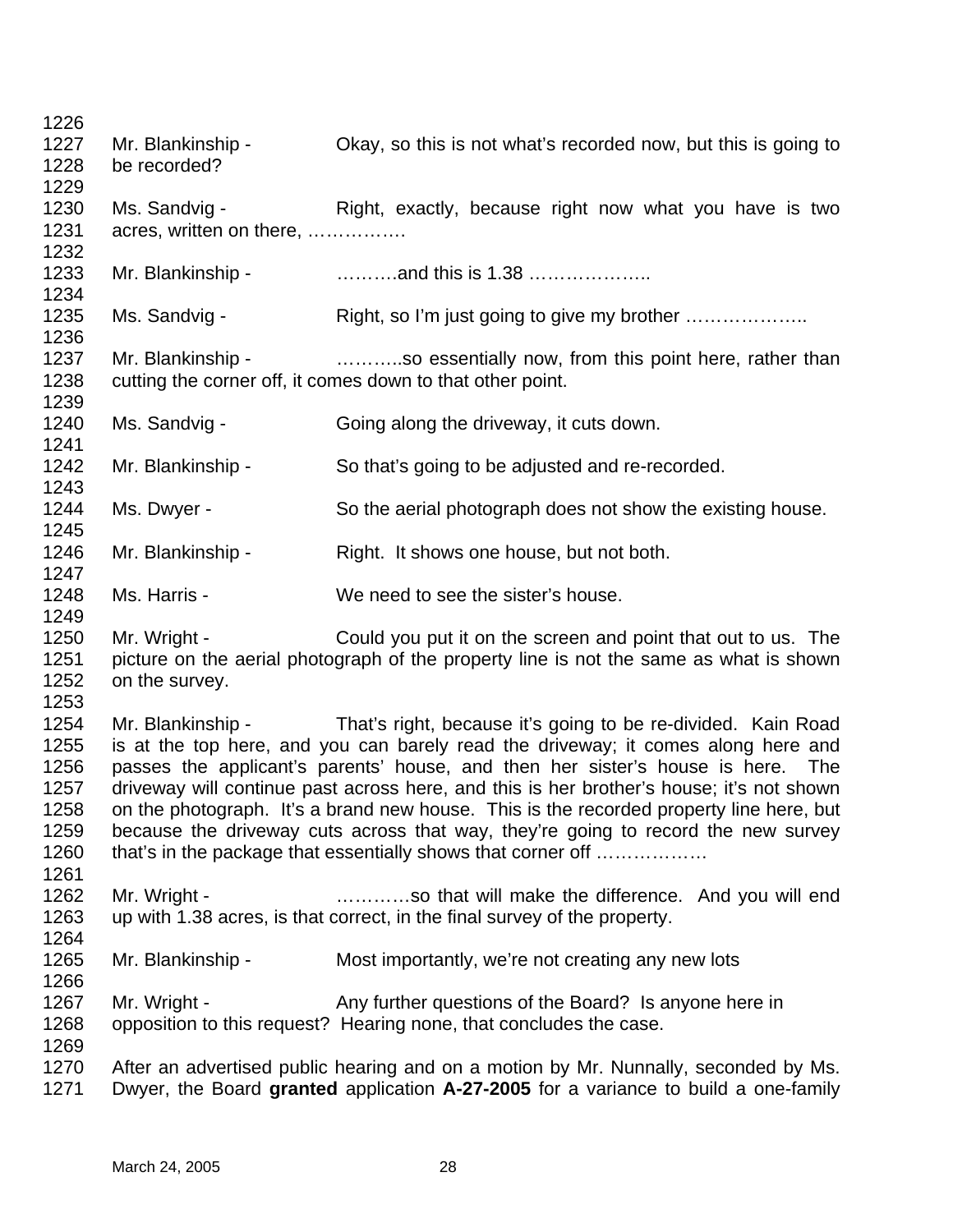- 1272 1273 dwelling at 12209 Kain Road (Parcel 737-766-1889 (part)). The Board granted the variance subject to the following conditions:
- 1274

1277

1275 1276 1. This variance applies only to the public street frontage requirement. All other applicable regulations of the County Code shall remain in force.

- 1278 1279 1280 1281 1282 2. Approval of this request does not imply that a building permit will be issued. Building permit approval is contingent on Health Department requirements, including, but not limited to, soil evaluation for a septic drainfield and reserve area, and approval of a well location.
- 1283 1284 1285 1286 3. At the time of building permit application the owner shall demonstrate that the parcel is held by members of the immediate family, and the subdivision ordinance has not been circumvented.
- 1287 1288 1289 4. The applicant shall present proof with the building permit application that a legal access to the property has been obtained.
- 1290 1291 1292 1293 5. The owners of the property, and their heirs or assigns, shall accept responsibility for maintaining access to the property until such a time as the access is improved to County standards and accepted into the County road system for maintenance.
- 1294 1295 1296 Affirmative: Dwyer, Harris, Kirkland, Nunnally, Wright 5 Negative: 0 Absent: 0
- 1297

1298 1299 1300 1301 1302 1303 The Board granted this request, as it found from the evidence presented that, due to the unique circumstances of the subject property, strict application of the County Code would produce undue hardship not generally shared by other properties in the area, and authorizing this variance will neither cause a substantial detriment to adjacent property nor materially impair the purpose of the zoning regulations.

1304 1305 1306 1307 1308 1309 1310 1311 1312 1313 1314 1315 1316 1317 **A-28-2005 GREG AND SUE THORN** request a variance from Sections 24-  $95(i)(2)$ ,  $24-95(i)(2)c$ . and  $24-95(k)$  to allow the existing carport to remain at 2857 Haley's Hollow Road (Haley's Hollow) (Parcel 771- 769-8941), zoned R-2A, One-family Residence District (Brookland). The accessory structure location requirement, accessory structure setback, and minimum side yard setback are not met. The applicants have an accessory structure in the front yard with 7 feet minimum side yard setback and 7 feet setback to the principal structure, where the Code allows accessory structures in the rear yard and requires 65 feet minimum side yard setback and 10 feet setback from the principal structure. The applicants request a variance of 58 feet minimum side yard setback and 3 feet setback from the principal structure for an accessory structure in the front yard.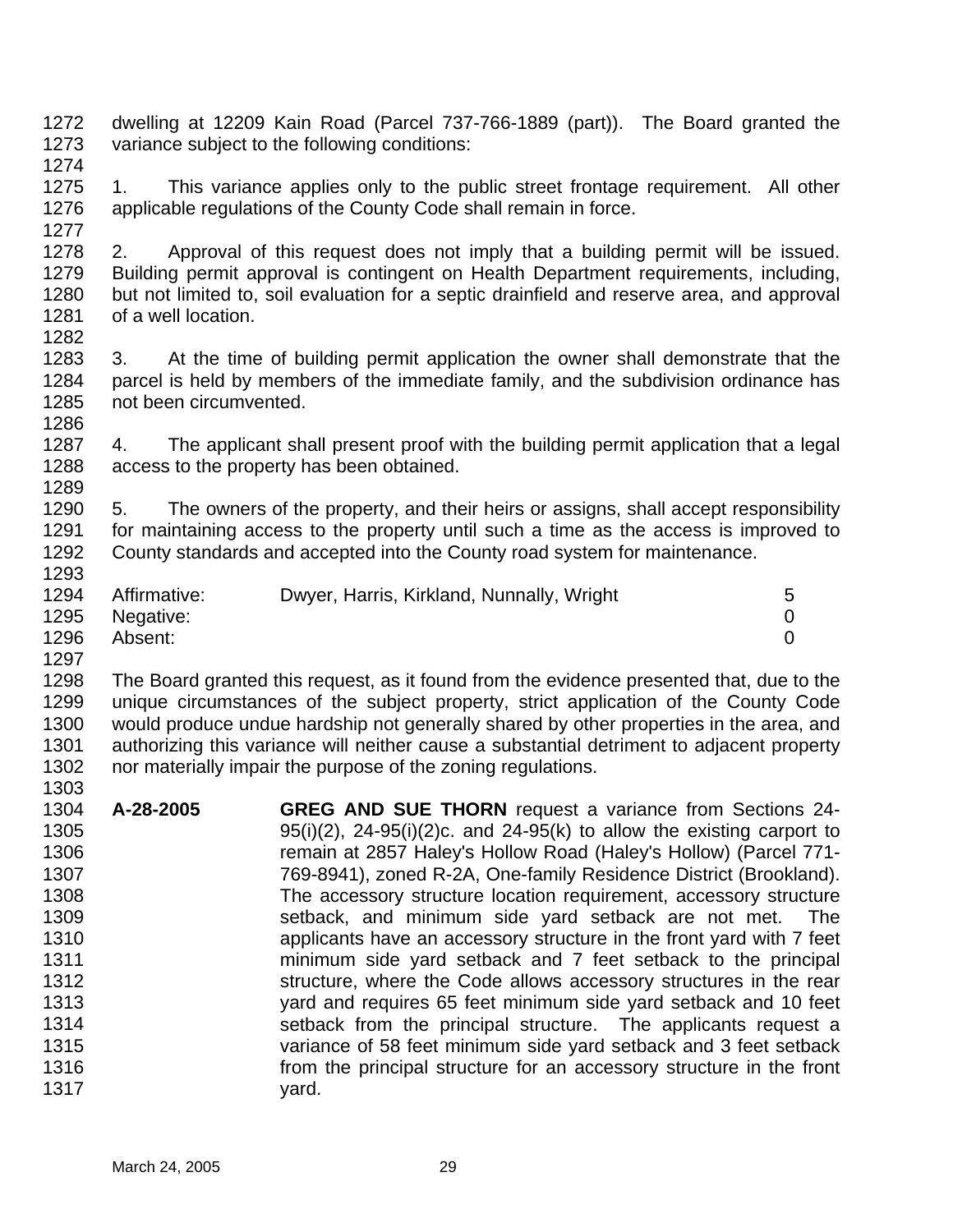1318 1319 1320 1321 1322 1323 1324 1325 1326 1327 1328 1329 1330 1331 1332 1333 1334 1335 1336 1337 1338 1339 1340 1341 1342 1343 1344 1345 1346 1347 1348 1349 1350 1351 1352 1353 1354 1355 1356 1357 1358 1359 1360 1361 1362 1363 Mr. Wright - **Does** anyone else desire to speak with reference to this case? Would you raise your right hand and be sworn please? Mr. Blankinship - Do you swear that the testimony you are about to give is the truth, the whole truth, and nothing but the truth, so help you God? Ms. Thorn - I do. Carol Sue Thorn. I'm just requesting that we can keep our existing carport that sits over top of our blacktop driveway. We talked to all of our neighbors, and everybody's been very supportive. We have a petition that a percentage have signed. We talked to our neighbors who abut our property or are across; they've also been very supportive. The carport doesn't block any view of traffic that comes down Old Washington Highway or Haley's Hollow Road. If we were to put it in the back yard, where you are requesting that we do it, it just wouldn't do us any good back there. Mr. Wright - I didn't quite understand why you couldn't put it in the back yard. Ms. Thorn - Then we'd have to drive through our yard to use it, and it's a distance from the house. Mr. Wright - How do you access this carport? Off of what street? Ms. Thorn - **Off of Haley's Hollow Road.** Mr. Wright - If you put it in the back yard, why couldn't you access it off of Old Washington Highway? Ms. Thorn - We could, but the percentage of our yard is there, so we'd have to make a driveway all the way to the back. Mr. Wright - You say that it does not obstruct the view, but if you put two cars in there, wouldn't that obstruct the view coming along Old Washington Highway approaching Haley's Hollow Road? Ms. Thorn - The Actually, it doesn't. When you come to the corner, you have plenty of view from either direction. Ms. Dwyer - You're saying it doesn't obstruct your view if you're driving, from a traffic safety standpoint, but you can certainly see it. It's prominently placed in your front yard, so in that sense, it's very visible from both roads. Mr. Wright - The How was it that this carport was constructed without a building permit? Ms. Thorn - The Actually, it was a Christmas present from my husband, and I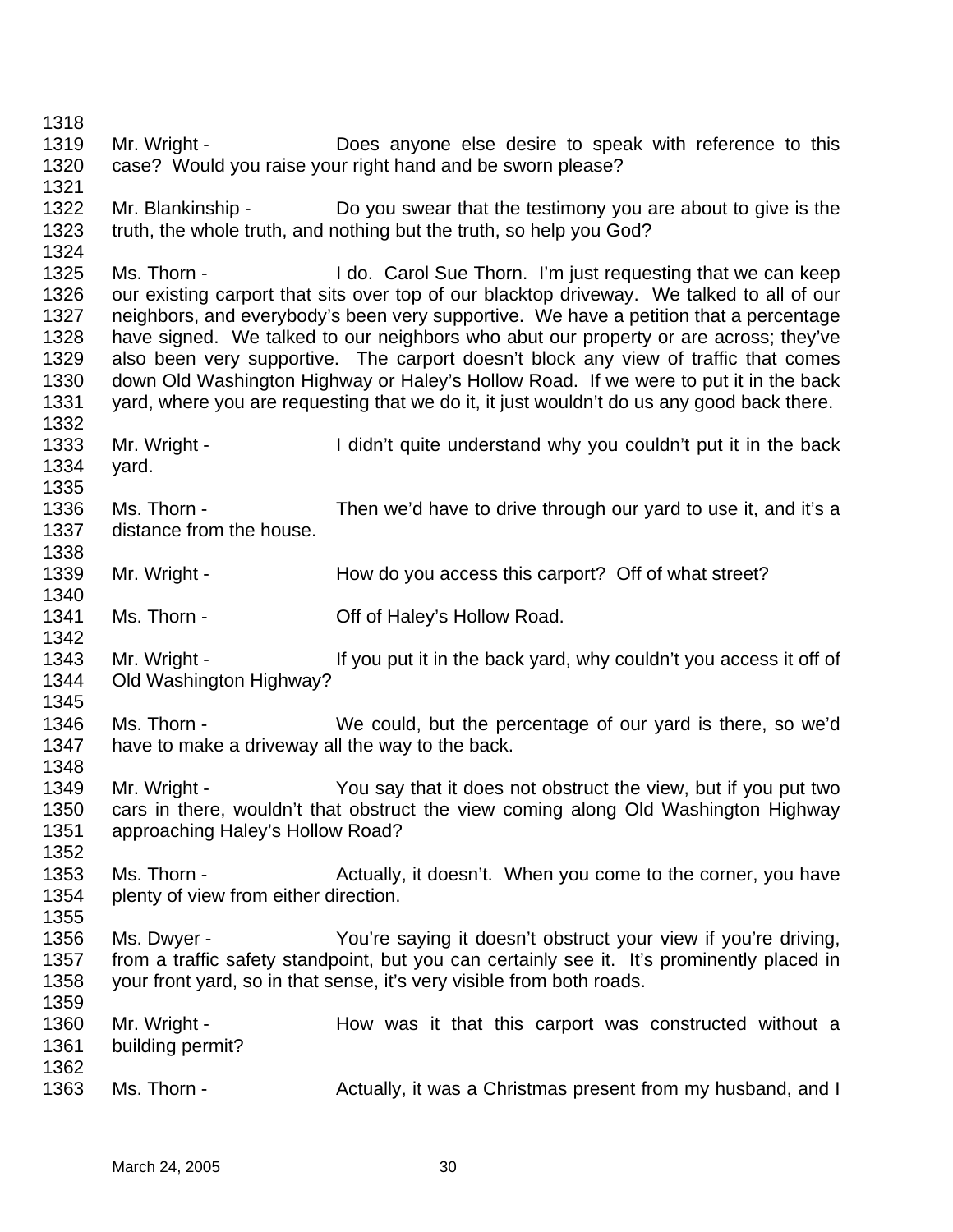| 1364<br>1365                 | didn't realize I needed to get that. |                                                                                                                                                      |
|------------------------------|--------------------------------------|------------------------------------------------------------------------------------------------------------------------------------------------------|
| 1366<br>1367                 | Mr. Wright -                         | Who built it for you?                                                                                                                                |
| 1368<br>1369                 | Ms. Thorn -                          | I'm not sure the name of the company.                                                                                                                |
| 1370<br>1371<br>1372         | Mr. Wright -                         | I'm surprised that the company that constructed it would not<br>have known that you needed a building permit to put it up.                           |
| 1373                         | Ms. Thorn -                          | It was Cover-All of Richmond.                                                                                                                        |
| 1374<br>1375                 | Mr. Wright -                         | Cover-All. Do we know those people, Ben?                                                                                                             |
| 1376<br>1377                 | Ms. Thorn -                          | They're located on Old Washington Highway.                                                                                                           |
| 1378<br>1379                 | Mr. Blankinship -                    | Route 1.                                                                                                                                             |
| 1380<br>1381<br>1382         | Mr. Wright -                         | Have we had any problem with them in the past? Have they<br>built other carports, because I don't recall that they've built one that came before us. |
| 1383<br>1384<br>1385         | Ms. Thorn -<br>that.                 | We tried to get our money refunded, and they wouldn't do                                                                                             |
| 1386<br>1387                 | Mr. Kirkland -                       | Ms. Thorn, how is this fastened to the ground?                                                                                                       |
| 1388<br>1389                 | Ms. Thorn -                          | Big bolts go down into the ground.                                                                                                                   |
| 1390<br>1391                 | Mr. Kirkland -                       | Into the asphalt?                                                                                                                                    |
| 1392<br>1393                 | Ms. Thorn -                          | Yes sir.                                                                                                                                             |
| 1394<br>1395<br>1396<br>1397 | Mr. Kirkland -                       | Four foot lags? So basically, it's taking the lags out, lifting it,<br>and rolling it back. It's not so permanent that it couldn't be moved.         |
| 1398<br>1399                 | Ms. Thorn -                          | Yes sir.                                                                                                                                             |
| 1400<br>1401<br>1402         | Mr. Kirkland -<br>Henrico.           | Mr. Blankinship, this is getting to be a real problem in                                                                                             |
| 1403<br>1404                 | Mr. Blankinship -                    | Yes sir.                                                                                                                                             |
| 1405<br>1406<br>1407         | Mr. Wright -                         | Any further questions of the Board or staff? Is anyone here<br>in opposition to this request? Hearing none, that concludes the case.                 |
| 1408<br>1409                 | Mr. Blankinship -                    | We did receive one phone call that stated opposition, but<br>they weren't certain they would come to the hearing or not.                             |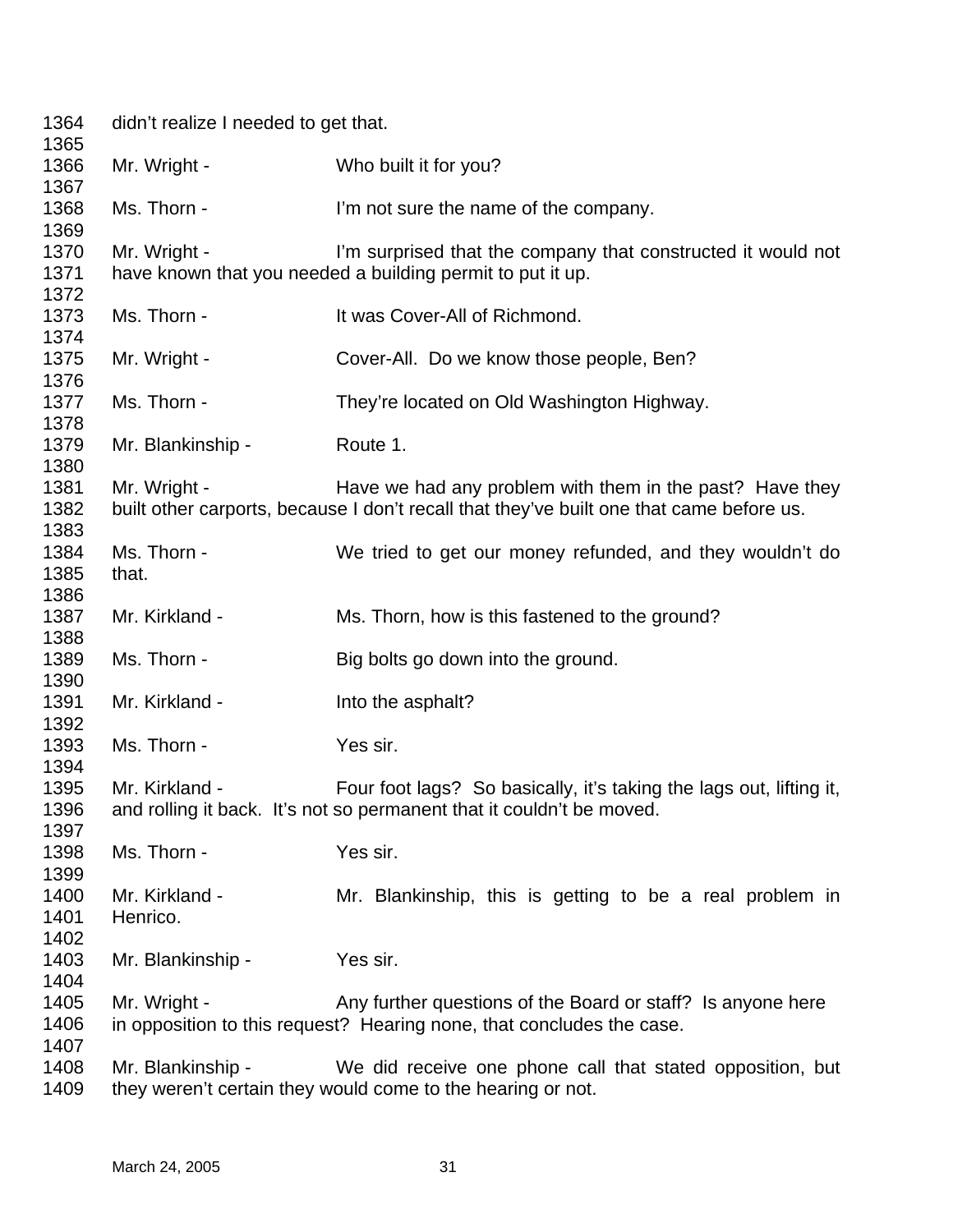1410

1411 1412 1413 1414 After an advertised public hearing and on a motion by Mr. Kirkland, seconded by Ms. Harris, the Board **denied** application **A-28-2005** for a variance to allow the existing carport to remain at 2857 Haley's Hollow Road (Haley's Hollow) (Parcel 771-769-8941).

| 1415 | Affirmative:   | Dwyer, Harris, Kirkland, Nunnally, Wright |  |
|------|----------------|-------------------------------------------|--|
|      | 1416 Negative: |                                           |  |
| 1417 | Absent:        |                                           |  |

1418

1419 1420 1421 1422 The Board denied your request as it found from the evidence presented that authorizing this variance would be of substantial detriment to adjacent property or would materially impair the purpose of the zoning regulations.

- 1423 1424 1425 1426 1427 1428 1429 **A-29-2005 MARGIE AND JAMES COHEN** request a variance from Section 24-41(e) to build a Florida room at 1628 Logwood Circle (Gayton Forest Townhouses) (Parcel 743-747-2312), zoned RTH, Residential Townhouse District (Tuckahoe). The rear yard setback is not met. The applicants propose 17 feet rear yard setback, where the Code requires 30 feet rear yard setback. The applicants request a variance of 13 feet rear yard setback.
- 1431 1432 1433 Mr. Wright - **Does anyone else desire to speak with reference to this** case? Would you raise your right hand and be sworn please?
- 1434 1435 Mr. Blankinship - Do you swear that the testimony you are about to give is the truth, the whole truth, and nothing but the truth, so help you God?
- 1436

1443

1447

- 1437 1438 1439 1440 1441 1442 Ms. Cohen - The Yes I do. Margie Cohen. We would like to have our deck removed and replace it with a Florida room. As you can tell by the photographs, the deck is very narrow, and if we can't extend it to be deeper, it will not make for any type of living space in the room, and we need a variance of thirteen feet. We back up to common property; it is all grassy area. It is kept up by the association, and that common property backs up to a forest.
- 1444 1445 1446 Ms. Dwyer - I'm not clear, Ms. Cohen. I assumed from the staff report that the sunroom is going to be the same size as the existing deck. Are you telling me that it's going go be larger?
- 1448 1449 1450 1451 Ms. Cohen - What it is, the way the deck is, it's supposed to be, I think, twelve feet, and the deck is allowed to encroach on the common property, but the room isn't.
- 1452 1453 1454 Mr. Blankinship - So is the Florida room going to be the same size as the deck, or is it going to be larger than the existing deck?
- 1455 Ms. Cohen - No, the Florida room is going to actually replace the deck.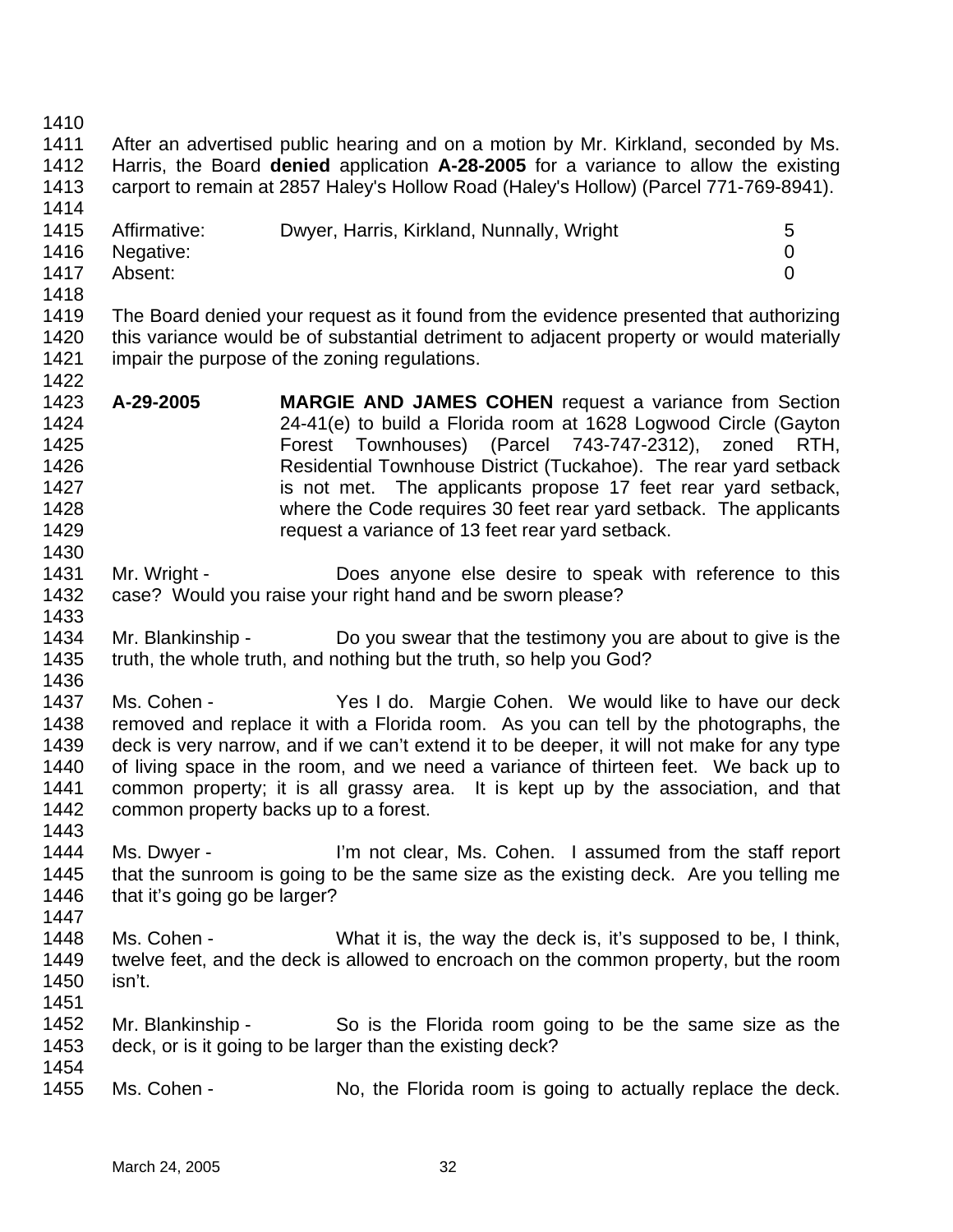What you see here, twelve by twenty-five; that's exactly what the Florida room is going to be. Mr. Blankinship - And that's what the existing deck is? Ms. Cohen – That's my understanding. Mr. Wright - The deck is the same size? It looks smaller than that. Mr. Kirkland - It doesn't look quite like twenty-five feet. Ms. Cohen - No, that's the length, sir. Mr. Kirkland - I know, but the one in the picture looks like it's about six and a half or seven feet out from the house, versus the twelve feet, your actual deck. Ms. Cohen - Well, the room is going to be twelve feet. The deck is ten feet. Ms. Dwyer - So you are going beyond the existing deck? Ms. Cohen - Yes ma'am. There's about ten rooms that have been built in this Autumn Glen Subdivision that have had the same variance request, and as you can tell, this is my across-the-walkway neighbor, and this is what it would look like, exactly like the house looks, so it looks like it was built when the house was built. Ms. Dwyer - You're not planning on adding an additional deck? Ms. Cohen - No ma'am, we want to remove the deck completely. This is a picture of the side of what the Florida room would look like. Mr. Wright - Do we have those in our packet? Ms. Dwyer - The Music H<sup>t's</sup> in our packet. Mr. Blankinship - It's photo C, isn't it Paul? Ms. Cohen - This is what the house next to me looks like now since she has added a Florida room. That's my deck there. I don't have that picture. Mr. Blankinship - The top half of the page here, that's not he applicant's property; that's the neighbor's property. Ms. Cohen - This is the property next to my house, who has had her Florida room put on, and this is what it would look like. We're doing the exact same thing.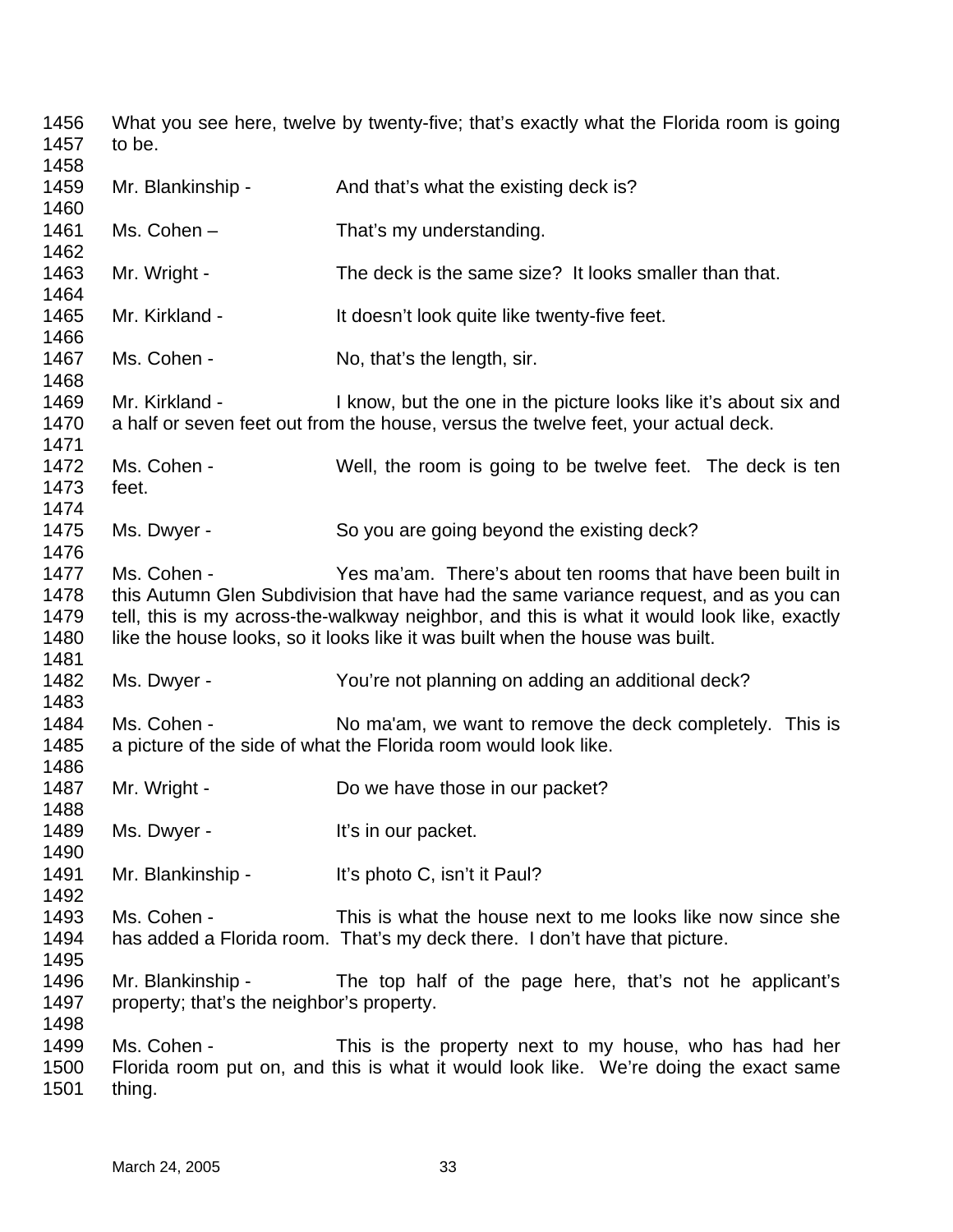| 1502         |                                                |                                                                                             |
|--------------|------------------------------------------------|---------------------------------------------------------------------------------------------|
| 1503         | Mr. Wright -                                   | That's a deck that I'm looking at.                                                          |
| 1504         |                                                |                                                                                             |
| 1505         | Ms. Cohen -                                    | She had a little deck put on the side of hers.                                              |
| 1506         |                                                |                                                                                             |
| 1507<br>1508 | Ms. Dwyer -                                    | The shed roof is the Florida room.                                                          |
| 1509         | Mr. Kirkland -                                 | The whole thing's the Florida room.                                                         |
| 1510         |                                                |                                                                                             |
| 1511         | Ms. Harris -                                   | What foundation do you plan to use?                                                         |
| 1512         |                                                |                                                                                             |
| 1513         | Ms. Cohen -                                    | Total brick, to go along with the existing building.                                        |
| 1514         |                                                |                                                                                             |
| 1515         | Ms. Dwyer -                                    | Did you have to get approval from the Homeowners                                            |
| 1516         | Association?                                   |                                                                                             |
| 1517         |                                                |                                                                                             |
| 1518         | Ms. Cohen -                                    | Yes ma'am; there should be letters in my packet from my                                     |
| 1519         |                                                | neighbors on either side of me. The President of the Homeowners Association is here.        |
| 1520<br>1521 | Ms. Harris -                                   | We don't have that in our packet, from the neighbors.                                       |
| 1522         |                                                |                                                                                             |
| 1523         | Ms. Cohen -                                    | I turned them in sir.                                                                       |
| 1524         |                                                |                                                                                             |
| 1525         | Mr. Blankinship -                              | Here they are.                                                                              |
| 1526         |                                                |                                                                                             |
| 1527         | Mr. Wright -                                   | You have them, on either side, approving?                                                   |
| 1528         |                                                |                                                                                             |
| 1529         | Ms. Cohen -                                    | I've got copies right here.                                                                 |
| 1530         |                                                |                                                                                             |
| 1531         | Mr. Wright -                                   | They just didn't put it in our packets. Please be seated, Ms.                               |
| 1532         | Cohen, and this gentleman would like to speak. |                                                                                             |
| 1533<br>1534 | Mr. Teefey -                                   | My name is Joe Teefey, and I'm President of the                                             |
| 1535         |                                                | Homeowners Association, and also I'm Chairman of the Architectural Committee. I was         |
| 1536         |                                                | the first one who came to you to get the variance, and I was the first one to build, and    |
| 1537         |                                                | my addition is going to be exactly the same as hers. My property backs up to a 100-         |
| 1538         |                                                | yard flood plain, and her property, you can't even see the homes behind her, the            |
| 1539         |                                                | distance is so great because of the land back there. This will be the eleventh sunroom      |
| 1540         |                                                | that we've put on out here, and all of them look like a continuation of the existing house. |
| 1541         | We support it.                                 |                                                                                             |
| 1542         |                                                |                                                                                             |
| 1543         | Mr. Wright -                                   | It's approved by the Association?                                                           |
| 1544         |                                                |                                                                                             |
| 1545         | Mr. Teefey -                                   | Yes sir.                                                                                    |
| 1546         |                                                |                                                                                             |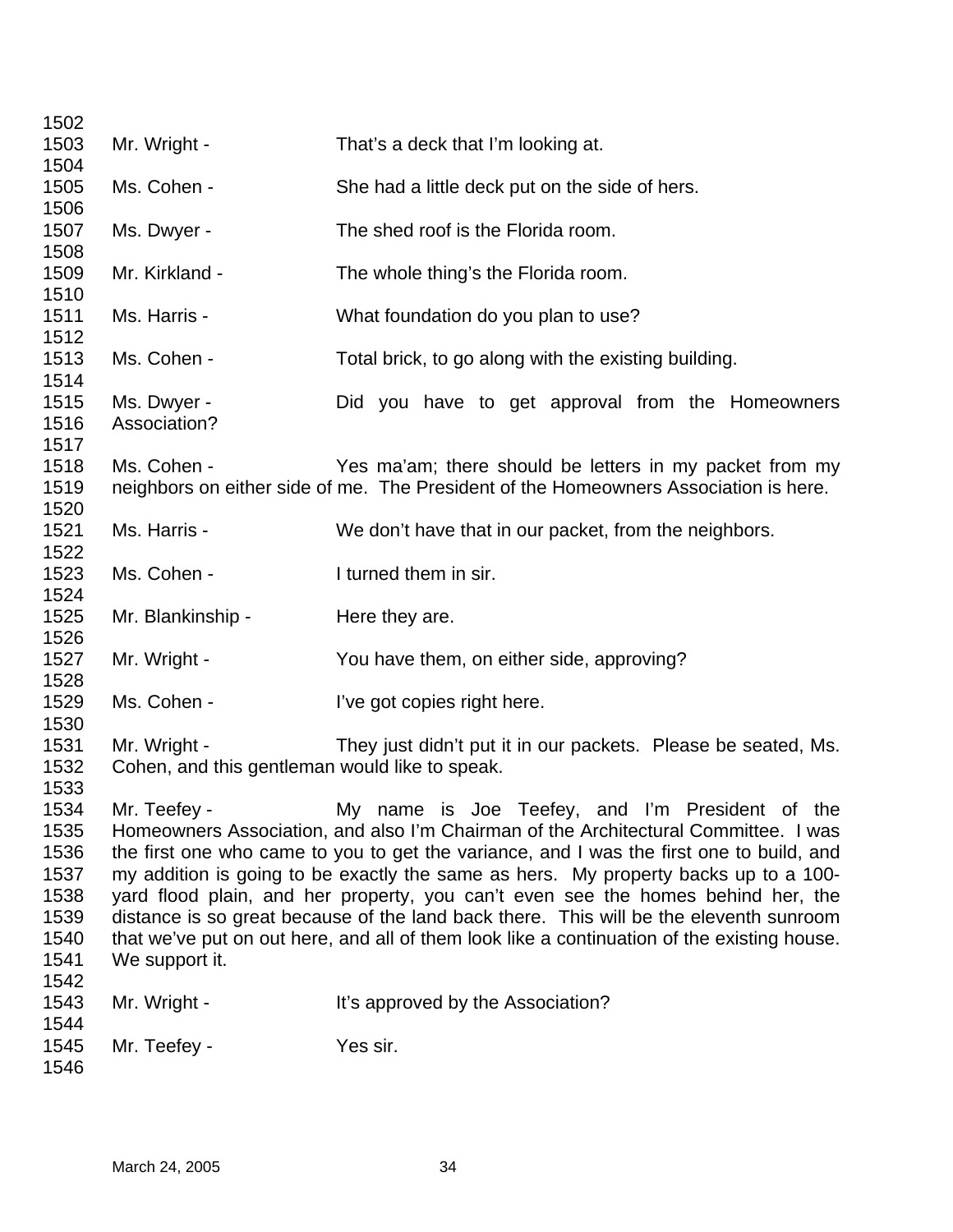1547 1548 Mr. Wright - Any further questions of the Board? Is anyone here in opposition to this request? Hearing none, that concludes the case.

1549

1554

1559

1572

1580

1550 1551 1552 1553 After an advertised public hearing and on a motion by Ms. Dwyer, seconded by Ms. Harris, the Board **granted** application **A-29-2005** for a variance to build a Florida room at 1628 Logwood Circle (Gayton Forest Townhouses) (Parcel 743-747-2312). The Board granted the variance subject to the following conditions:

1555 1556 1557 1558 1. Only the improvements shown on the plan filed with the application may be constructed pursuant to this approval. No substantial changes or additions to the layout may be made without the approval of the Board of Zoning Appeals. Any additional improvements shall comply with the applicable regulations of the County Code.

1560 1561 1562 2. [Amended] The new construction shall match the existing dwelling as nearly as practical in materials and color.

| 1563 | Affirmative:   | Dwyer, Harris, Kirkland, Nunnally, Wright | 5 |
|------|----------------|-------------------------------------------|---|
|      | 1564 Negative: |                                           |   |
| 1565 | Absent:        |                                           |   |
| 1566 |                |                                           |   |

1567 1568 1569 1570 1571 The Board granted this request, as it found from the evidence presented that, due to the unique circumstances of the subject property, strict application of the County Code would produce undue hardship not generally shared by other properties in the area, and authorizing this variance will neither cause a substantial detriment to adjacent property nor materially impair the purpose of the zoning regulations.

- 1573 1574 1575 1576 1577 1578 1579 **A-30-2005 ROBERT TRAHAN** requests a variance from Section 24-94 to build an addition at 5201 Brockton Court (Scotsglen at Twin Hickory) (Parcel 745-772-6005), zoned R-4A, One-family Residence District (Three Chopt). The rear yard setback is not met. The applicant proposes 29 feet rear yard setback, where the Code requires 35 feet rear yard setback. The applicant requests a variance of 6 feet rear yard setback.
- 1581 1582 1583 Mr. Wright - **Does** anyone else desire to speak with reference to this case? Would you raise your right hand and be sworn please?
- 1584 1585 1586 Mr. Blankinship - Do you swear that the testimony you are about to give is the truth, the whole truth, and nothing but the truth, so help you God?
- 1587 1588 1589 1590 1591 1592 Mr. Dunkum - I do. Tim Dunkum. I'm speaking on behalf of the Trahans today, and they would like to add a one-story addition on the back of their house. The purpose of the addition is for a family room. As it says here, the rear yard setback is not met by six feet, and I have previously gotten the permission from the neighboring homeowners and the Homeowners Association that they're both okay with this proposed addition.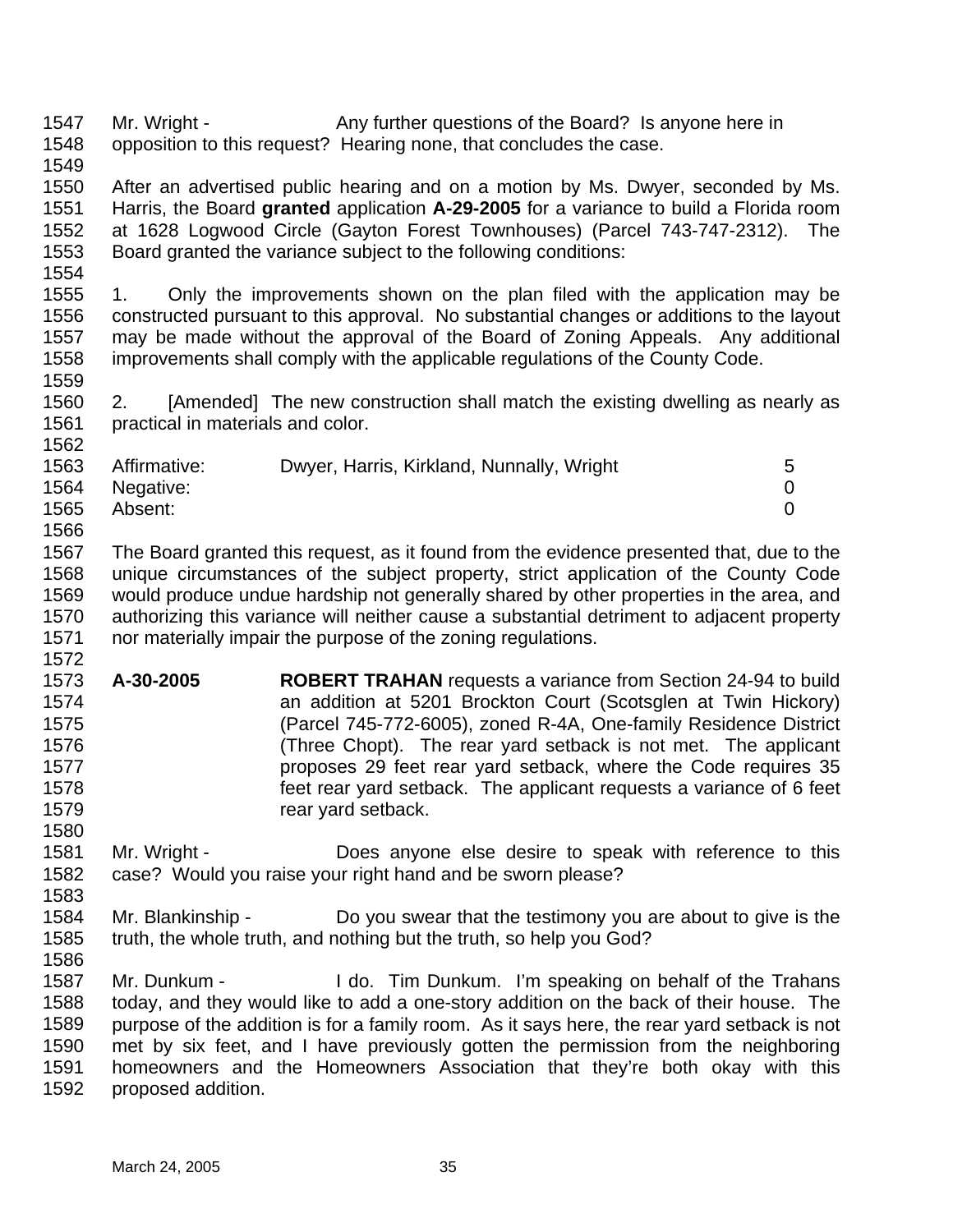Mr. Wright - The You say you've gotten approval from the neighboring homeowners. How about the homeowner at 11404 Scotsglen Court – that's the one that's immediately to the rear of this addition. Mr. Dunkum - Yes sir, I've got three on the rear and both side neighbors. They should be in your packet. Mr. Wright - Chay, we've got them. Ms. Dwyer - **Mr.** Dunkum, what is your relationship to the Trahans – are you the contractor for them. Mr. Dunkum - Yes ma'am. Let me find out which name that is, 11404? One thing to add, I guess, the intended look, the building of the addition itself will be exactly in line with the house. It will be a full brick foundation, vinyl siding, same type of windows, same type of roof. Mr. Wright - Completely compatible to the house? Mr. Dunkum - It will look like it's always been there. Ms. Harris - Had you considered constructing or proposing a floor plan that will be in keeping with the requirement of six feet with the cutoff, in other words? Mr. Dunkum - They very much like this amount of square footage. It's not appealing to them to have the rooms smaller than this for the intended use. Mr. Wright - What will this addition be used for? Mr. Dunkum - Family room, space for the family to gather. Mr. Wright - What size is the addition? Mr. Dunkum - Nineteen by seventeen. Mr. Wright - Ckay, I see. It says here 18 by 20. Mr. Dunkum - I had measured it out at 17 by 19. Mr. Wright - Any further questions of the Board? Is anyone here in opposition to this request? Hearing none, that concludes the case. After an advertised public hearing and on a motion by Mr. Nunnally, seconded by Mr. Kirkland, the Board **granted** application **A-30-2005** for a variance to build an addition at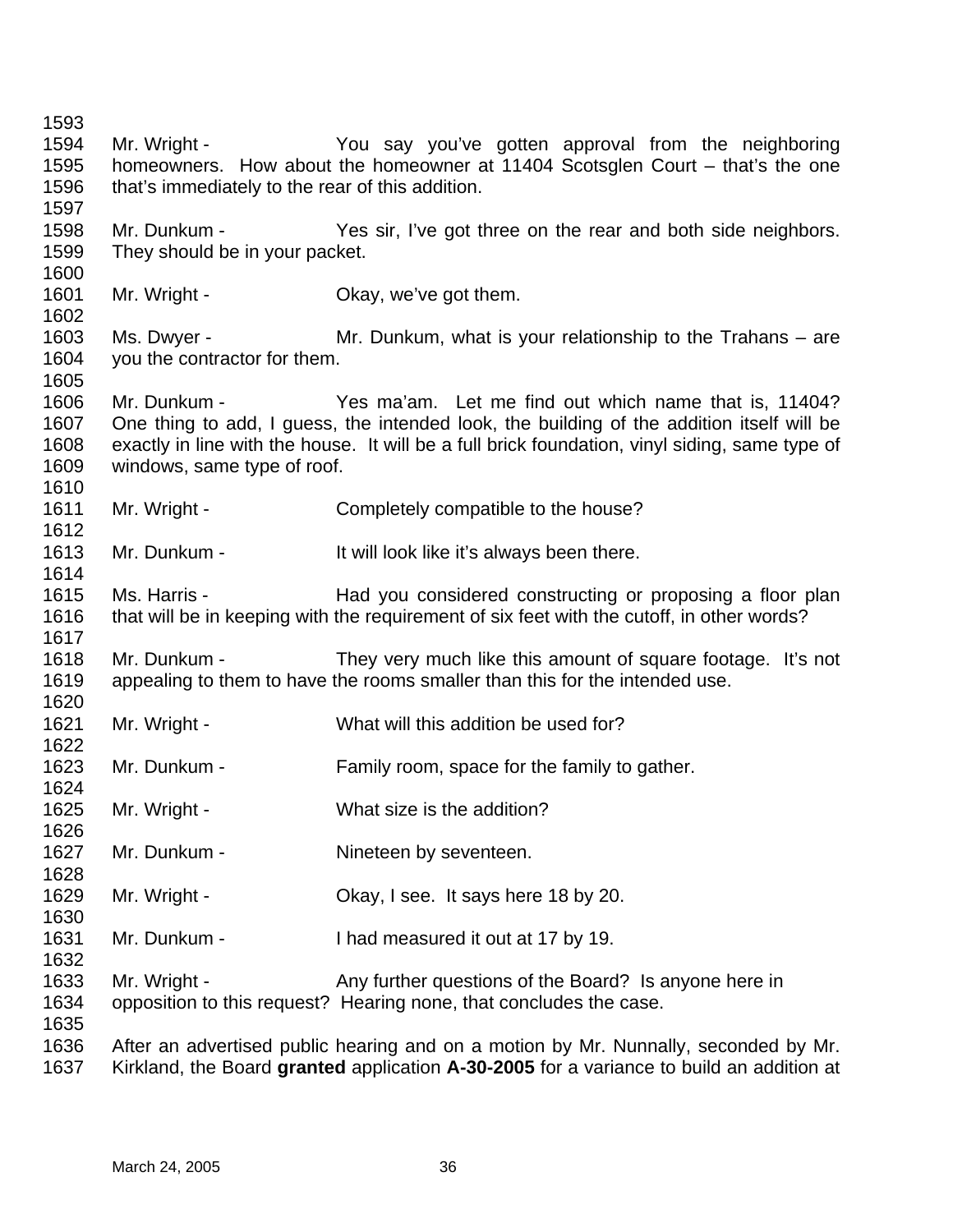1638 1639 1640 1641 1642 1643 1644 1645 1646 1647 1648 1649 1650 1651 1652 1653 1654 1655 1656 1657 1658 1659 1660 1661 1662 5201 Brockton Court (Scotsglen at Twin Hickory) (Parcel 745-772-6005). The Board granted the variance subject to the following conditions: 1. The new construction shall match the existing dwelling as nearly as practical in materials and color. 2. The property shall be developed in substantial conformance with the plan filed with the application. No substantial changes or additions to the layout may be made without the approval of the Board of Zoning Appeals. Affirmative: Dwyer, Harris, Kirkland, Nunnally, Wright 5 Negative: 0 Absent: 0 The Board granted this request, as it found from the evidence presented that, due to the unique circumstances of the subject property, strict application of the County Code would produce undue hardship not generally shared by other properties in the area, and authorizing this variance will neither cause a substantial detriment to adjacent property nor materially impair the purpose of the zoning regulations. Mr. Blankinship - Mr. Chairman, we passed over one case; shall I call it again? (*Called UP-4-2005 again; no response.)*  Mr. Wright - The Board will take a five-minute recess. 1663 1664 1665 1666 1667 1668 1669 1670 1671 1672 1673 1674 1675 1676 1677 1678 1679 1680 1681 1682 1683 *Beginning at 10:00* Mr. Wright - Thank you sir. Do we have any requests for withdrawals or deferrals? Mr. Blankinship - There's a question about **A-34-2005, Bradford J. Brady** – were you going to defer your case or go forward? Mr. Brady - Go forward. **A-31-2005 ERNESTINE STARKE** requests a variance from Section 24-94 to build a one-family dwelling at 1200 Maywood Road (Ridgeway Farms) (Parcels 755-742-8330 and 8021), zoned R-3, One-family Residence District (Tuckahoe). The lot width requirement is not met. The applicant has 77 feet lot width, where the Code requires 80 feet lot width. The applicant requests a variance of 3 feet lot width. Mr. Wright - **Does anyone else desire to speak with reference to this** case? Would you raise your right hand and be sworn please?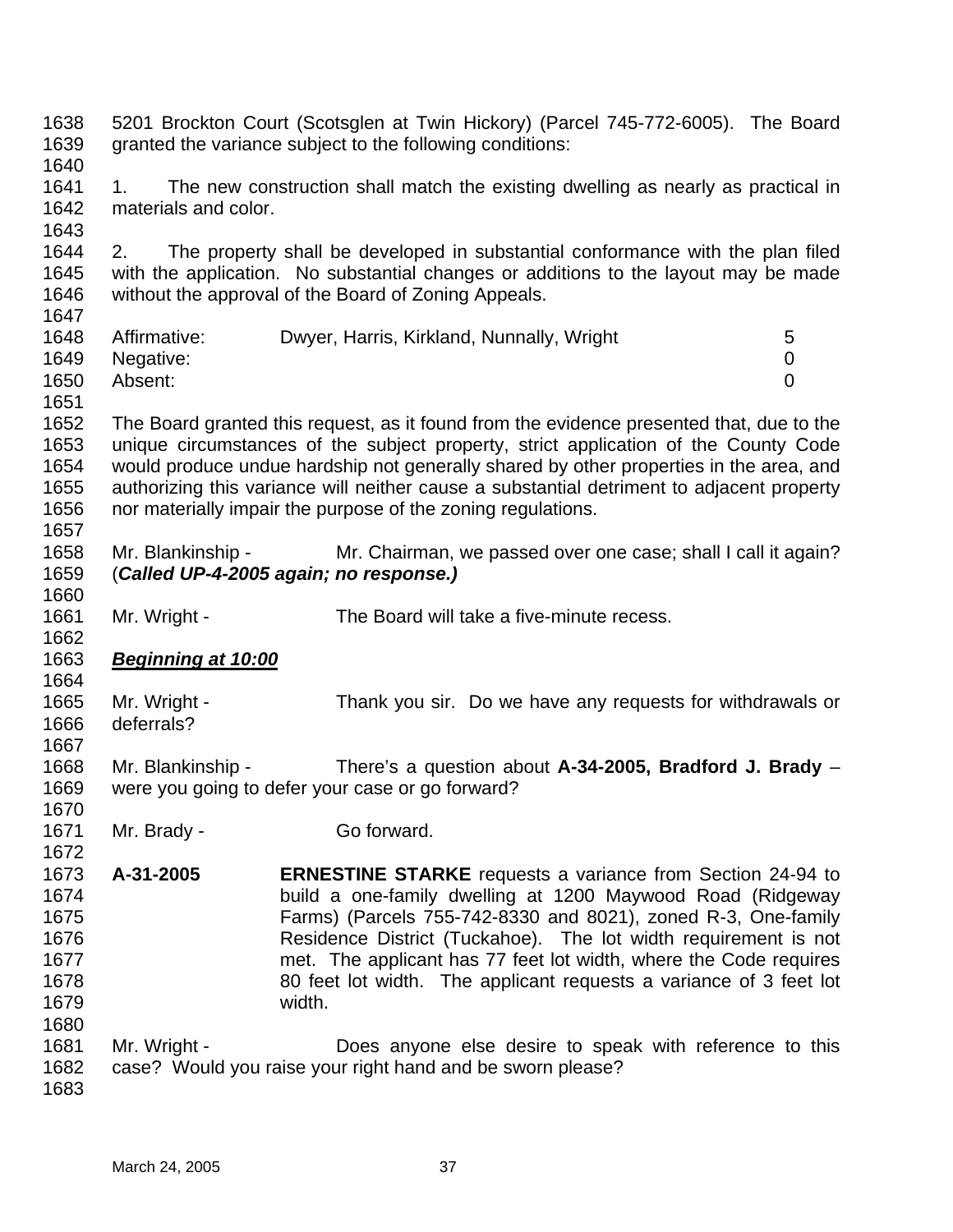1684 1685 1686 1687 1688 1689 1690 1691 1692 1693 1694 1695 1696 1697 1698 1699 1700 1701 1702 1703 1704 1705 1706 1707 1708 1709 1710 1711 1712 1713 1714 1715 1716 1717 1718 1719 1720 1721 1722 1723 1724 1725 1726 1727 1728 1729 Mr. Blankinship - Do you swear that the testimony you are about to give is the truth, the whole truth, and nothing but the truth, so help you God? Mr. Starke - This book My name is Barry Starke. This property is owned by my stepmother, Ernestine Starke, who recently had a stroke and is having to move down to southeastern Virginia, where her sister can take care of her. We're in the process of getting the property ready to be sold and would like to take advantage of what is a very large piece of property and divide it so that an additional lot can be created. Ms. Dwyer - Is the lot that has the existing house on it, does that have the appropriate amount of frontage, after we divide, so it's only a three-foot variance for the newly created lot, which is oddly shaped and has a lot of land. Mr. Starke - Yes, that's correct. Ms. Dwyer - Will the sheds in the back be removed, or ............... Mr. Starke - As a matter of fact, we're getting ready to take everything down except the block building that's there. Ms. Dwyer - Mr. Blankinship, am I correct that the 77-foot lot width exceeded the lot width required when the subdivision was platted? Mr. Blankinship - Part of the reason this lot is so strange is that it actually straddles two different subdivisions, so it appears to be consistent with the other lots along Copley Drive. Mr. Wright - It looks like 1204 has less than this frontage. Ms. Dwyer - The staff report says that in Ridgeway Farms, platted in 1953, the Code required a minimum lot which was 70 feet. But this is in two subdivisions you said. Have you read the conditions that staff has recommended for this case. Mr. Starke - Yes I have, and we're in complete agreement with that. Ms. Dwyer - The Including the brick requirement? Mr. Starke - Yes, I think that would be appropriate. Ms. Dwyer - You're planning to sell the lot and not build a house on it? Mr. Starke - Yes. Ms. Dwyer - So that would be up to whoever buys the lot, would be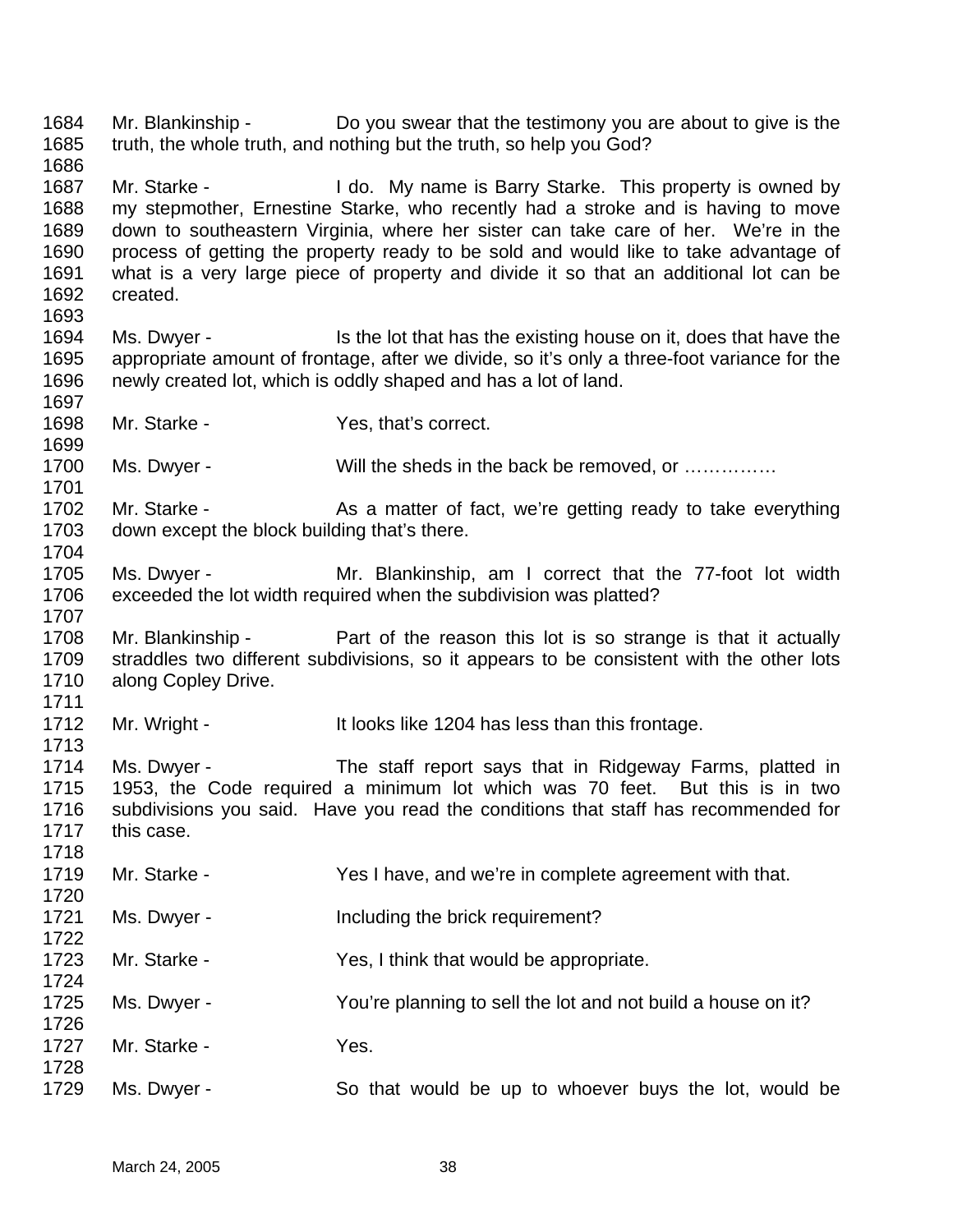| 1730<br>1731                         | bound by that.                             |                                                                                                                                                                                                                                                                                                                                          |
|--------------------------------------|--------------------------------------------|------------------------------------------------------------------------------------------------------------------------------------------------------------------------------------------------------------------------------------------------------------------------------------------------------------------------------------------|
| 1732<br>1733<br>1734                 | Ms. Harris -<br>property?                  | Could we see the view of the two photos. This is your                                                                                                                                                                                                                                                                                    |
| 1735<br>1736                         | Mr. Starke -                               | No, this is the neighbor's property, the Kindervaters.                                                                                                                                                                                                                                                                                   |
| 1737<br>1738                         | Mr. Blankinship -                          | This is on your property and looking away, down the hill.                                                                                                                                                                                                                                                                                |
| 1739<br>1740                         | Ms. Dwyer -                                | The property's to the right in that picture.                                                                                                                                                                                                                                                                                             |
| 1741<br>1742<br>1743                 | Mr. Starke -                               | This is actually the opposite view from the prior view actually<br>on the property, looking down to a corner of Maywood.                                                                                                                                                                                                                 |
| 1744<br>1745                         | Ms. Harris -                               | Have you had any neighbors respond to your request?                                                                                                                                                                                                                                                                                      |
| 1746<br>1747                         | Mr. Starke -                               | No, I haven't.                                                                                                                                                                                                                                                                                                                           |
| 1748<br>1749                         | Ms. Harris -                               | What is this a photo of?                                                                                                                                                                                                                                                                                                                 |
| 1750<br>1751<br>1752                 | Mr. Starke -<br>into the subject property. | This is a photo from the neighbor's property, looking directly                                                                                                                                                                                                                                                                           |
| 1753<br>1754                         | Ms. Dwyer -                                | This will be the new lot?                                                                                                                                                                                                                                                                                                                |
| 1755<br>1756                         | Mr. Starke -                               | Yes, that chain link fence there is the property line.                                                                                                                                                                                                                                                                                   |
| 1757<br>1758<br>1759<br>1760<br>1761 | Mr. Wright -<br>right hand and be sworn.   | Any further questions from the Board or staff? Is anyone<br>here in opposition to this request? All right sir. Mr. Starke, please be seated. We have<br>a gentleman who desires to speak. I don't believe he's been sworn. Please raise your                                                                                             |
| 1762<br>1763<br>1764                 | Mr. Blankinship -                          | Do you swear that the testimony you are about to give is the<br>truth, the whole truth, and nothing but the truth, so help you God?                                                                                                                                                                                                      |
| 1765<br>1766<br>1767<br>1768         | Mr. Kindervater -                          | I certainly do. Robert A. Kindervater. Would you bring back<br>up the first layout. The property line was surveyed, but where they've got the surveying<br>stakes is not the actual property line. It's not a straight line like you're showing it. I<br>have my plot here showing the well lot that I purchased when it was divided up. |
| 1769<br>1770<br>1771<br>1772         | Mr. Wright -<br>the actual                 | You're saying that the property line that's shown here is not                                                                                                                                                                                                                                                                            |
| 1773                                 | Mr. Kindervater -                          | It's not actually a straight. I have another.                                                                                                                                                                                                                                                                                            |
| 1774<br>1775                         | Ms. Dwyer -                                | Can you explain what we're looking at, Mr. Kindervater?                                                                                                                                                                                                                                                                                  |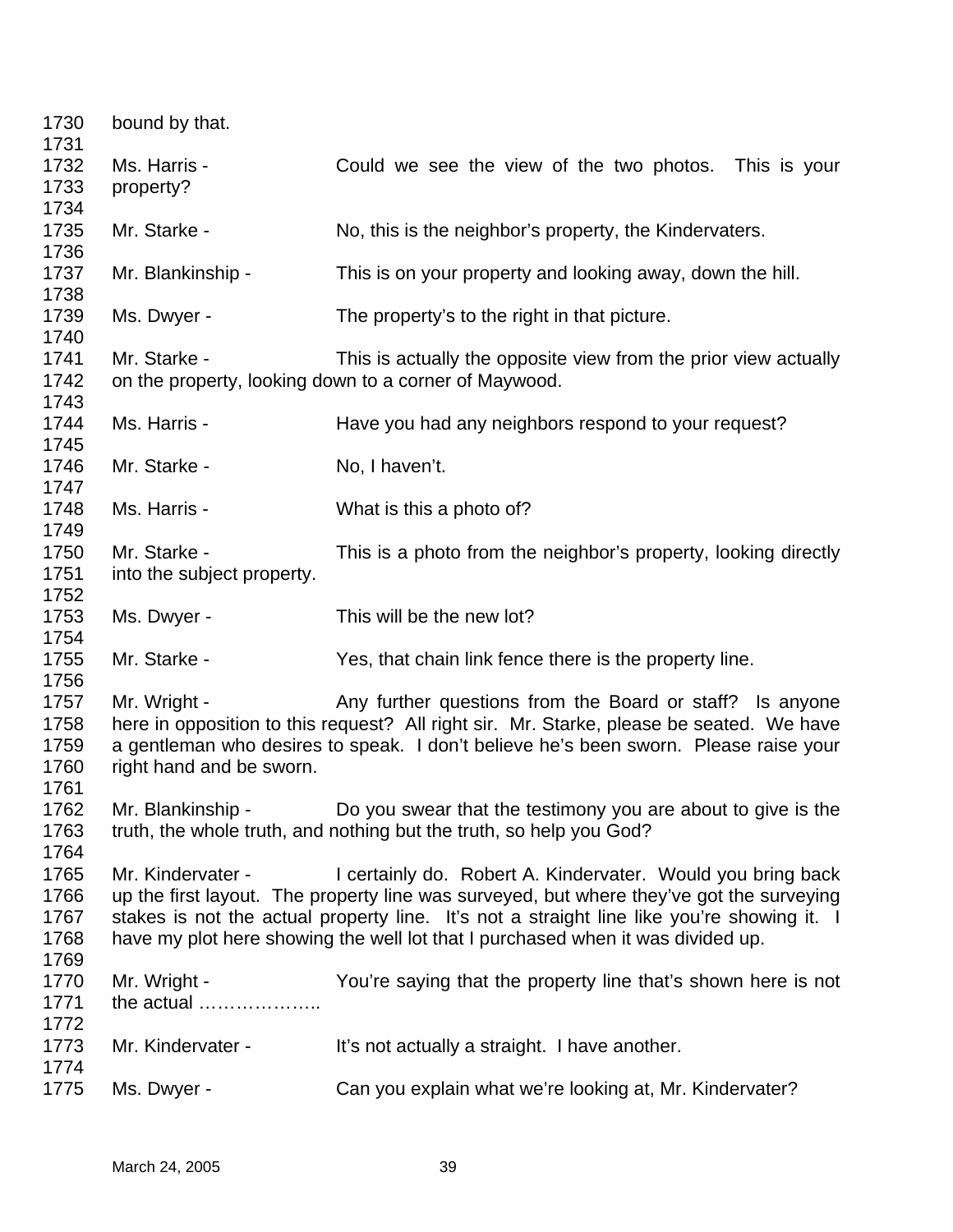| 1776                         |                                        |                                                                                                                                                                                                                                                                                                                                                  |
|------------------------------|----------------------------------------|--------------------------------------------------------------------------------------------------------------------------------------------------------------------------------------------------------------------------------------------------------------------------------------------------------------------------------------------------|
| 1777                         | Ms. Harris -                           | What is your address sir?                                                                                                                                                                                                                                                                                                                        |
| 1778                         |                                        |                                                                                                                                                                                                                                                                                                                                                  |
| 1779                         | Mr. Kindervater -                      | 1208 Camden Drive.                                                                                                                                                                                                                                                                                                                               |
| 1780<br>1781                 | Ms. Dwyer -                            | Your house was in one of the photos.                                                                                                                                                                                                                                                                                                             |
| 1782                         |                                        |                                                                                                                                                                                                                                                                                                                                                  |
| 1783<br>1784                 | Mr. Kindervater -                      | Yes. If you bring that picture back up,                                                                                                                                                                                                                                                                                                          |
| 1785<br>1786                 | Mr. Wright -                           | Your property backs up to this property.                                                                                                                                                                                                                                                                                                         |
| 1787<br>1788                 | Ms. Dwyer -                            | What is your concern?                                                                                                                                                                                                                                                                                                                            |
| 1789<br>1790<br>1791         | Mr. Kindervater -                      | In that picture where they're showing the flag; that is my<br>original property line mark, not part of the well lot that I purchased.                                                                                                                                                                                                            |
| 1792<br>1793                 | Ms. Dwyer -<br>line.                   | I think Mr. Starke testified that the fence is on the property                                                                                                                                                                                                                                                                                   |
| 1794<br>1795<br>1796<br>1797 | Mr. Kindervater -<br>goes at an angle. | But the way the picture's showing it, that's not it, because it                                                                                                                                                                                                                                                                                  |
| 1798<br>1799                 | Ms. Dwyer -                            | Which picture are you talking about?                                                                                                                                                                                                                                                                                                             |
| 1800<br>1801<br>1802<br>1803 | Mr. Kindervater -                      | The first one you had up, showing the property line as being<br>straight, rather than at an offset, like it is there. Mr. Starke said the surveyor said he<br>hadn't finished putting in his pins, but I just wanted to clarify the property line, rather<br>than have it come up later that the property line is not where it's supposed to be. |
| 1804<br>1805<br>1806<br>1807 | Ms. Dwyer -<br>angle.                  | The plat that I'm looking at does show the property line at an                                                                                                                                                                                                                                                                                   |
| 1808<br>1809                 | Mr. Wright -                           | We have a plat here of Ridgeway Farms.                                                                                                                                                                                                                                                                                                           |
| 1810<br>1811<br>1812<br>1813 | Mr. Blankinship -                      | I believe the survey is accurate; the plat that is in the packet<br>is accurate. The aerial photograph has a big bold line on it that is just there as an<br>illustration, and it doesn't exactly follow the property line.                                                                                                                      |
| 1814<br>1815<br>1816<br>1817 | Mr. Wright -<br>are correct.           | That's not exact. The aerial photo is not. The survey that<br>we've got would be. Is that your only objection, is to make sure that the property lines                                                                                                                                                                                           |
| 1818<br>1819                 | Mr. Kindervater -<br>me.               | Well, I really don't want to see another house built next to                                                                                                                                                                                                                                                                                     |
| 1820<br>1821                 | Mr. Wright -                           | This would be a substantial distance from your house to the                                                                                                                                                                                                                                                                                      |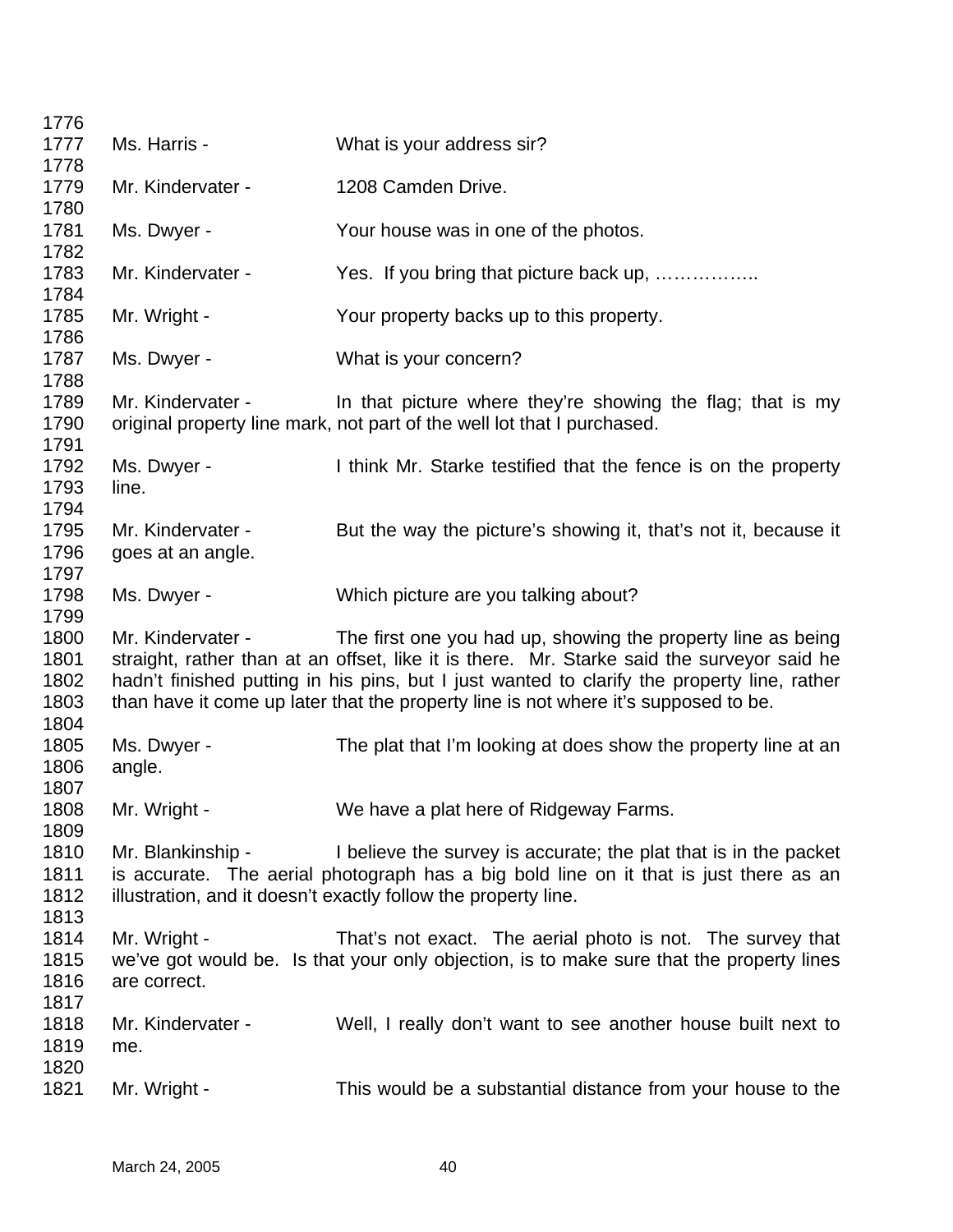1822 1823 1824 1825 1826 1827 1828 1829 1830 1831 1832 1833 1834 1835 1836 1837 1838 1839 1840 1841 1842 1843 1844 1845 1846 1847 1848 1849 1850 1851 1852 1853 1854 1855 1856 1857 1858 1859 1860 1861 1862 1863 1864 1865 1866 1867 rear, and this property on Maywood Road is at least as long as the other lots on Maywood Road. There wouldn't be a whole lot of difference. Ms. Dwyer - Would you like to look at the plat, the survey that we have in our packet, to see if it conforms to your understanding of where the property line is? It does show an angle there. Mr. Kindervater - The surveying pins they've got now, one is here, and one is here, and there's no pin here showing the offset, and it should be four feet over. That's my only concern. The way it was showing, was that this block was part of this, which it's not. Mr. Wright - Does anyone else desire to speak? Mr. Starke, do you have anything further to say? Mr. Starke - I'm in complete agreement with Mr. Kindervater concerning the line. The flag that's shown in this photograph is not the property line. It's the former corner before the property was divided. It's actually, and the survey that you have shows it 3.9, I think three feet to the right of this flag. Mr. Wright - Any further questions of the Board? That concludes the case. After an advertised public hearing and on a motion by Ms. Dwyer, seconded by Ms. Harris, the Board **granted** application **A-31-2005** for a variance to build a one-family dwelling at 1200 Maywood Road (Ridgeway Farms) (Parcels 755-742-8330 and 8021). The Board granted the variance subject to the following conditions: 1. This variance applies only to the minimum lot width requirement. All other applicable regulations of the County Code shall remain in force. 2. Connections shall be made to public water and sewer. 3. Approval of this request does not imply that a building permit will be issued. Building permit approval is contingent on obtaining resubdivision approval from the County, if required. 4. At least fifty percent of the building's exterior walls, excluding doors and windows, shall be brick. Affirmative: Dwyer, Harris, Kirkland, Nunnally, Wright 5 Negative: 0 Absent: 0 The Board granted this request, as it found from the evidence presented that, due to the unique circumstances of the subject property, strict application of the County Code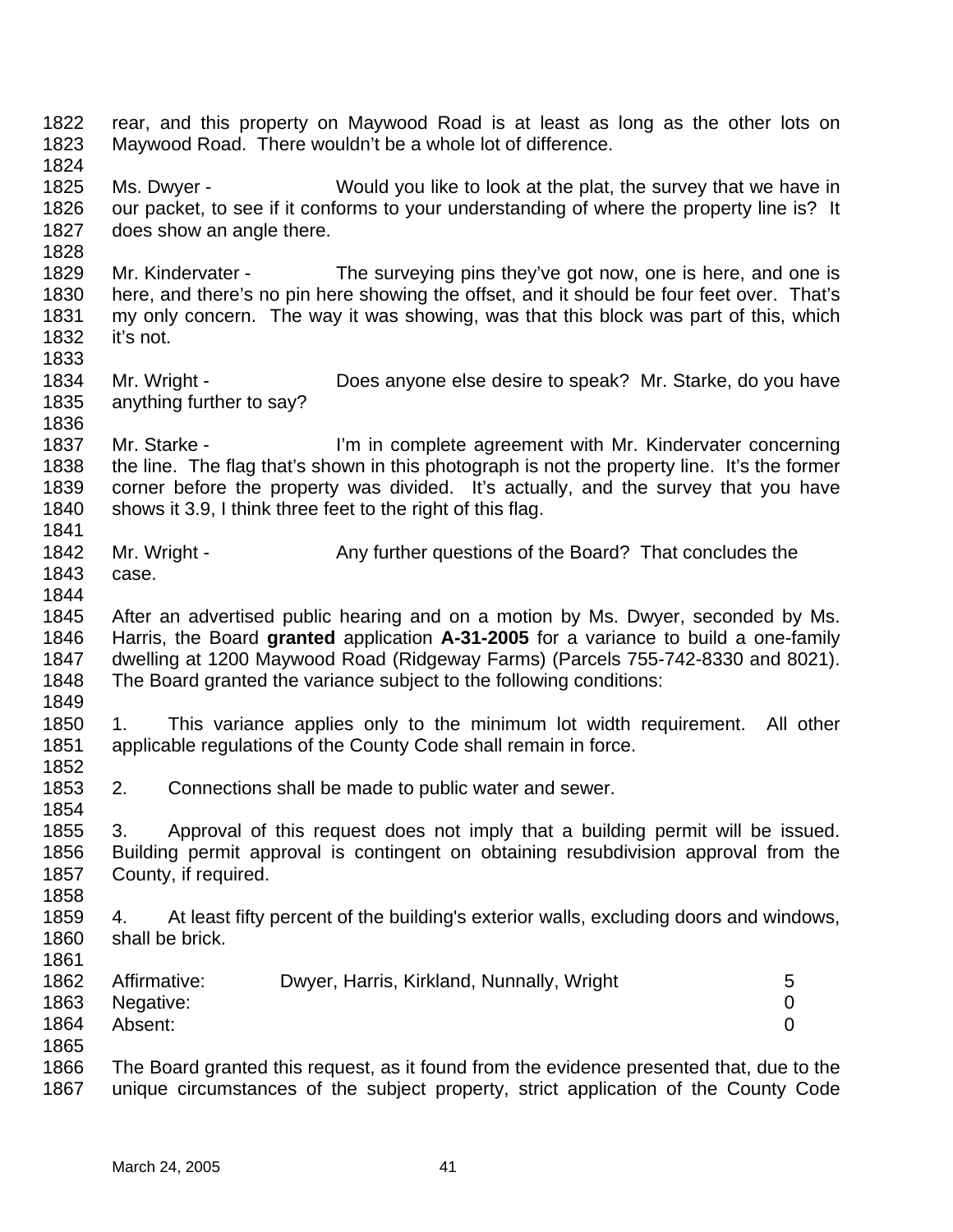1868 1869 1870 1871 would produce undue hardship not generally shared by other properties in the area, and authorizing this variance will neither cause a substantial detriment to adjacent property nor materially impair the purpose of the zoning regulations.

1872 1873 1874 1875 1876 1877 1878 1879 1880 1881 1882 **A-32-2005 CHRISTOPHER AND STEPHANIE WINTER** request a variance from Section 24-94 to build a two-story addition at 12304 Shady Lake Place (The Colonies at Wilde Lake) (Parcel 732-757-1204), zoned R-2A, One-family Residence District (Three Chopt). The minimum side yard setback and rear yard setback are not met. The applicants propose 20 feet minimum side yard setback and 40 feet rear yard setback, where the Code requires 25 feet minimum side yard setback and 45 feet rear yard setback. The applicants request a variance of 5 feet minimum side yard setback and 5 feet rear yard setback.

- 1883 1884 1885 Mr. Wright - **Does anyone else desire to speak with reference to this** case? Would you raise your right hand and be sworn please?
- 1886 1887 1888 Mr. Blankinship - Do you swear that the testimony you are about to give is the truth, the whole truth, and nothing but the truth, so help you God?
- 1889 1890 1891 1892 1893 Mr. Parr - The Yes, I do. My name is Darren Parr, with R. C. Matze Construction. I'm here today to represent Chris and Stephanie Winter. We're requesting a variance of five feet on the rear and side yards in order to construct a twostory addition, consisting of a playroom on the first floor, and a master bedroom, master bath and master closet on the second floor.
- 1894

1895 1896 1897 Ms. Harris - So you cannot construct this or conform to our regulations for the County?

- 1898 1899 1900 1901 1902 Mr. Parr - The way that this lot is shaped, it's a reverse corner lot, there is really not a place anywhere else that would fit the needs of the homeowners that would fit the requirements for the County. This is the best suitable place that we could find to put it. Trying to put it somewhere else on the lot wouldn't conform to the requirements by the County in order to fit the homeowners' needs.
- 1904 1905 Mr. Wright - The fact that it's treated as a reverse corner lot really restricts your ability to add anything to it.
- 1906

- 1907 1908 1909 1910 1911 Mr. Parr - It does. The way that it's going to be built, it's looking like it's going to be aesthetically balanced for the house. It will match the other side of the house, so it will look nice. Trying to put it somewhere else might not be able to get the return back on the house if they decide to sell down the road.
- 1912 1913 Ms. Dwyer - Mr. Blankinship, how is it that this is considered a reverse corner lot? I know it's a very unusual lot. Just for my own edification, what is the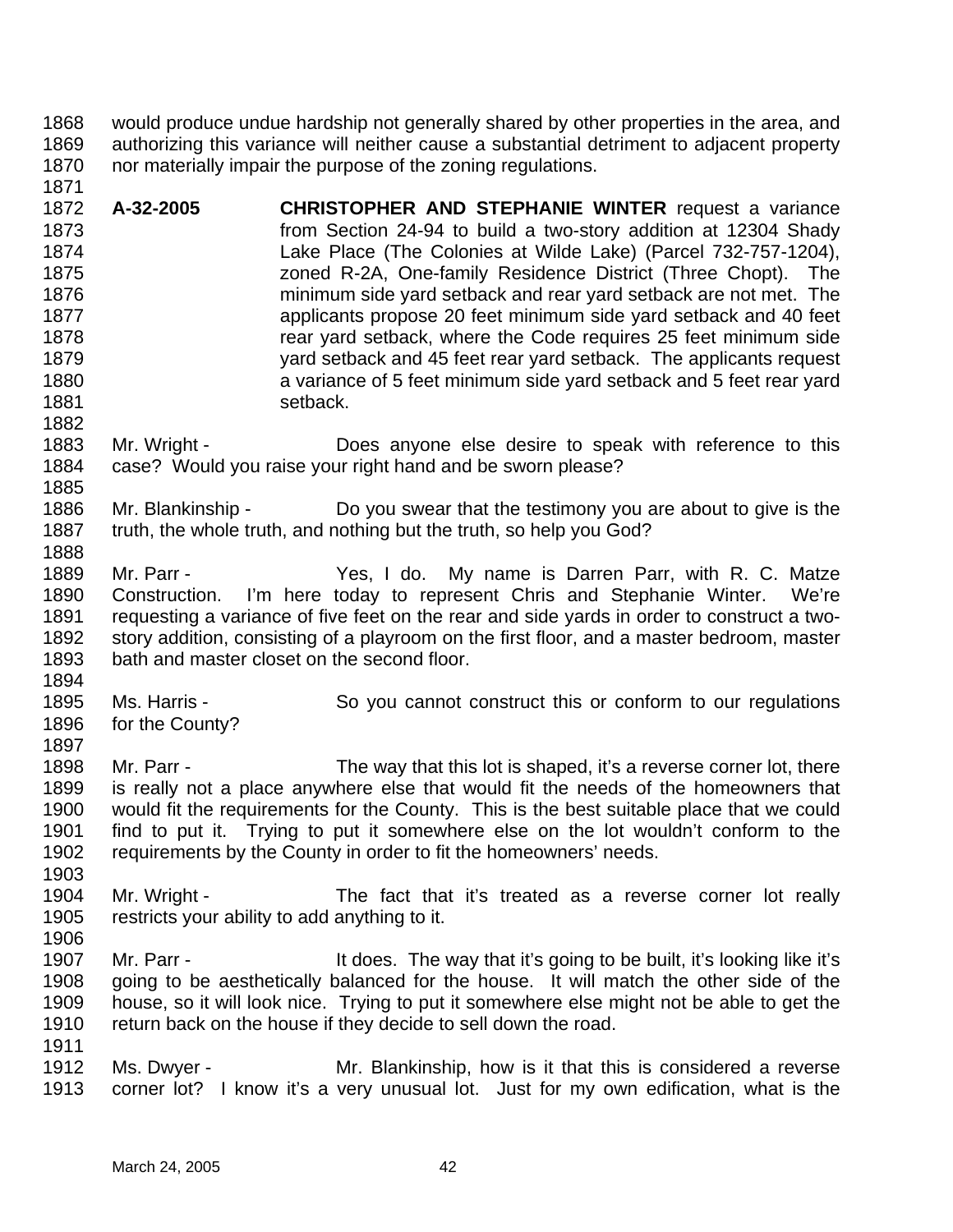1914 thought process that makes this reverse corner?

1915

1944

1955

1916 1917 1918 1919 1920 1921 Mr. Blankinship - Because it's at the intersection of two streets, Pleasant Lake Drive and Shady Lake Place, it's a corner lot. By definition, the shorter of the two street frontages is the front of the lot, so Pleasant Lake Drive becomes the front, and then by definition, the rear line is the line farthest from and most directly opposite to the front line, so that makes it the common lot line with Lot 20, and that is the side lot line of Lot 20.

- 1922 1923 1924 1925 1926 1927 1928 1929 1930 1931 1932 1933 1934 1935 1936 1937 1938 1939 1940 Ms. Dwyer - Is Lot 20, 12302 the address? Mr. Wright - Facing on Shady Lake Place? Mr. Blankinship - No. Pleasant Lake Drive is the front of this lot. Mr. Wright - Why would that be a reverse corner lot then? It faces ……………… Mr. Blankinship - The front of the lot is Pleasant Lake Drive. So the rear lot line is the common line with 12302. Ms. Dwyer - And that's their side line. Mr. Blankinship - Right. Because this rear line is the side line of the adjoining lot, that makes it a reverse corner. Ms. Dwyer - It's just because it's an unusual pie-shaped lot, that what
- 1941 1942 appears to be their side line is actually considered their rear lot line.
- 1943 Mr. Wright - The shape of the lot makes it very difficult.
- 1945 1946 1947 Mr. Wright - Any further questions of the Board? Is anyone here in opposition to this request? Hearing none, that concludes the case.
- 1948 1949 1950 1951 1952 After an advertised public hearing and on a motion by Mr. Nunnally, seconded by Ms. Dwyer, the Board **granted** application **A-32-2005** for a variance to build a two-story addition at 12304 Shady Lake Place (The Colonies at Wilde Lake) (Parcel 732-757- 1204). The Board granted the variance subject to the following conditions:
- 1953 1954 1. This variance applies only to the side and rear setback requirements All other applicable regulations of the County Code shall remain in force.
- 1956 1957 1958 1959 2. Only the improvements shown on the plan filed with the application may be constructed pursuant to this approval. Any additional improvements shall comply with the applicable regulations of the County Code. Any substantial changes or additions may require a new variance.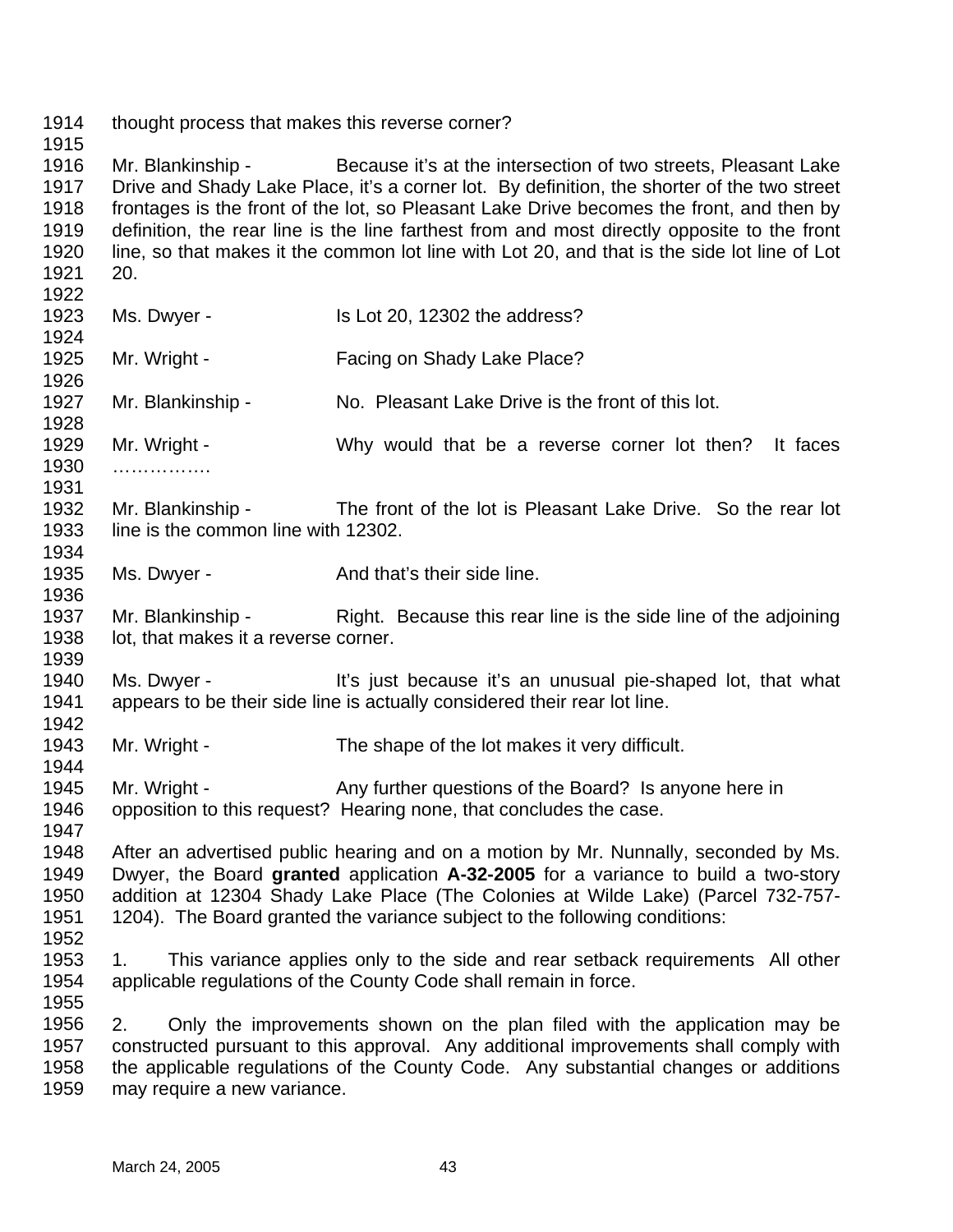1961 1962 1963 1964 1965 1966 1967 1968 1969 1970 1971 1972 1973 1974 1975 1976 1977 1978 1979 1980 1981 1982 1983 1984 1985 1986 1987 1988 1989 1990 1991 1992 1993 1994 1995 1996 1997 1998 1999 2000 2001 2002 2003 2004 2005 3. The new construction shall match the existing dwelling as nearly as practical in materials and color. Affirmative: Dwyer, Harris, Kirkland, Nunnally, Wright 5 Negative: 0 Absent: 0 The Board granted this request, as it found from the evidence presented that, due to the unique circumstances of the subject property, strict application of the County Code would produce undue hardship not generally shared by other properties in the area, and authorizing this variance will neither cause a substantial detriment to adjacent property nor materially impair the purpose of the zoning regulations. **A-33-2005 WILLEM A. DU PLESSIS** requests a variance from Section 24-94 to build an attached 2-story garage at 4409 Lumberjack Lane (The Woods at Innsbrook) (Parcel 754-764-0368), zoned R-3A, Onefamily Residence District (Three Chopt). The minimum side yard setback is not met. The applicant proposes 7 feet minimum side yard setback, where the Code requires 10 feet minimum side yard setback. The applicant requests a variance of 3 feet minimum side yard setback. Mr. Wright - **Does anyone else desire to speak with reference to this** case? Would you raise your right hand and be sworn please? Mr. Blankinship - Do you swear that the testimony you are about to give is the truth, the whole truth, and nothing but the truth, so help you God? Mr. Du Plessis - So help me God. My name is Willem A. Du Plessis. I am the owner of the property. I'm requesting to add a double-story garage with two rooms on top of the garage, but the minimum setback on the left side of the property is ten feet, and I request a variance of three feet. Mr. Wright - What is that in this picture that we have on the side of the house where the proposed construction would take place? Mr. Du Plessis - That's an attached shed; that's part of the house; that's the way they built the house. That's going to be removed. The reason I want to add the garage on that side is because about fifty percent of the houses in that style have an attached garage that's been added later on. What I want to do is exactly the same thing that they did. Mr. Wright - So you would have a two-story garage. You would have two bedrooms above the garage.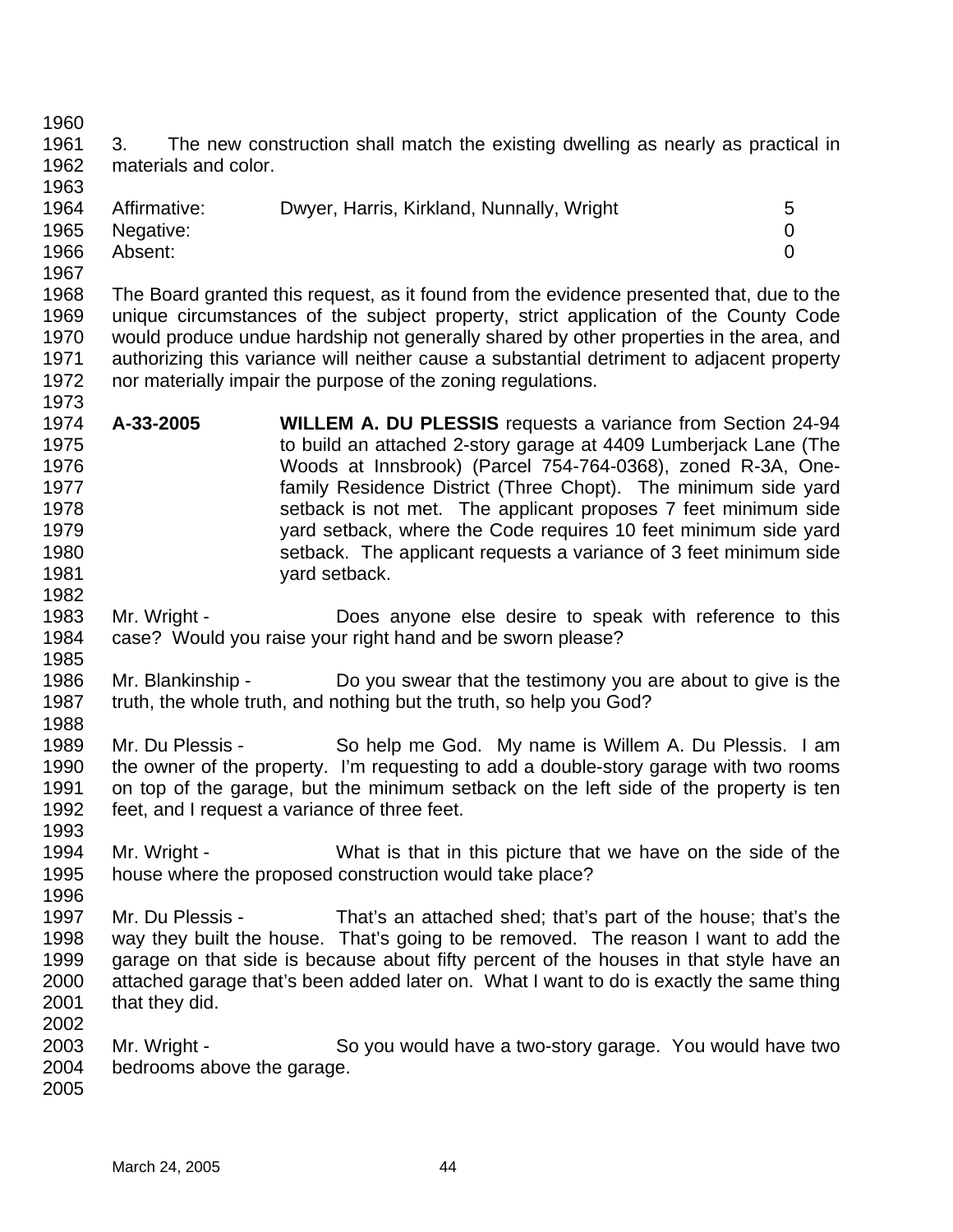2006 2007 2008 2009 2010 2011 2012 2013 2014 2015 2016 2017 2018 2019 2020 2021 2022 2023 2024 2025 2026 2027 2028 2029 2030 2031 2032 2033 2034 2035 2036 2037 2038 2039 2040 2041 2042 2043 2044 2045 2046 2047 2048 2049 2050 2051 Mr. Du Plessis - Yes, one would be a small bedroom I'm going to use as an office. Ms. Dwyer - What are the dimensions of the garage going to be? Mr. Du Plessis - It's going to be sixteen feet wide by twenty-five feet long. Mr. Wright - Sixteen feet wide? So it's a one-car garage then? Mr. Du Plessis - Correct, sir. The problem if I go back to the setback line is, my problem there is, when you drive into the garage, because there's stairs going to be coming out of the side of the house, there's a side door where the attached shed is now. I have to put stairs into the garage, and it's going to take three to four stairs, and that's going to take about three feet up there. So if you pull into the garage, the space you have to get out of the car is 1  $\frac{1}{2}$  feet, maximum 2 feet. It's almost impossible to get out of the car then. Ms. Dwyer - Does the front of the garage meet the setback requirement, and it's just the rear of the garage that does not? Mr. Du Plessis - Yes, in fact I have another drawing that's not included in the package, that will give you an idea of what I'm actually requiring for a variance. It's about 34 square feet that's just going to go over the setback line. Mr. Wright - It looks like it's the rear corner of the garage that causes the problem. It looks like the front corner of the garage is more than ten feet. Mr. Du Plessis - If you put the picture on, I can show you what I'm trying to say. On the right-hand side is the property line. Then I have the setback line, that's the line parallel to the property line. That's the corner that's going to go over the setback line. I measured it; it's 34 square feet. It's like a four by eight piece of sheeting that's going to go over the setback line. It's because the house is built at an angle. If it moved just three feet to the right, I wouldn't have a problem. I will still have met the required setback lines there, because from the right-hand side, I have 28.6 feet there. Mr. Wright - The You're on a cul-de-sac, which adds to the problem. Have you discussed this with the neighbor at 4413? Mr. Du Plessis - I have discussed it with him, and they actually are the ones who told me, "why didn't you add a garage?" I was in the process of buying another house, and they said, "why didn't I add," and I said, "well, I can do that," and cost-wise, it's better for me to add a garage than go buy a new house. Mr. Wright - They'd rather have the car in a garage than sitting out on the driveway, I take it?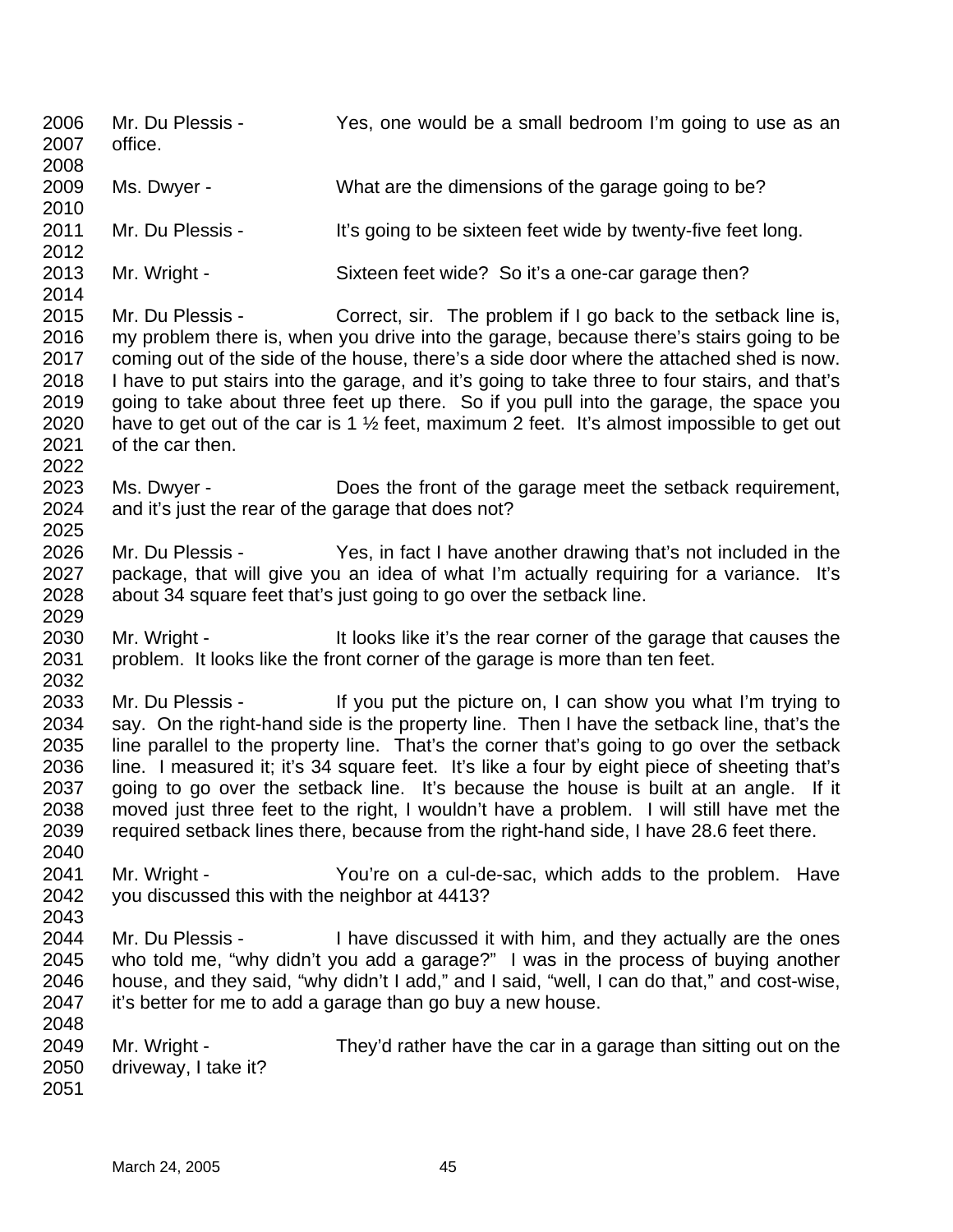2052 2053 2054 2055 2056 2057 Mr. Du Plessis - I would prefer that too. You remember that first picture where my car is in the driveway; it's actually a double driveway, where my truck is always on the left-hand side, so it's already standing there, right in front of where the garage is going to be. I'm not going to move the driveway, just add the garage and remove that attached shed.

2058 2059 2060 Ms. Harris - Are you aware of height limitations or the guidelines for how tall your garage roof can be? Do you know the square footage of your house?

2061 2062 Mr. Du Plessis - Yes. It's 1600, around there.

Ms. Harris - The Sand the square footage of your garage?

2065 2066 Mr. Du Plessis - That's going to be 400 square feet.

2067 2068 Ms. Dwyer - What will the garage look like? I don't believe we have any drawings.

2070 Mr. Du Plessis - I have the drawings here if you want to see them.

- 2072 2073 Ms. Dwyer - Could we see the roof line, Mr. Blankinship? So the garage roof will be slightly below the existing roof.
- 2075 2076 2077 2078 2079 2080 2081 2082 Mr. Du Plessis - Right, I don't want to add it adjoined to the existing roof, because there's always problems with that; it always makes a hump or a dip or something. If you look at the front elevation on the right-hand side, this is how it's going to look from the street. On the right-hand side is the existing, and on the left is what plan to add onto it. So that roof is just going to be about eighteen inches lower. It will make it look more natural and fit in with the rest of the neighborhood that has the same type of add-ons. That's what I'm trying to do to keep consistency in the neighborhood.
- 2083 2084 Mr. Wright - Any further questions of the Board? Is anyone here in opposition to this request? Hearing none, that concludes the case.

2086 2087 2088 2089 After an advertised public hearing and on a motion by Mr. Nunnally, seconded by Ms. Harris, the Board **granted** application **A-33-2005** for a variance to build an attached 2 story garage at 4409 Lumberjack Lane (The Woods at Innsbrook) (Parcel 754-764- 0368). The Board granted the variance subject to the following conditions:

2090

2085

2063 2064

2069

2071

2074

2091 2092 2093 1. [Amended] The new construction shall match the existing dwelling as nearly as practical in materials and color.

2094 2095 2096 2. The property shall be developed in substantial conformance with the plan filed with the application. No substantial changes or additions to the layout may be made without the approval of the Board of Zoning Appeals.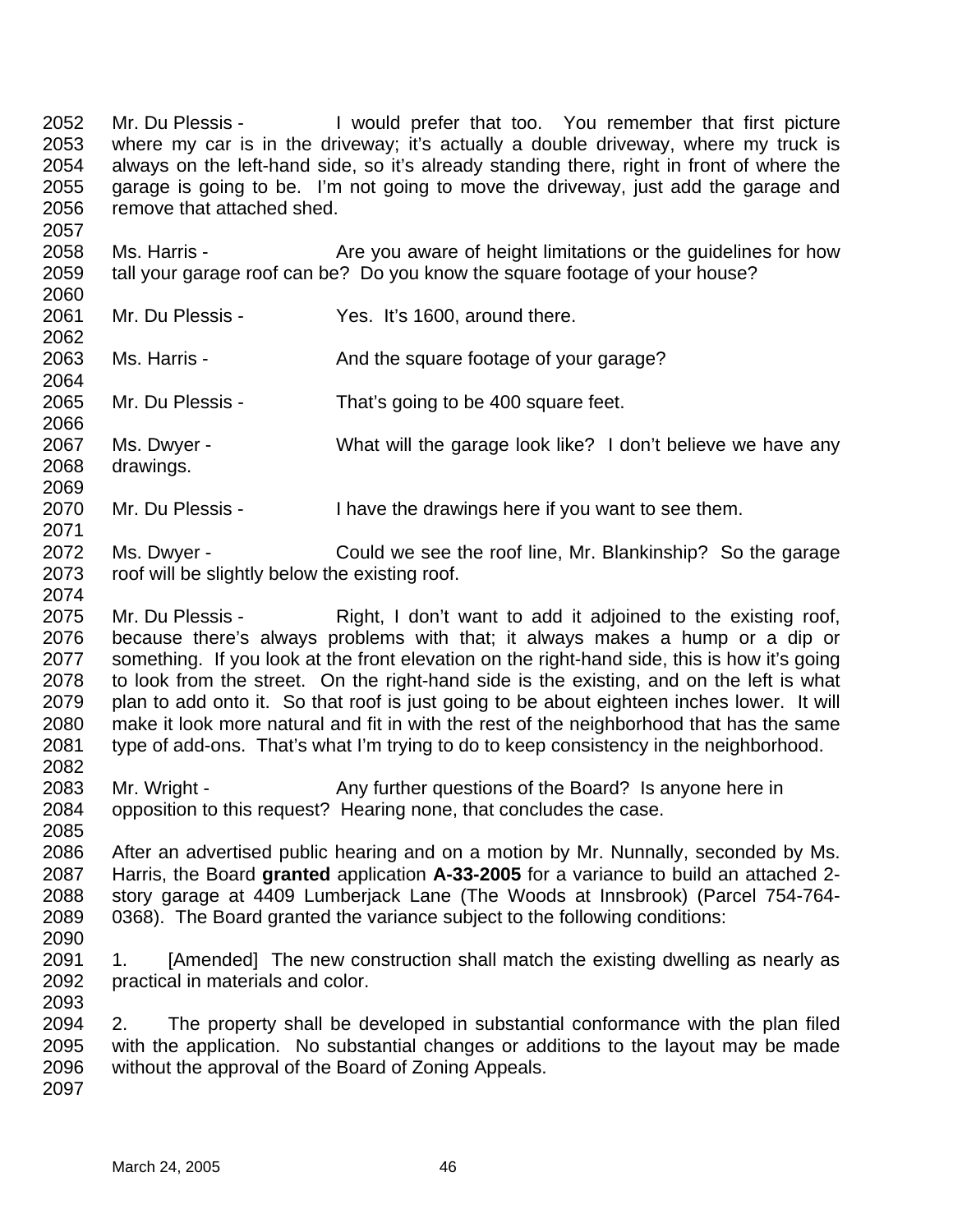| 2098 | Affirmative: | Dwyer, Harris, Kirkland, Nunnally, Wright | $\mathbf b$ |
|------|--------------|-------------------------------------------|-------------|
| 2099 | Negative:    |                                           |             |
| 2100 | Absent:      |                                           |             |
| 2101 |              |                                           |             |

2102 2103 2104 2105 2106 2107 The Board granted this request, as it found from the evidence presented that, due to the unique circumstances of the subject property, strict application of the County Code would produce undue hardship not generally shared by other properties in the area, and authorizing this variance will neither cause a substantial detriment to adjacent property nor materially impair the purpose of the zoning regulations.

- 2108 2109 2110 2111 2112 2113 2114 **A-34-2005 BRADFORD J. BRADY** requests a variance from Section 24- 95(i)(2)a to build a detached garage at 2601 Causeway Drive (Parcel 732-755-3210), zoned R-5, General Residence District (Tuckahoe). The accessory structure size requirement is not met. The applicant proposes an accessory structure of 2,000 square feet, where the Code allows 525 square feet. The applicant requests a variance of 1,475 square feet accessory structure size.
- 2116 2117 Mr. Wright - **Does anyone else desire to speak with reference to this** case? Would you raise your right hand and be sworn please?
- 2119 2120 2121 Mr. Blankinship - Do you swear that the testimony you are about to give is the truth, the whole truth, and nothing but the truth, so help you God?
- 2122 2123 2124 2125 2126 2127 2128 2129 2130 2131 2132 2133 2134 2135 2136 2137 2138 2139 2140 Mr. Brady - I do. Brad Brady. I am the owner of the parcel known as 2601 Causeway Drive. It is a 1.65-acre parcel, currently zoned R-5 multi-family, master planned for at least four townhomes on that site, each of which could accommodate a 525-square foot accessory structure, for a total of at least 2,100 square feet of available area for accessory structures. The parcel contains only one single-family home. The circumstances behind this application are unique to the property, in that the zoning does not reflect the allowable area of an accessory structure, due to the reduction from four to one single-family structure. The actual garage footprint, even though I had requested for 2,000, it's actually 1,925 square feet. The construction materials and design will match the existing house. Every effort will be made to preserve and protect the existing trees and vegetation, ten feet beyond the structure, and the garage will be buffered by existing woods. I have some photographs showing some of the perspectives, in case you're curious to see those too, from some of the surrounding homes there. None of the surrounding homes will face the proposed garage. The Wilde Lake Association, to which the parcel is subject, consists of all the surrounding neighborhoods. The Architecture Review Committee has reviewed and approved the garage application, and the Board of Directors has reviewed and approved the garage application, and I have copies of those approvals if you'd like.
- 2141 2142 2143 Ms. Dwyer - The Mr. Brady, your statement about the square footage is that under the R-5 zoning, there could be five housing units on this site, and if you totaled all the accessory structure square footage that would be allowed four units, you would

2115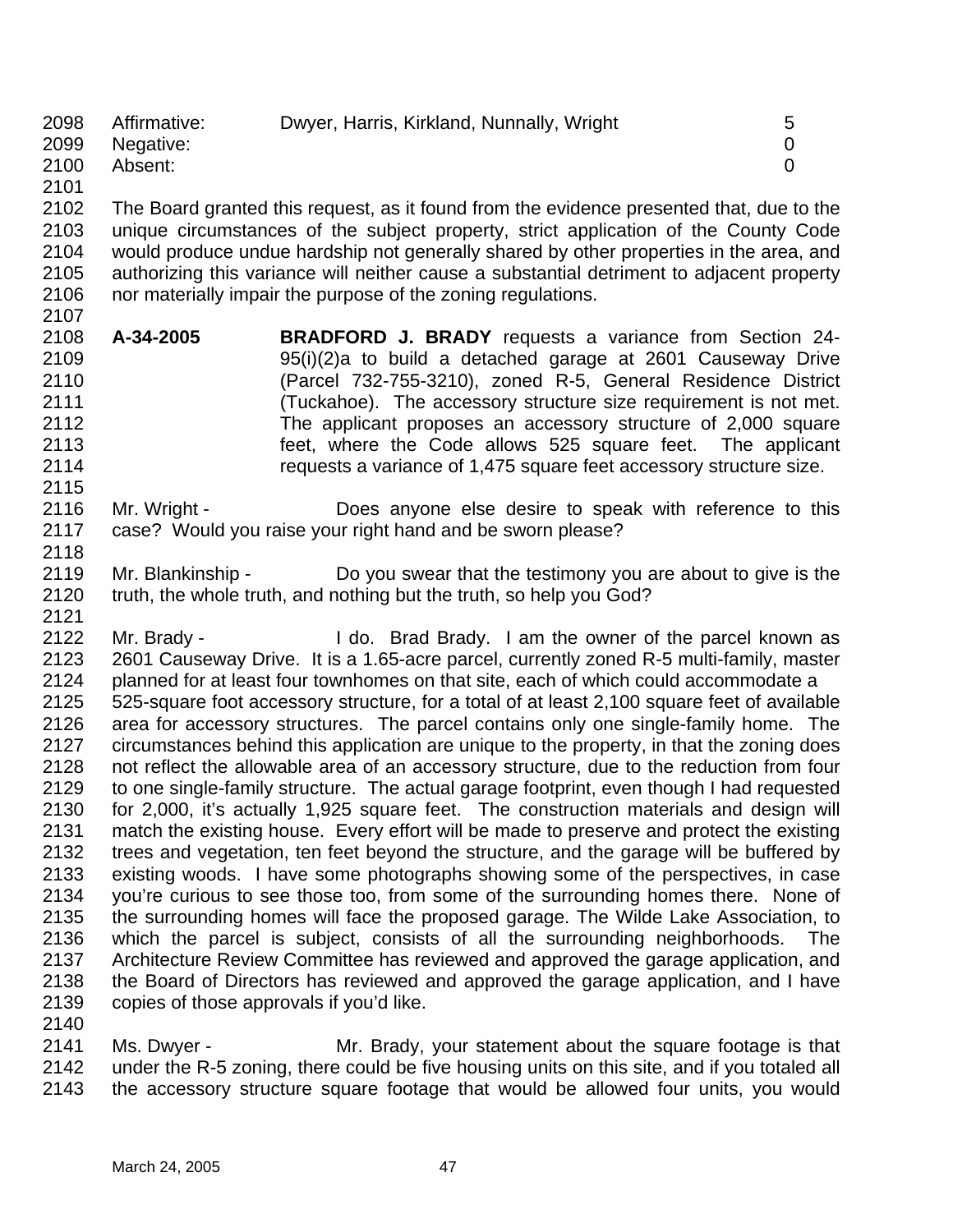| 2144<br>2145 | have                                     |                                                                                              |
|--------------|------------------------------------------|----------------------------------------------------------------------------------------------|
| 2146         | Mr. Brady -                              | in excess of 1925 square feet, or 2,000 square                                               |
| 2147         | feet.                                    |                                                                                              |
| 2148         |                                          |                                                                                              |
| 2149         | Ms. Dwyer -                              | How far will the garage be from Causeway, from the property                                  |
| 2150         | line.                                    |                                                                                              |
| 2151         |                                          |                                                                                              |
| 2152         | Mr. Brady -                              | At the closest point, the zoning allows fifteen feet, so we will                             |
| 2153         |                                          | be at least fifteen feet away from the property line. Causeway is set back even further,     |
| 2154         |                                          | and actually where the garage is, there is a hill that goes up. I'm not sure of the exact    |
| 2155         |                                          | distance from my property line to Causeway, but it's at least another twenty-thirty feet,    |
| 2156         | but I don't have that measurement.       |                                                                                              |
| 2157         |                                          |                                                                                              |
| 2158         | Mr. Wright -                             | What will this garage be used for?                                                           |
| 2159         |                                          |                                                                                              |
| 2160         | Mr. Brady -                              | In the last year, I've grown somewhat disillusioned with the                                 |
| 2161         |                                          | stock market, and I have taken to collecting cars, so I needed some room to                  |
| 2162         | accommodate some of the show pieces.     |                                                                                              |
| 2163         |                                          |                                                                                              |
| 2164         | Mr. Wright -                             | You're not going into any construction business?                                             |
| 2165         |                                          |                                                                                              |
| 2166         | Mr. Brady -                              | No sir?                                                                                      |
| 2167         |                                          |                                                                                              |
| 2168         | Ms. Harris -                             | You will maintain the old garage as well?                                                    |
| 2169         |                                          |                                                                                              |
| 2170         | Mr. Brady -                              | Yes. The new garage really is, like I said, for a car                                        |
| 2171         |                                          | collection. Those are cars that are not normally to be driven very often, so the existing    |
| 2172         |                                          | garage that is attached to the structure will be for my everyday use vehicles. This          |
| 2173         | garage again, is more of a museum piece. |                                                                                              |
| 2174         |                                          |                                                                                              |
| 2175         | Ms. Dwyer -                              | The existing shed or outbuilding that is on the property, how                                |
| 2176         |                                          | will that relate to the new garage? Will that be right next to it?                           |
| 2177         |                                          |                                                                                              |
| 2178         | Mr. Brady -                              | I think Code requires a six-foot distance away from it, and                                  |
| 2179         |                                          | that's a tool shed; it's just for storage of outdoor gardening tools. It's also the same     |
| 2180         |                                          | materials, a stucco or dryvit type construction, that base is of stone; it has a copper roof |
| 2181         |                                          | to it. The garage in that picture, which you can barely see to the left, will have exactly   |
| 2182         |                                          | the look of the new garage, a dryvit exterior with a Hendrix, a handmade concrete tile       |
| 2183         |                                          | roof on the top. The only difference on the new garage is I'm planning on each of the        |
| 2184         |                                          | panels of the garage doors being glass, so that you can see in to the garage and see         |
| 2185         | the cars inside.                         |                                                                                              |
| 2186         |                                          |                                                                                              |
| 2187         | Ms. Dwyer -                              | Mr. Blankinship, I guess I'm wondering, first of all the                                     |
| 2188         |                                          | setback is only fifteen feet. That surprises me; I thought there was a greater setback       |
| 2189         | required in R-5.                         |                                                                                              |
| 2190         |                                          |                                                                                              |
| 2191         | Mr. Blankinship -                        | The R-5 isn't really designed for single-family dwellings,                                   |
|              |                                          |                                                                                              |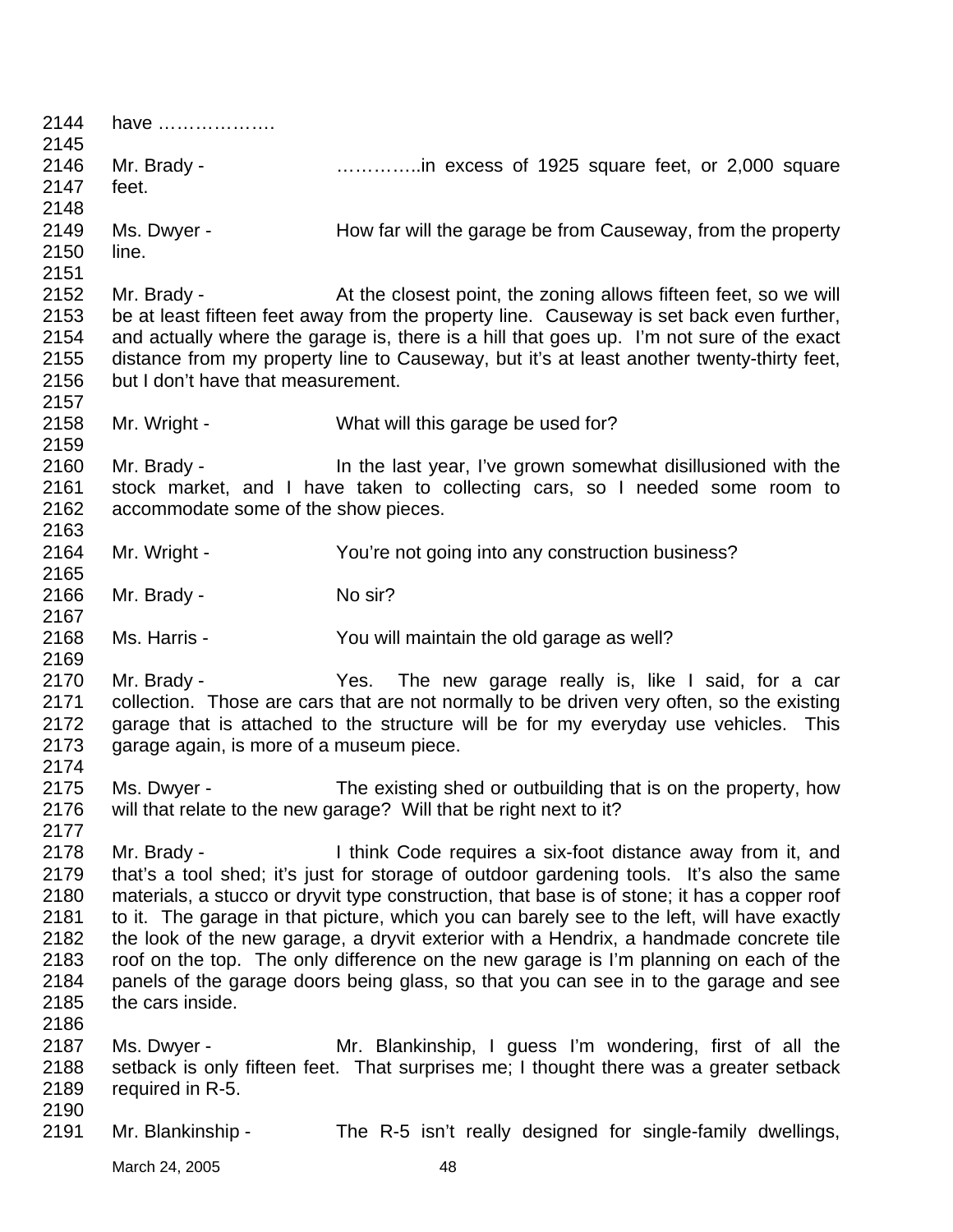2192 2193 2194 2195 2196 2197 2198 2199 2200 2201 2202 2203 2204 2205 2206 2207 2208 2209 2210 2211 2212 2213 2214 2215 2216 2217 2218 2219 2220 2221 2222 2223 2224 2225 2226 2227 2228 2229 2230 2231 2232 2233 2234 2235 2236 2237 2238 2239 that's part of the problem. Ms. Dwyer - I appreciate that. I thought that it was twenty-five feet, or in some cases ………………………. Mr. Brady - I went to the Permit Center, and we spent some time looking at it, because you can tell it's an unusual shaped lot, almost a triangular lot. We almost have no front yard to it, and it has to do with the measurements of how much lineage we have along Lauderdale Drive versus Causeway Drive, which determined what was considered the front. Ms. Dwyer - Would Lauderdale be the front? Mr. Blankinship - Right, Lauderdale is the front. What kept tricking my eye about this, is the garage is in fact in the rear yard. I kept wanting to add that they're putting the garage in the side yard, but it is in fact in the rear yard. Ms. Dwyer - Is Causeway considered the rear yard? Mr. Blankinship - No, Causeway is the side, but it's behind the house, looking from Lauderdale, the garage will be completely behind the house. Ms. Dwyer - The new garage. Where is the side yard? Mr. Blankinship - The side yard would be along Causeway and along the Lake. Ms. Dwyer - So we'd be looking at side yard setback for the garage then? It's not twenty-five feet? Mr. O'Kelly - It's eight feet for a single-family dwelling. Mr. Blankinship - The trick to that is that it's not a permitted use in the R-5. Mr. O'Kelly - This is the Exception. Mr. Blankinship - So you have to go back to the R-5 Exception Standard, which is eight. Ms. Dwyer - Isn't there some addition required for R-5 property that's along a collector – the additional fifteen feet – it doesn't apply? Mr. O'Kelly - It applies to principal dwellings; I don't think it addresses accessory structures. Mr. Wright - Any further questions of the Board? Is anyone here in opposition to this request? Hearing none, that concludes the case.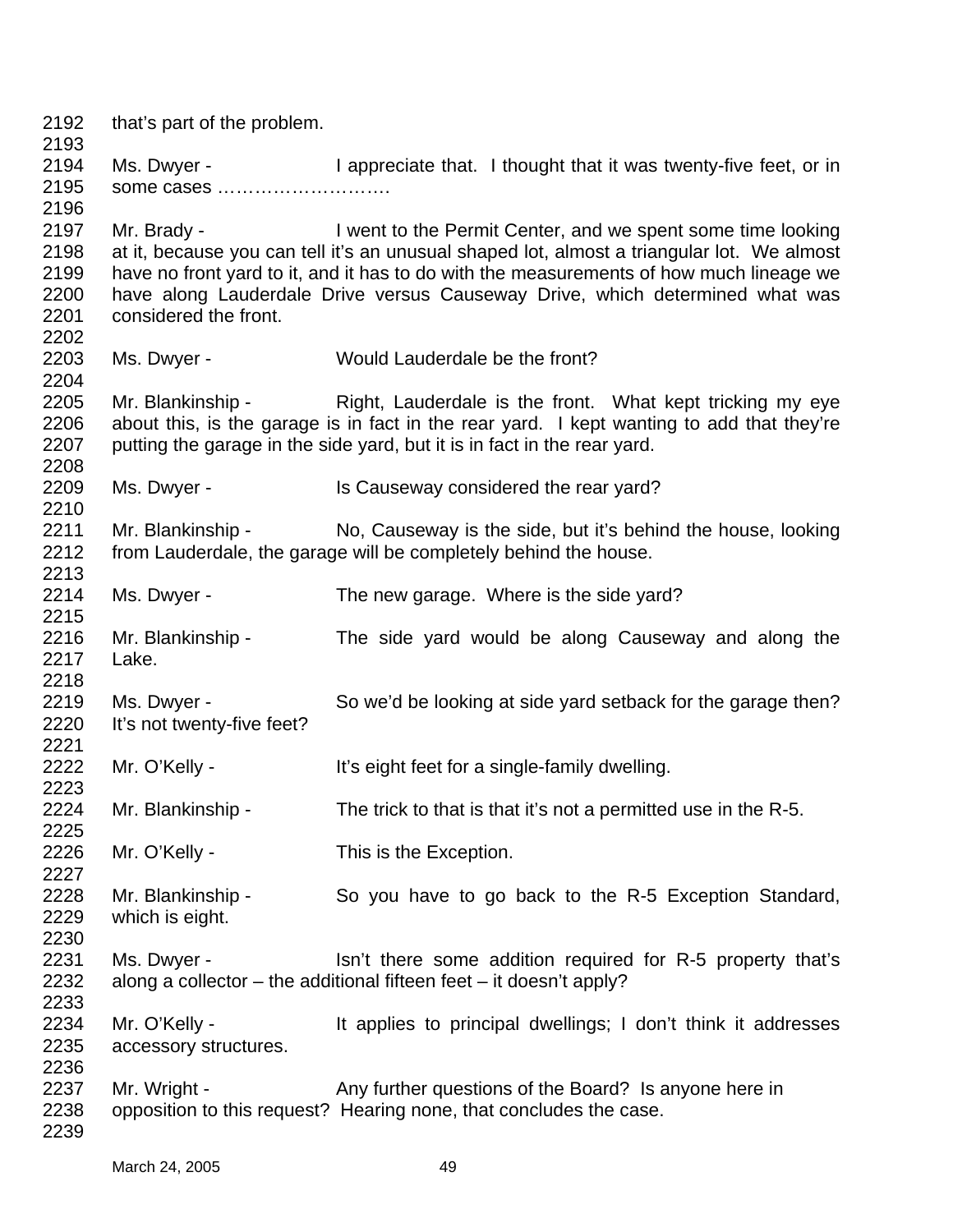2240 2241 2242 2243 2244 After an advertised public hearing and on a motion by Ms. Dwyer, seconded by Ms. Harris, the Board **granted** application **A-34-2005** for a variance to build a detached garage at 2601 Causeway Drive (Parcel 732-755-3210). The Board granted the variance subject to the following conditions:

2245 2246 2247 2248 2249 1. Only the improvements shown on the plan filed with the application may be constructed pursuant to this approval. Any additional improvements shall comply with the applicable regulations of the County Code. Any substantial changes or additions may require a new variance.

2250 2251 2252 2. The new construction shall match the existing dwelling as nearly as practical in materials and color.

2253 2254 2255 2256 2257 3. [Amended] The applicant shall take all reasonable measures to protect the existing trees along Causeway Drive. If trees along the road are removed, or die as a result of the proposed construction, they shall be replaced to the satisfaction of the Planning Department.

2258 2259 2260 4. [Added] The proposed garage shall be set back at least 25 feet from the right-ofway of Causeway Drive.

| 2261 | Affirmative:   | Dwyer, Harris, Kirkland, Nunnally, Wright | 5. |
|------|----------------|-------------------------------------------|----|
|      | 2262 Negative: |                                           |    |
| 2263 | Absent:        |                                           |    |

2264

2265 2266 2267 2268 2269 2270 The Board granted this request, as it found from the evidence presented that, due to the unique circumstances of the subject property, strict application of the County Code would produce undue hardship not generally shared by other properties in the area, and authorizing this variance will neither cause a substantial detriment to adjacent property nor materially impair the purpose of the zoning regulations.

- 2271 2272 2273 2274 2275 2276 2277 2278 2279 2280 2281 2282 **A-35-2005 MICHAEL AND LINDA PAGEL** request a variance from Section 24-95(k) to build an attached garage at 1008 Lakewater Drive (Westmoor) (Parcel 746-742-7230), zoned R-2A, One-family Residence District (Tuckahoe). The minimum side yard setback is not met. The applicant proposes minimum side yard setbacks of 14 feet for the principal structure and 11 feet for an accessory structure, where the Code requires minimum side yard setbacks of 25 feet for the principal structure and 65 feet for an accessory structure. The applicant requests a variance from the minimum side yard setbacks of 11 feet for the principal structure and 54 feet for an accessory structure.
- 2283 2284 Mr. Wright - **Does anyone else desire to speak with reference to this** case? Would you raise your right hand and be sworn please?
- 2285

2286 2287 Mr. Blankinship - Do you swear that the testimony you are about to give is the truth, the whole truth, and nothing but the truth, so help you God?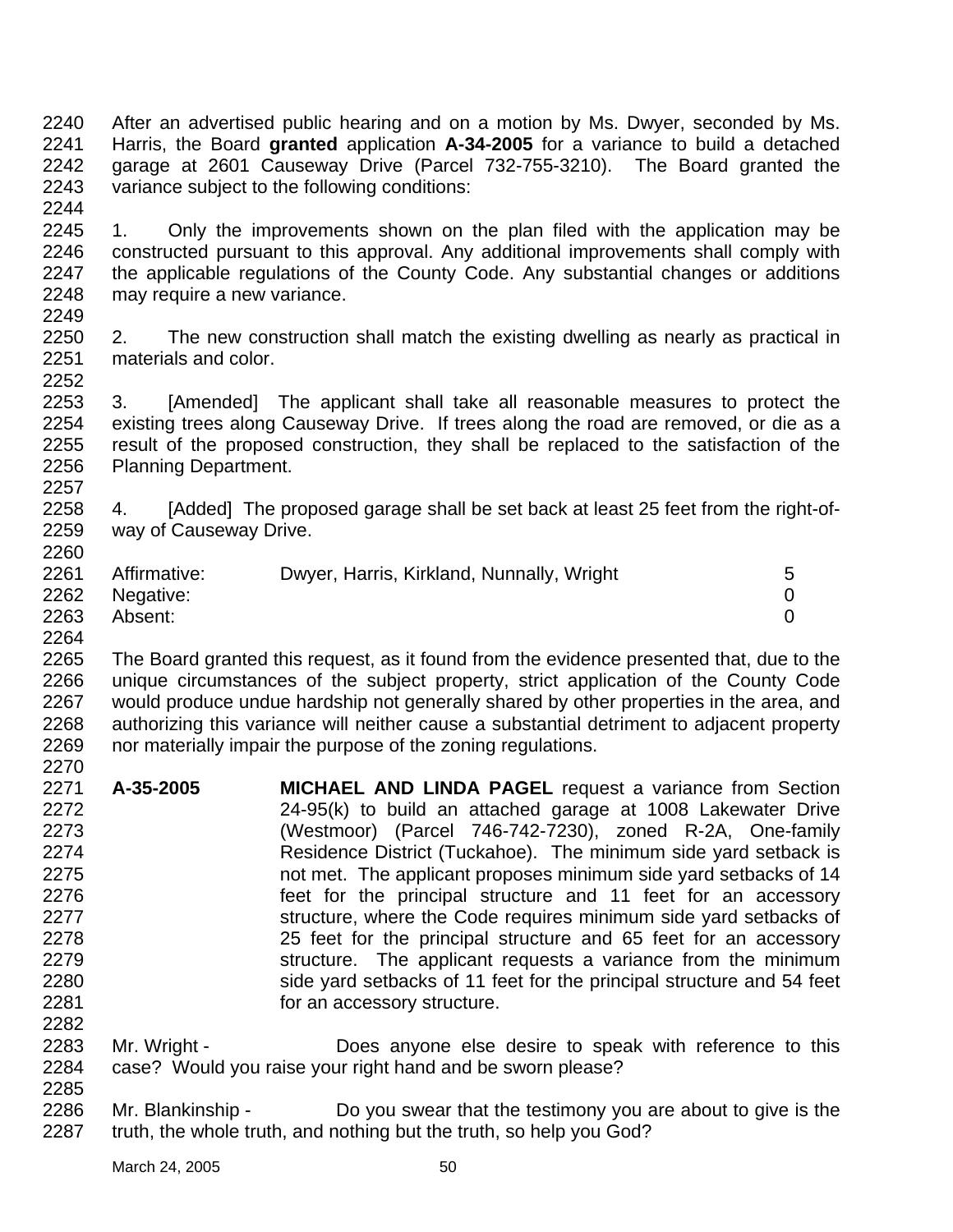2288 2289 2290 2291 2292 2293 2294 2295 2296 2297 2298 2299 2300 2301 2302 2303 2304 2305 2306 2307 2308 2309 2310 2311 2312 2313 2314 2315 2316 2317 2318 2319 2320 2321 2322 2323 2324 2325 2326 2327 2328 2329 2330 2331 2332 2333 2334 2335 Mr. Pagel - I do. Michael W. Pagel. My wife and I would like to put an attached garage on this property. When we started the process, we thought we were a corner lot, and the builder thought we were a corner lot, and we were actually surprised to find out we were technically a reverse corner lot. The people behind us really treat that as their back lot, even the way their house is situated. Ms. Dwyer - It looks like you're not a reverse corner lot on the site, I agree with you. Mr. Pagel - We thought we were going to be looking for maybe a foot at most of variance, but actually it turned out that we're required to have a 25-foot setback. You can actually see on this photograph where the garage would go, because there's presently a concrete slab, which you can see just beyond the shadow of this. That concrete slab which acted as a patio, is twenty feet from the side of the house, and that foundation has corroded. It was on concrete block, and that's corroded and cracking. There's also a chain link fence, which is imbedded in that, which has rusted, so we need to replace all that concrete and our driveway because of that, and so we thought we would upgrade and put a garage on there. Mr. Wright - This residence faces on Lakewater Drive? Mr. Pagel - Yes, it does. Ms. Dwyer - The And the accessory structure is the outbuilding that is too close to the road? Mr. Pagel - Yes it is. Mr. Wright - Actually, the residence at 9503 is turned around away from you, so their rear yard is almost looking into your rear yard. Mr. Pagel - Yes, that's the back of their house, and there's a drainage ditch that runs between our properties, and both properties slope quite deeply down to that ditch. A problem we've had, the reason the shed is placed there, is when we get heavy rains, it actually floods up to that shed. It's done it three times in the fifteen years that we've lived there. Mr. Wright - I take it this is assumed to be a one-car garage. Mr. Pagel - It'll be 24 feet wide and 20 feet deep, and we've tried to set it back far enough, we're trying to stay as far away from the property line as we can, so it would be set back and then match up with the back of the house. Mr. Wright - **How will you access it?** Mr. Pagel - There's a driveway that now comes off of Lakewater Court, and so that will probably be changed to a two-car.

March 24, 2005 51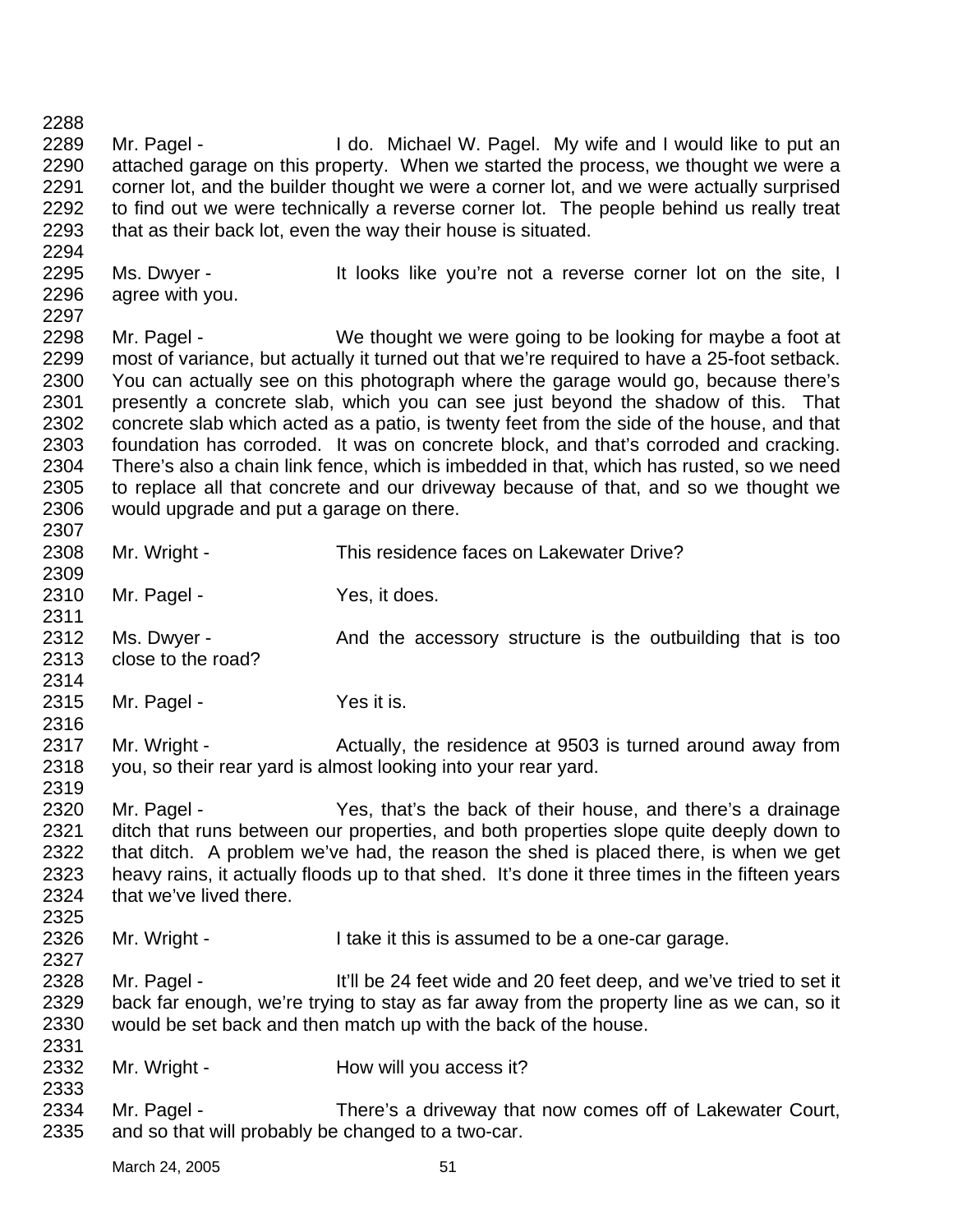| 2336<br>2337                                 | Mr. Wright -                                                        | That would open it up for you.                                                                                                                                                                                                                                                                                                                                                                                                         |           |
|----------------------------------------------|---------------------------------------------------------------------|----------------------------------------------------------------------------------------------------------------------------------------------------------------------------------------------------------------------------------------------------------------------------------------------------------------------------------------------------------------------------------------------------------------------------------------|-----------|
| 2338                                         |                                                                     |                                                                                                                                                                                                                                                                                                                                                                                                                                        |           |
| 2339<br>2340                                 | Ms. Dwyer -                                                         | It will not have garage doors on the front of the house?                                                                                                                                                                                                                                                                                                                                                                               |           |
| 2341<br>2342<br>2343<br>2344                 | Mr. Pagel -<br>windows on the front of it on the 1008 side.         | The garage would have regular vinyl siding to match the top<br>of the house and the sunroom, because that was done recently, so we can match that<br>exactly. The doors would come in off of Lakewater, and there would be regular house                                                                                                                                                                                               |           |
| 2345<br>2346<br>2347                         | Mr. Wright -                                                        | Any further questions of the Board? Is anyone here in<br>opposition to this request? Hearing none, that concludes the case.                                                                                                                                                                                                                                                                                                            |           |
| 2348<br>2349<br>2350<br>2351<br>2352<br>2353 |                                                                     | After an advertised public hearing and on a motion by Ms. Dwyer, seconded by Mr.<br>Kirkland, the Board granted application A-35-2005 for a variance to build an attached<br>garage at 1008 Lakewater Drive (Westmoor) (Parcel 746-742-7230).<br>granted the variance subject to the following conditions:                                                                                                                             | The Board |
| 2354<br>2355<br>2356                         | 1.                                                                  | This variance applies only to the side yard setback requirement.<br>applicable regulations of the County Code shall remain in force.                                                                                                                                                                                                                                                                                                   | All other |
| 2357<br>2358<br>2359                         | 2.<br>materials and color.                                          | The new construction shall match the existing dwelling as nearly as practical in                                                                                                                                                                                                                                                                                                                                                       |           |
| 2360<br>2361<br>2362<br>2363                 | Affirmative:<br>Negative:<br>Absent:                                | 5<br>Dwyer, Harris, Kirkland, Nunnally, Wright<br>0<br>$\overline{0}$                                                                                                                                                                                                                                                                                                                                                                  |           |
| 2364<br>2365<br>2366<br>2367<br>2368<br>2369 |                                                                     | The Board granted this request, as it found from the evidence presented that, due to the<br>unique circumstances of the subject property, strict application of the County Code<br>would produce undue hardship not generally shared by other properties in the area, and<br>authorizing this variance will neither cause a substantial detriment to adjacent property<br>nor materially impair the purpose of the zoning regulations. |           |
| 2370<br>2371<br>2372                         | Mr. Kirkland -<br>they're not the passed case we had.               | Mr. Chairman, these two people just walked in here $-1$ hope                                                                                                                                                                                                                                                                                                                                                                           |           |
| 2373<br>2374<br>2375                         | Mr. Wright -<br>one appeared.                                       | We've already deferred that till the next meeting, since no                                                                                                                                                                                                                                                                                                                                                                            |           |
| 2376<br>2377                                 | Mr. Blankinship -                                                   | It would save everyone some work if we re-open.                                                                                                                                                                                                                                                                                                                                                                                        |           |
| 2378<br>2379<br>2380                         | Ms. Dwyer -                                                         | The problem is, if people wanted to come to speak to the<br>case, and we've already deferred it, they might have left.                                                                                                                                                                                                                                                                                                                 |           |
| 2381<br>2382<br>2383                         | Mr. Wright -<br>I don't think it would be proper for us to hear it. | In view of the fact that we've already deferred it, I don't know<br>whether there was any opposition or not, but they could have left and wouldn't be here.                                                                                                                                                                                                                                                                            |           |